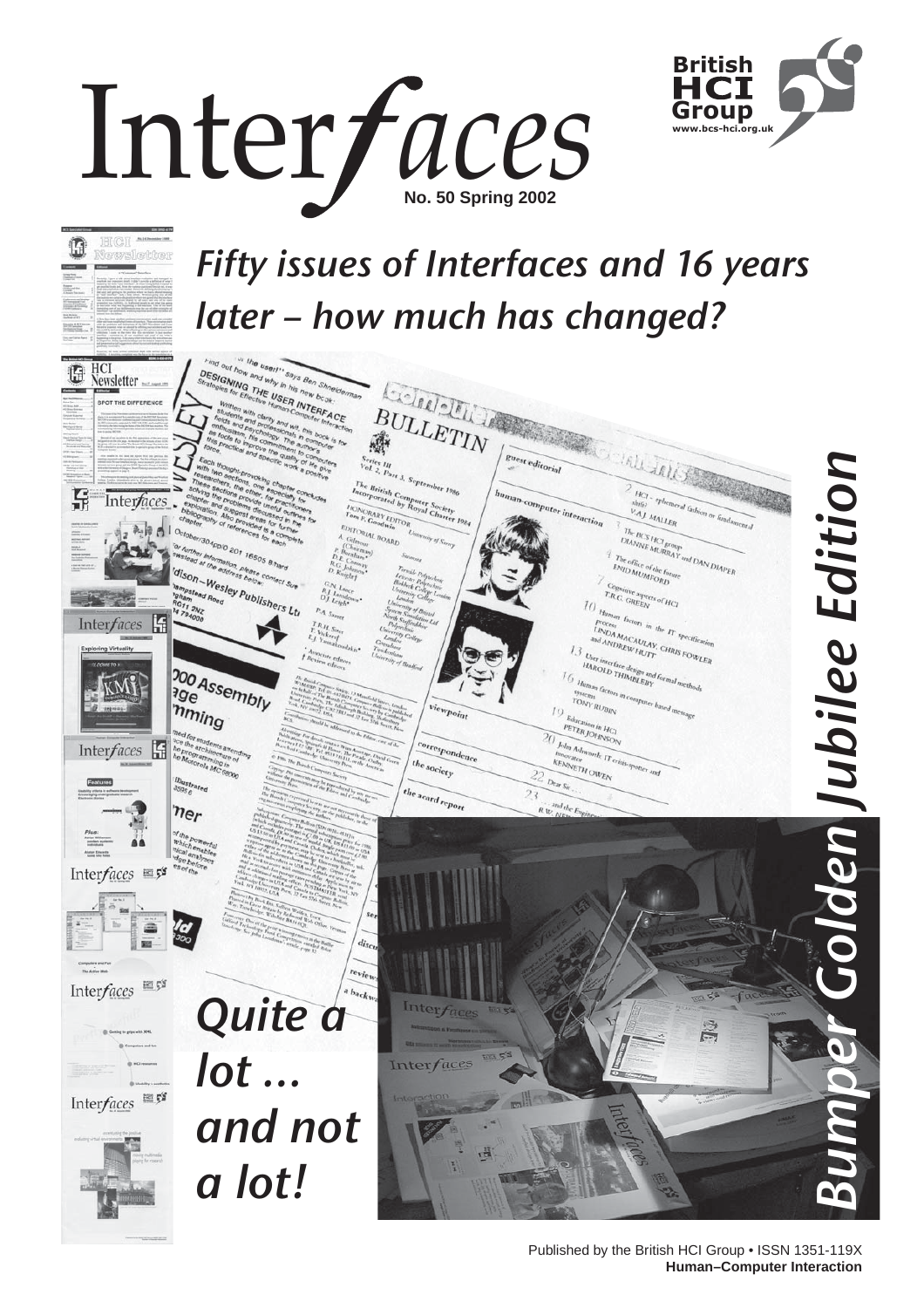# **contents**

- **2 View from the Chair**
- **3 Editorial**
- **4** ±**15: Plus ça change Alex Dixon**
- **5 Letters to the editor**
- **6 Who's afraid of the mouse? Tom McEwan**
- **7 A brief history of The Interdisciplinary Journal of HCI Dianne Murray**
- **8 Vet's Diary Dan Diaper**
- **10 Effective teaching and training in HCI Jonathan Crellin**
- **11 Accreditation of HCI Practitioners Jonathan Earthy talks to Tom McEwan**
- **12 We have ways of knowing where you are Cath Dillon**
- **13 My PhD Kit Logan**
- **14 Syndicating your content on the Web Dave Clarke**
- **15 Book reviews Xristine Faulkner**
- **16 The ultimate interface and the sums of life? Alan Dix**
- **17 Making UML the Lingua Franca of usable system design Chris Rourke**
- **18 TiVo: Now you see it, now you don't Nico Macdonald**
- **19 Computers and Fun 4 Mark Blythe, Darren Read & Andrew Monk**
- **24 Jewel in the crown or bit player? Alex Dixon**
- **30 'Not with a bang but a whimper.' Cassandra Hall**
- **31 Noddy's Guide to Usability Andrew Monk**
- **34 Profile Stuart Card**
- **36 HCI Executive Contact list**

# View from the Chair **Make a Difference**

Nothing is achieved without resources. Your valuable annual subscriptions are a key resource for the British HCI Group. When combined with other income from services and events (especially some substantial conference surpluses), the group's funds enable a range of worthwhile activities. However, ample as our reserves are, they are not our most valuable resource. You are.

We are a volunteer organisation, run by volunteers for the greater good of the practice and discipline of HCI within the UK and beyond. What we can achieve for practitioners, educators, students and researchers, as well as for users and system commissioners, is largely limited by the time that members can volunteer. If BHCIG aren't doing something that you think we should be doing, there are two possible reasons. Firstly, no one has suggested the activity or initiative to a member of the Executive Committee. Secondly, no one has volunteered to champion the idea. The latter is more common than the former. The Executive Committee have always been aware of dozens of things that should be done. What we've lacked until now is a volunteer recruitment drive. If you've read so far, then there's no escape. BHCIG needs you!

We need collaborators as well as volunteers. We have recently worked effectively with several UK organisations to present a UK position on professional accreditation for HCI. As Brian Sherwood Jones' letter in this issue notes, we must work with other established UK groups to improve the practice and discipline of HCI in the UK and beyond. However, we need BHCIG members to liaise with these groups. Where we are the best home for new activities, then we need more members to volunteer time.

So, make a difference. Let me or an Executive Committee member know about things we should be doing. Better still, volunteer some of your precious time to champion new initiatives and activities, and work with other volunteers to make the world a safer place for computer users! The Executive Committee will be watching their inboxes with bated breath. Don't disappoint us. If things need doing, volunteers need to get them going.

> **Gilbert Cockton** Gilbert.Cockton@sunderland.ac.uk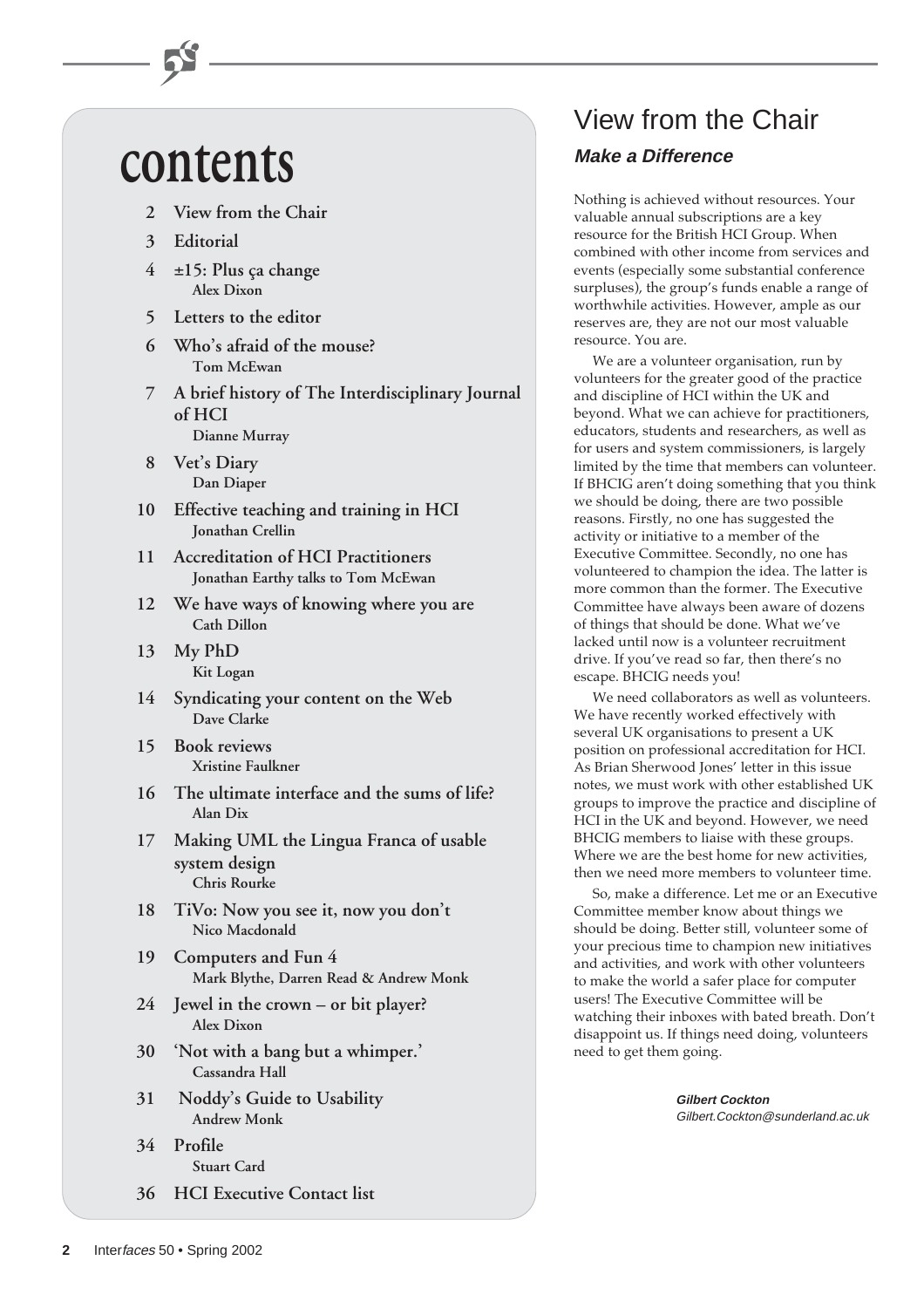# **Editorial**

In 1986 the BCS published a special issue of the *Computer Bulletin*, focusing on HCI. Fifteen years later, how much has changed? In the opening piece for this 'golden' 50th issue, I hope I set the scene for the rich collection of content that follows, in particular the responses from key HCI figures to our questionnaire on the future and past of British HCI.

Dianne Murray has provided a thorough history of the journal *Interacting with Computers*, outlining the key contributors, and Dan Diaper has stepped into the Vet's shoes to provide us with a history of the rise and fall and rise of task analysis.

Xristine Faulkner's review of *The Myth of the Paperless Office* reminds us of the staying power of simple, effective, trusted technology.

Nico Macdonald reviews the up-to-the-minute TiVo, which puts users in control of technology by giving viewers the opportunity to control what's broadcast; he also provides an insight into the sophisticated marketing and design work that goes into modern product development.

Cath Dillon looks further forward to a time when we can participate directly in TV programmes as we watch them, and beyond that to a time when TV will become an enabler of 'presence' through which we can communicate with others; she also describes the state of the art in tapping human affective responses. This work is new since 1986 and as it progresses we will see the barriers between people and technology dissolve; as they say 'down the Elephant': Memorable Yet Invisible.

Already a seminal figure by 1986, Andrew Monk is still hard at work and contributes another of the legendary 'Noddy Guides' – making HCI itself usable!

## **RIGHT TO REPLY**

Make Interfaces interactive! We invite you to have your say in response to issues raised in Interfaces or to comment on any aspect of HCI that interests you. Submissions should be short and concise (500 words or less) and, where appropriate, should clearly indicate the article being responded to. Please send all contributions to the Editor.

**To receive your own copy** of Interfaces, join the British HCI Group by filling in the form on page 35 and sending it to the address given.

I'm very pleased to share the news that the irrepressible Tom McEwan, *Interfaces* Editor, has made a rapid and strong recovery. He will reclaim his place in the Editor's chair for the next issue, and will warmly welcome any contributions you may wish to make to that issue.

I'm honoured to have been invited to step in as acting editor of this special edition. I thank Tom for his unselfish, enthusiastic and encouraging support over the last few months as I've worked on this issue. I also thank *Interfaces* production editor Fiona Dix for her efficient, thorough and devoted work on this issue.

### **Alex Dixon, acting editor**



**UsabilityNews.com now allows inclusion of its headlines on your own site: see Syndicating your content on the web on page 14**

### **NEXT ISSUE**

Interfaces welcomes submissions on any HCIrelated topic, including articles, opinion pieces, book reviews and conference reports. The next deadline is **15 April**, but don't wait till then – we look forward to hearing from you.

with thanks to commissioning editors:

Vet's Guide: Alistair Kilgour, alistair@realaxis.co.uk Learning and Doing: Alex Dixon, adixon.hci@ntlworld.com Book Reviews: Xristine Faulkner, Xristine@sbu.ac.uk My PhD: Martha Hause, m.l.hause@open.ac.uk Profile: Alan Dix, alan@hcibook.com

Deadline for issue 51 is **15 April 2002**. Deadline for issue 52 is **15 July 2002**. Electronic versions are preferred: RTF, plain text or MS Word, via electronic mail or FTP (mail fiona@hiraeth.com for FTP address) or on Mac, PC disks; but copy will be accepted on paper or fax.

**Send to: Interfaces, c/o Tom McEwan, School of Computing, Napier University, 219 Colinton Road, Edinburgh EH14 1DJ**

### **Tel: +44 (0)131 455 4636; Email: T.McEwan@napier.ac.uk**

**and** copy email submissions **to Fiona Dix, Interfaces production editor; email: fiona@hiraeth.com**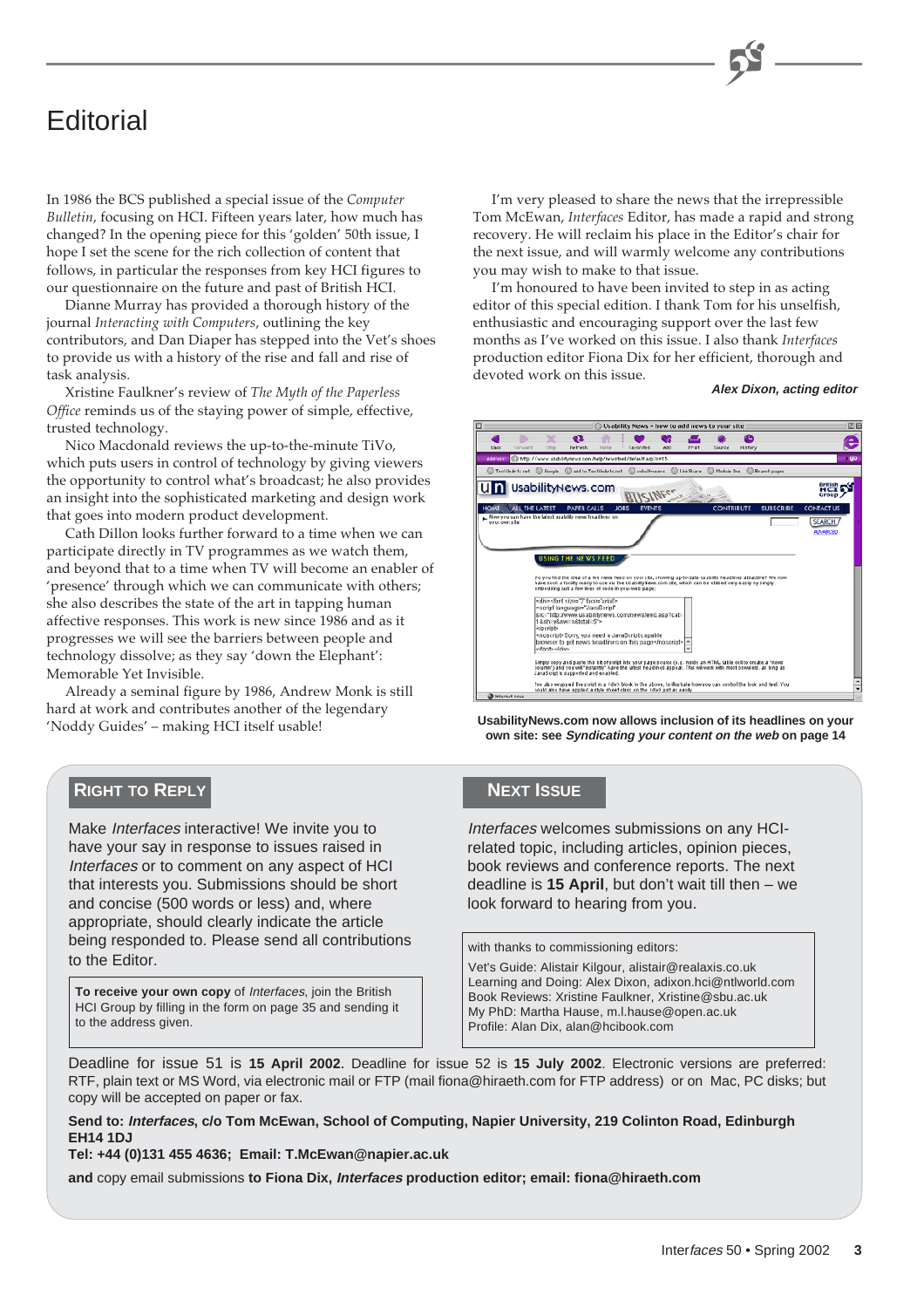# ±15: Plus ça change

*September 1986*. The BCS *Computer Bulletin* devotes a special section to highlight the existence of the BCS HCI Specialist Group. The group had been formed two years earlier to 'encourage a multi-disciplinary approach to systems design and to stress the importance of taking the user into account during the design process,' as Murray and Diaper report in their article in that bulletin.

*March 2002*. The 50th issue of *Interfaces* is published, our 'Golden' issue, and Murray and Diaper are here again. At a time when the Queen's Golden Jubilee prompts the public to reflect on her reign of the last 50 years and to ponder what the future may bring, so we in the HCI community are prompted to review what we have achieved during the last 15 years and to consider what lies ahead for us.

Other characters who are known in our community today also featured in the 1986 magazine: 'A more recent book is Norman D. and Draper S.W., *User Centered System Design* (1986)'; 'Dr Nigel Bevan, chairman of the BCS Human– Computer Interaction group'; Peter Johnson, then of Queen Mary College, London, wrote about 'Education in HCI'; Harold Thimbleby, then at York, wrote about 'User interface design and formal methods'. Looking back over the history of the last fifteen years we find a certain continuity in the human side of our story, and also in the topics of debate.

The computer story is different: the technology has changed dramatically! It's easy to forget just how great the change has been. In the 1986 magazine I read about the BBC's Domesday project, which is presented on 'an Acorn Master Turbo microcomputer and trackerball'. Machines such as the IBM PC were 'to follow'. No Windows, no Word. The data for this project would be 'returned to the Domesday headquarters in West London, where a Vax 11/750 is used for compiling the information. Each side of a Laservision disc is 330 megabytes: building Domesday files can take five days of processing!' Another article gives a lengthy assessment of the dangers of working with VDUs: 'evidence is incomplete although medical opinion suggests that there are no inherent risks in VDUs'. In 2002 our government has recently commissioned extensive research into the hazards of using now ubiquitous mobile phones: does our technology harm us? The technology has changed, but the human issues it raises have not.

In the UK the use of text messages has rapidly reached bewildering levels, with more than 260 billion SMS text messages sent last year. A number of contributors to the survey in this issue have noted that UK HCI practitioners are well placed to lead the work on mobile HCI. One feature of txt msgs, which has contributed to their popularity, is the rise of emoticons :) This illustrates the human need to express emotion along with facts and information, even when working with an interface that is so unfriendly it offers us only a number pad to write text. With the right motivation human ingenuity overcomes the limitations of technology.

Have we HCI experts failed to convey the message that technology must adapt itself to humans? Enter Dean Kamen's Segway™ Human Transporter, announced in December 2001, which 'transforms a person into an empowered pedestrian, allowing him/her to go farther, move more quickly and carry more than could ever be achievable walking'. The transporter

'functions like an extension of you; like a dance partner able to anticipate your every move. It uses powerful motors and high-speed computer processors to mimic human equilibrium.' This technology 'changes the way you work, shop, commute, and explore, it also gives you the power to change the world around you. Some of these changes will affect your neighborhood, some will affect the world at large.' Here we have a technology that has been so moulded to fit the human being, that our familiar urban environment must change to accommodate our enhanced selves. People who use the HT will not knowingly interact with the computers that are one of its essential components. So where does that leave HCI specialists?

In his 1986 guest editorial Maller suggested that 'commercial success will come to those who fashion their artefacts so as to achieve not only effectiveness of action but the best possible match, both physically and mentally, to the human user and to the tasks he wishes to perform.' It will be interesting to see if Kamen has achieved this with his 'new category of human transportation', supported by his fifteen separate specialist teams – including the user interface design team, embedded design team, industrial design team, and sales and marketing team. Certainly, he has taken the product development process forward in a way that the TiVo has not. This style of multi-disciplinary co-operation seems set to be the dominant development model for the future.

Interestingly, where Maller considers both the physical and mental needs of the user in 1986, Kamen's 2001 device also meets the user's emotional needs: 'That's what happens physically. Emotionally, it's like the childhood dreams you had where you could fly. You feel freedom, exhilaration, and confidence.' The new area of research into affective computing, pioneered at MIT and with a growing number of British researchers, will become increasingly important as the barriers between humans and computer-based devices dissolve.

In their survey responses in this issue Alistair Kilgour and others foresee that HCI will cease to exist as a separate discipline in the next fifteen years but rather become an integral part of the design process. Maller noted in 1986 that 'there is not yet widespread acceptance that the understanding of the human computer interface and the interaction across it represents a central and crucial aspect of systems engineering.' We have made progress! But this progress may necessarily lead to the disappearance of our special branch of ergonomics. Maller noted 'a tendency to subordinate the topic [MMI] to other enabling technologies such as software engineering and artificial intelligence'. In 1986 this was a criticism of the lack of attention paid to HCI. However, today this is rather a sign of the discipline's maturity. HCI is dead! Long live HCI!

Maller insists that 'This knowledge [...] must be presented in such a form that it will be accepted by systems designers as a natural part of their professional brief and not merely remain the arcane preserve of the HCI cognoscenti.' This trend puts great emphasis on the value of finding effective ways for HCI experts and system designers and developers to communicate fluently, a topic which Chris Rourke investigates in his report on the UML Symposium in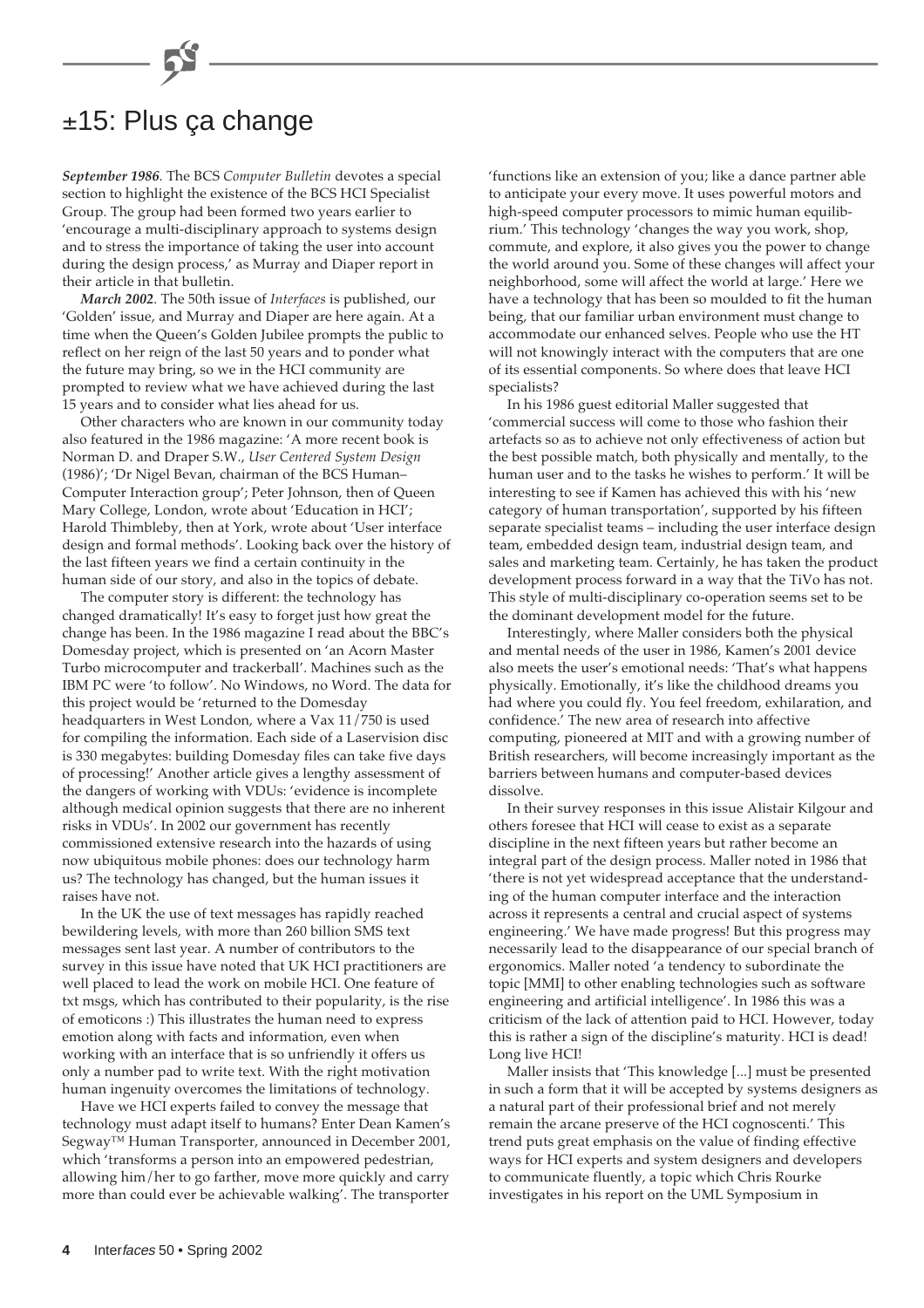

# **Alex Dixon**

Scotland. There's a promising future for this kind of research into effective communication.

Kamen has demonstrated that technology can be moulded to suit people, and that such moulding can in turn change the nature of the interface between people and technology. At last people really are put first – hooray! However, Maller cautioned us in 1986 that changing people is not so simple: 'Although the multi-disciplinary nature of studying human computer interaction is accepted, the cultural and attitudinal problems associated with integrating applied psychologists and ergonomists into groups of electronic and computer

# Letters to the editor

#### **Dear Editors**

Regarding 'The future of online shopping: a small survey', in Interfaces 49 (by Ibrahim & Faulkner) …

For an even smaller survey and an example of the service experienced by one customer, your readers might be interested in Philip Powell's account of his attempt to shop online, in the UKAIS Newsletter of September 2000.

This may be found at http:// [www.cs.york.ac.uk/cgi-bin/](http://www.cs.york.ac.uk/cgi-bin/ukais.cgi?f=vol6no2#B2C) ukais.cgi?f=vol6no2#B2C (or [http://](http://www.ukais.org/) [www.ukais.org/](http://www.ukais.org/) then select 'News', 'Volume 6, Number 2' and 'B2C – the new digital economy').

Regards

**Tom G. Gough** School of Computing Leeds University

### **Dear Editors**

Gilbert Cockton's first aim as chair seems to include challenging false stereotypes recently imported into the UK and is to be welcomed as an opportunity to define the professional context for the Group and its interfaces. His third aim, of re-establishing member benefits that have slipped, is perhaps slightly disingenuous. The academic 'land grab' for the HCI SIG in the mid-1980s set the tone for the group ever since, and the conference Industry Day has a distinct air of tokenism about it. As a practitioner, I am not aware of having lost any benefits, but rather suspect they were never there.

Two informal indicators may be relevant to distinguishing accurate and false stereotypes.

**1** Of the 17 posts on the back page of Interfaces 49 that could be either academic or industrial, 13 are held by academics.

**2** At HCI 2000, Timo Jokela asked his audience how many had heard of the standards that underpin good practice in this area (e.g. ISO 9241, 13407, 18529, the Common Industry Format); very few hands

went up. He asked about major developments in software practice such as CMM. Again, very few hands.

If people concerned with the professional application of HCI are to take a Pride in their work, they need to be up with best practice. To what extent does HCI research and teaching take account of this? For an overview of what might be considered best practice, the reader is referred to the papers by Bevan and by Earthy et al in IJHCS 55, 4 Oct 2001 (I confess to being one of the al in the latter). If researchers feel that they are above or beyond best practice as defined in recent standards, and that this inhibits good work, then publishing evidence in support of such a claim would be a professional priority. There are also opportunities to comment on drafts and updates of standards. If 'real HCI experts' (whatever they are) are to take on 'Terence from Telford (age 19 3/4)' and other 'golddiggers', then experience in 'best practice' has to be one of the first lines of defence (or attack), and the indications at the moment are far from promising.

At the moment, there is no obvious home for the practitioner in user-centred IT design (and 'home' ought to include professional accreditation). In the UK, the Ergonomics Society (ES) is the logical choice for many. It is a very broad church, and the British HCI Group offers a useful technical focus as a second home. The ES offers a professional accreditation scheme, and hopefully will continue to offer an alternative to the Eur.Ergs scheme. However, the professional stakeholders' organisations also include the IEE (especially now with the Professional Network in Human Systems Engineering), and the British Psychological Society Occupational Division offers professional status on the change management/HR aspects (and would offer considerably more if the Engineering Psychology initiative had been given more support).

I am afraid I am not up to date with what happened to the BCS moves to accreditation in user-centred design. The inclusive approach being taken by Jonathan Earthy

engineers now has to be faced.' Some things don't change, as you'll discover when you read Kit Logan's present day account of his PhD work in this issue – he shares with us his own experience of the difficulties of inter-disciplinary communication! Plus ça change!

Information about the Segway™ Human Transporter is from [http://www.segway.com.edgesuite.net/consumer/](http://www.segway.com/segway/)

> **Alex Dixon** acting editor adixon.hci@ntlworld.com

to accreditation is clearly necessary. A number of the above organisations have their own regional groups, intended to provide a local 'home' for people, including (or perhaps especially) practitioners. In addition, there are other technical networks such as First Tuesday or INCOSE that demand attention. Cumulatively, the situation for the HCI practitioner makes the UK rail organisation look quite straightforward. The viability of the proposal in the 'View from the Chair' to get practitioners to revive yet another meeting forum needs careful thought. Greater collaboration, and common meetings programmes (especially at a local level) would allow each organisation to do less, better, for a larger community. In addition, practitioners these days are all too aware of globalisation, and 'home' needs to be part of an international network.

On this basis, the 'further division' posed by the Unidentified Prospective Adversary can hardly be considered significant. The constructive approach proposed by our new Chair is greatly to be welcomed – there is much truth in the web axiom 'network or die'. In this context, the inclusion of an EUPA theme in the conference is to be applauded as a positive way ahead. (The only thing missing from the conference seems to be a visit to the Griffin Brewery at Chiswick.)

### **Brian Sherwood Jones**

Process Contracting Limited Human Factors, Usability and System Engineering Consultancy Prestwick, Ayrshire

[www.processforusability.co.uk](http://www.processforusability.co.uk)

### **Dear Editors**

Brian Sherwood Jones' letter was a great boost to my ego (no jokes please), as it showed that someone actually reads the Chair's column in Interfaces. To further welcome the column as an opportunity to define the professional context for the Group and its interfaces was more than I could have wished for. Given that, I'll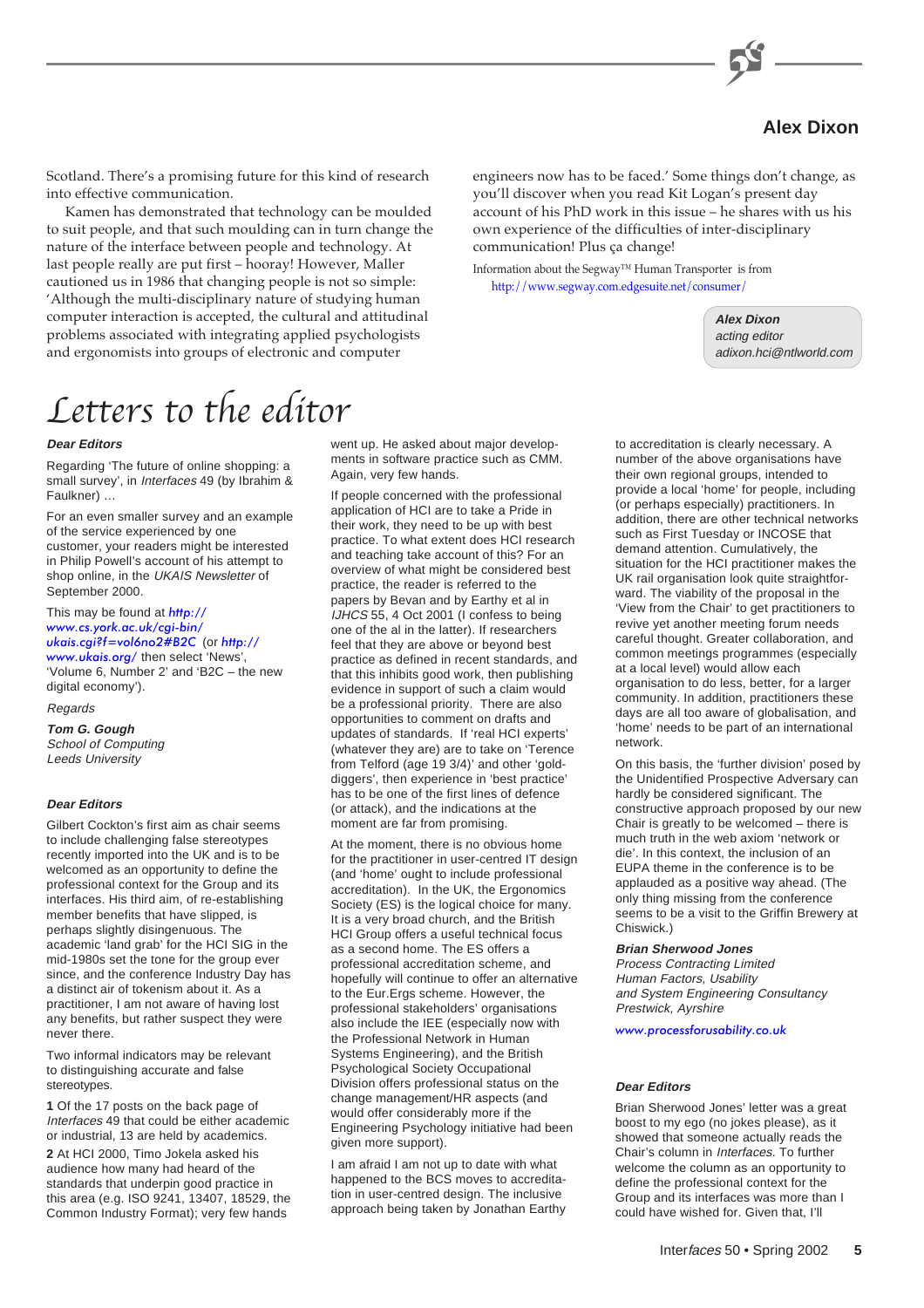

forgive him the exquisitely veiled 'perhaps' slightly disingenuous'. I've not been called this since my Greek teacher uncovered one of my ruses over a quarter of a century back. So 'οπισφυλακω to you Brian!

Moving from Greek to History, Brian's awareness may be restored by the reminder that he spoke at a BHCIG meeting when I was meetings organiser back in the late 1980s. For the first decade of the group's existence, meetings organisers ensured that practitioner presentations were included in all meetings. Worthy practitioners such as Jonathan Earthy still sing the praises of these meetings.

Moving from History to Sociology, Industry Day should have no whiff of tokenism since it rose and fell with practitioners. Rory Channor set it up in 1996 to let practitioners attend the conference for a single day. John Cato, Peter Windsor, Mary Jones and Ian Curson kept it going until practitioners complained in 2000 that one day wasn't enough for them any more. In 2001 UPA UK were involved in a three day practitioners' track, which was the forerunner of the 2002 EUPA co-operation.

To continue with the reality of the British HCI Group, of the 17 posts on the back page of Interfaces 49 that could be either academic or industrial, 13 have academic email addresses. They are not all academics and those who have academic posts often have significant consultancy experience with good repeat business. The same is true of university-based pharmacists, doctors, artists, architects and a whole range of practitioners who just happen to work some of the time in a university.

As for HCI standards and shows of hands at presentations, how many hands could have gone up? Perhaps the standards experts were at another session at HCI 2000! As it is, the Executive Committee recently recommended finding a speaker on standards for the annual HCI Education meeting in March. All suggestions will be gratefully received, as will ideas on affordable routes to stocking university libraries with multiple copies of relevant standards and pointers to good tutorial material that can be used to support teaching. Current HCI text books offer little support for teaching about standards.

I agree with Brian that experience in 'best practice' has to be one of the first lines of defence (or attack) against usability imposters. We need members to volunteer to champion relevant standards in Interfaces and Usability News, since both these can keep educators updated on current trends.

So, enough of the rebuttals, let's focus on defining the professional context for the Group and its interfaces. BHCIG has

always worked with other relevant organisations. The inclusive approach being taken by Jonathan Earthy to accreditation is not only clearly necessary but was agreed at the October meeting of the Executive Committee of which Jonathan is a member. In January we provided support to ScotlandIS with their UML and HCI meeting. In April, we are providing support to the Edinburgh Science Festival through sponsorship for Jared Spool's lecture. We are in discussion with UPA UK on joint meetings (their successful programme is run by an academic, so there's no escaping the land grab!). We have no intention of duplicating meetings programmes where good ones already exist. Wherever possible, we will work with other organisations to further the practice and discipline of HCI.

I hope, however, that what I've written above is not good enough for BHCIG members. We can and should do more for the cause of good software design. To do this we need ideas and volunteers, so do keep this discussion going through the usual channels of Interfaces, email to the Executive Committee and articles in Usability News.

**Gilbert Cockton** Chair, British HCI Group

# Who's afraid of the mouse?

Plans for HCI 2002, at South Bank University, Elephant & Castle, London 2nd–6th September, are already well advanced. Around one hundred eminent reviewers are currently considering the scores of full papers submitted by January 16th. The decisions on these will be made in late March.

Already confirmed are the keynotes and the big social event of the week.

[Former chair of the British HCI Group Andrew Monk \(](http://www-users.york.ac.uk/~am1/)http://wwwusers.york.ac.uk/~am1/) needs no introduction to readers of this magazine. Well known for the annual Computers & Fun meetings, now in their fifth year, Andrew's publications date back to 1976, before anyone had thought of putting the letters H,C, and I together, in any order (save to capture the essence of half a panda). When not advancing human knowledge, Andrew is a frequent diner on the Kings Cross train.

Wendy MacKay of INRIA (<http://www-ihm.lri.fr/~mackay>) was a huge hit at Interact'99 with a highly successful tutorial day, on using video to establish requirements. Interfaces was much struck by her innovative use of post-its. Wendy's HCI history covers more than twenty years, with Digital, MIT and RankXerox EuroPARC before she became a professor at Paris in 1995.

[Our final keynote is legendary R&B figure Les Hatton \(](http://www.oakcomp.co.uk/Presenter_LH.html)http:// www.oakcomp.co.uk/Presenter\_LH.html ). Les is author of Safer C and an entertaining speaker who will give an interesting and different slant on HCI issues. Once described as 'one of the world's leading 15 scholars of systems and software engineering', some of you may have heard him at ITiCSE 2001. Duelling harmonicas seems an inevitable finale.

HCI 2002 will cover all main areas of HCI research and practice, but will focus on the conference theme of 'Memorable yet Invisible'. This theme is explored in more depth on the website, but briefly: how do we make systems memorable enough to be easy to



use, without making them obtrusive? Are we trying for transparency or invisibility? Is the fundamental dichotomy between the need to make something engaging, compelling and noticeable (e.g. high tech or state of the art solutions), and making things transparent, natural and intuitive?

Submissions on all areas of HCI and usability are invited, but you are strongly encouraged to address the new challenges posed by the theme, before the deadline of 1st May.

The UK Chapter of the Usability Professionals Association is colocating European UPA 2002 in conjunction with HCI 2002. The EUPA conference is looking for presentations, panels, tutorials, and workshops. You can find a fuller list of topics on the website including: innovative usability methods, accessibility and social acceptability, the role of usability in the product lifecycle, business case studies, influencing management, and usability trade-offs. Other areas include design processes and methods, concepts and philosophies, and working with experts from other fields. The deadline for presentations and panels was 28th February, while proposals for workshops can be submitted up until May 1st.

And the social highlight is confirmed as a trip to The Globe Theatre (<http://www.shakespeares-globe.org/home.htm> ) to see A Midsummer Night's Dream. Tickets will be limited to the first 270 delegates to sign up for the conference, with an equal split between the amazing experience of standing with the commoners, and seating for the more aged members of the HCI community. An alternative event will be arranged for delegates who do not book their places in time.

Information about both conferences can be found at the snappily titled [www.hci2002.org/](http://www.hci2002.org/).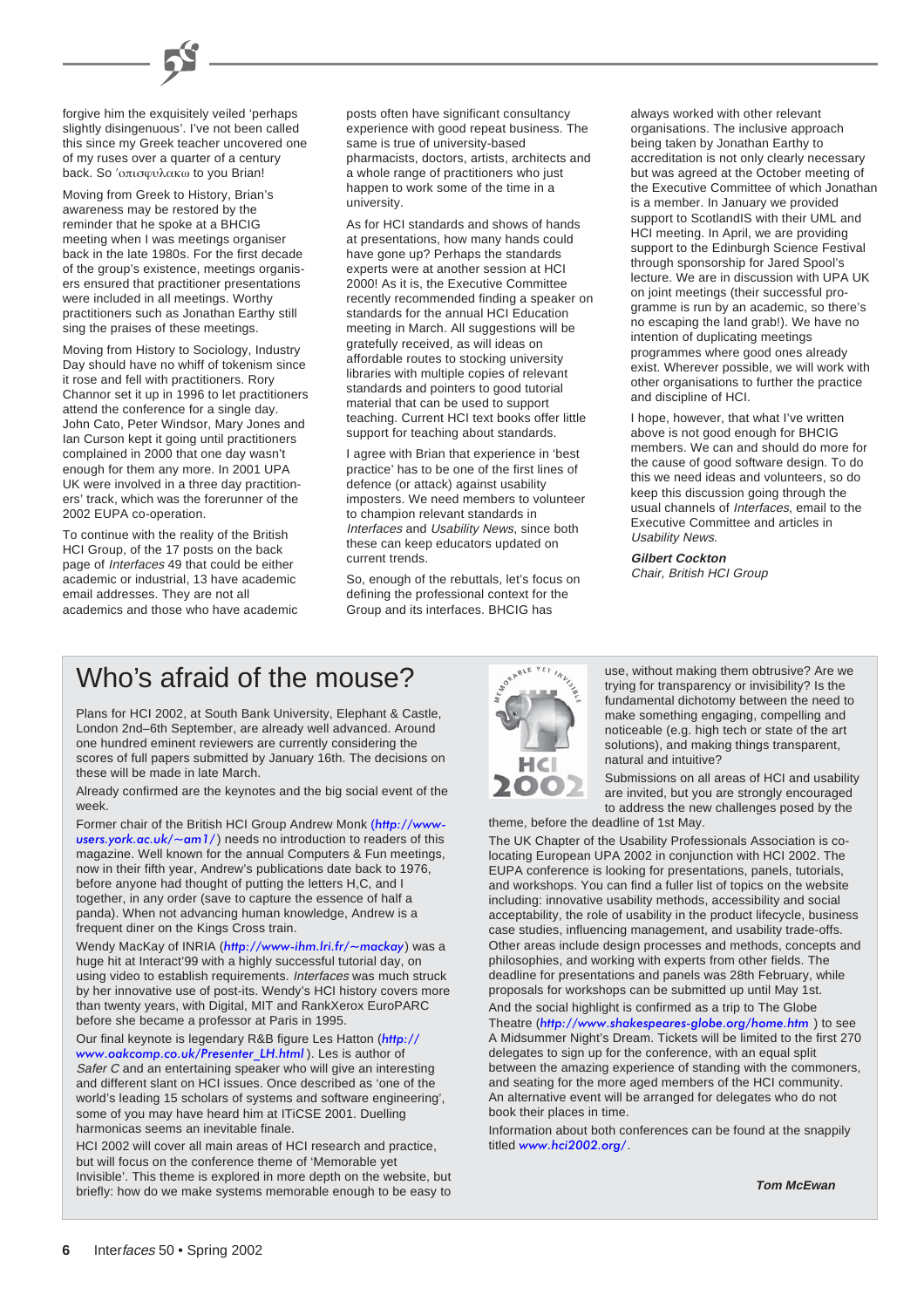# A Brief History of The Interdisciplinary Journal of HCI

### **Dianne Murray**

One of the undoubted early success stories of the British HCI Group (formerly known as the BCS HCI Specialist Group) was the creation of a new academic journal, named Interacting with Computers. A brief history of the journal relies heavily on certain individual stories: from Dan Diaper as the first general Editor of IwC, from Dianne Murray as the first HCI Group Newsletter Editor and Deputy Editor of IwC, from Russell Winder as BCS Publications supremo (well, for a while anyway) and from Nigel Bevan as the first HCI SG Chair. Here's Dianne's story.

We knew there was a viable market for a different type of academic journal: one not focused on Ergonomics or Cognitive Psychology or Software Engineering but with a definite applications and practical bias, and publishing up-to-the minute and innovative work. After much soliciting of publishers' proposals, negotiation of contracts and debating (and frequently insisting) the nitty-gritty of what the journal would actually look like, IwC came into being in the late 1980s.

We insisted on a distributed management

structure, consisting of three editorial boards in Computer Sciences, in Human Sciences and in Applications. These Special Editorial Boards (SEBs) are still, today, the backbone of the journal's management and paper processing mechanisms. All was overseen by a General Editorial and Management Board (GEMB), which, in retrospect, looks a little top-heavy but was certainly inclusive. In addition to the editorial team, we had a chair of each SEB and a representative from different parts of the world in an attempt to be truly international. I would like to pay tribute to those initial GEMB members for the amazing amount of hard work they put in during those first years: most especially to Gitte Lindgaard (Australasian rep.), Michael Wilson (European rep.), Tom Hewett (American rep.), Roy Rada (CS SEB Chair), Karmen Guevara (HS SEB Chair) and Paul Booth (Production Editor).

The selection of the first members of the editorial boards was, as I recall, no easy task, but I am pleased to say that we have many of those original SEB members still with the journal today and still working extremely hard to ensure its success. A great many thanks are due to the following individuals: Ruven Brooks, Dermot Browne, Jonathan Earthy, Marilyn Mantei, Tom Carey, Ernest Edmonds, Jonathan Grudin, John Long, Andrew Monk, Jakob Nielsen, Jenny Preece and Mary Beth Rosson.

The first issue of the journal was published in April 1989 by Butterworths, who were then part of the Reed International publishing group. IwC, with its striking and simple beige and blue cover was, from the onset, identified as The Interdisciplinary Journal of Human–Computer Interaction, and was designed to be very reader-friendly with clear layout, type font and citation information, and of an easy size to photocopy and stand on display shelves.

The articles in Issue 1/1 ranged from the topics of Task Analysis (by Alistair with Sutcliffe) to User Models (by Rod Computers Rivers) to the morality of design (by David Pullinger) to Lean Cuisine notations (by Mike Apperly and Bob Spence) to icons (by Yvonne Rogers). Contrast this with the contents of the latest issue (14/1) with articles on Activity Theory (by Phil and Susan Turner) to web design (by Jaspreet Ahuja and Jane Webster) to UIDE (by a

Theracting

research team too numerous to mention) to, strangely enough, design using Lean Cuisine + (by Chris Scoggins and Chris Phillips).

In the intervening years we have successfully weathered many storms and changes. We are now published by Elsevier Science as the consequence of commercial take-overs, we have had a change of Editor and Deputy Editor with Dan Diaper now being formally Editor Emeritus and with a very much reduced GEMB. We have grown to be an extremely successful and well-respected journal with an excellent impact factor and citation profile and a growing reputation for excellence, as evidenced by the large number of hits and downloads of the electronic versions of IwC papers. We have a wide-ranging, and highly topical, set of journal special issues, and have a very hard-working and committed SEB membership in the international HCI community. We have published papers, not just from the HCI bases of the UK and North America but also, increasingly, from Australia and New Zealand and from new centres of HCI interest, in Africa, South America and the Far East.

This could not have been achieved without the assistance and continual support of many people, some of whom deserve special mention: Dan Diaper, of course, and Karmen Guevara especially. In particular, IwC would not be what it is today without crucial input from Russell Winder, Michael Wilson, Gilbert Cockton, Roy Rada and the enduring support of HCI luminaries such as John Long, Jim Alty & Ben Shneiderman.

For now, we intend to continue our stated aims: to act as an international forum for the discussion of HCI issues, to foster communication between academic researchers and practitioners, to encourage information flow, to stimulate ideas and to have a strong, forward-looking perspective.

For information on the journal and instructions for submissions and refereeing procedures, or sample copies, please go to the journal home page

### (<http://www.elsevier.com/locate/intcom> ).

Please feel free to contact me on anything to do with the group's journal.

Dianne Murray General Editor, Interacting with Computers dianne@soi.city.ac.uk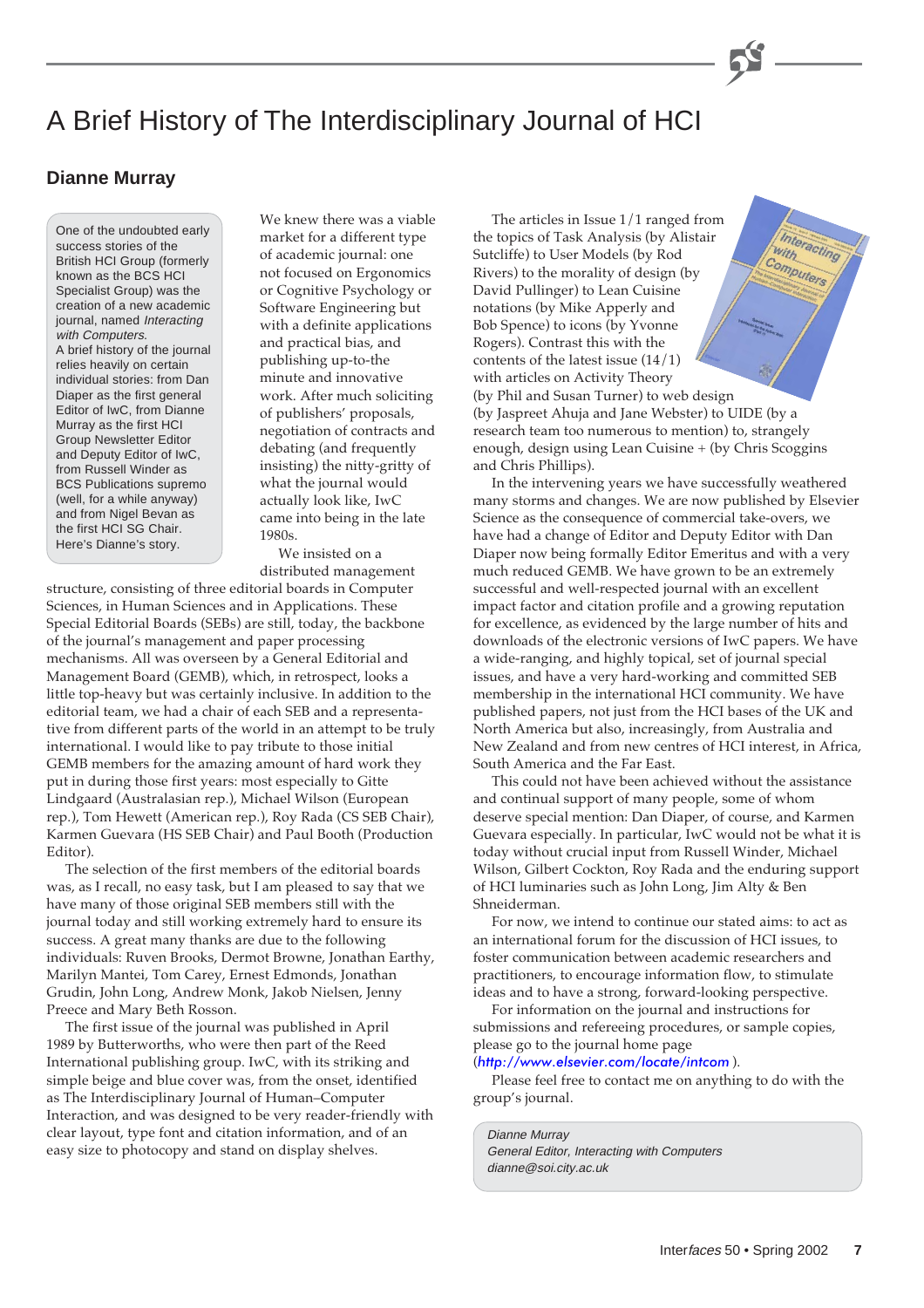

# Vet's diary Waves of Task Analysis



'… the next issue of Interfaces after this will be number 50. For that issue Dan will take over this column (though he says he is not ready to be considered a veteran!) for a personal retrospective on the rise, fall and renaissance of task analysis. … rather thinly disguised commercial …' Alistair Kilgour, (2001, Interfaces 49).

My thanks to the British HCI Group (BHCIG), *Interfaces*' editors and Alistair, but you really shouldn't give a monkey the keys to the banana plantation. I also thank Alistair for his plug for the forthcoming issue of *Interacting with Computers*, where I (Diaper, 2002a) review Jack Carroll's (2000) book on scenario-based design, and which contains further commentaries from the great and good on scenarios and task analysis. As for Alistair's last four words, I think my plug for the forthcoming, 700+ pages, *Handbook of Task Analysis for Human—Computer Interaction* (Eds. Diaper and Stanton, 2002b) is relevant, appropriate, useful, etc., and absolutely undisguised.

"Goodness gracious," I thought on receiving Alistair's invitation to write this *Vet's diary*, "I must have missed the fall of task analysis." Then I thought, "Naaah." I think Alistair's wrong and task analysis has never left us. Understood properly, it is at the heart of nearly all HCI research and virtually all applications of HCI in real systems development. Often it may not be called 'task analysis' but, I claim, that is what it is.

The true pedant will notice that Alistair asks me for 'a personal retrospective'. This is undoubtedly much easier than dispassionately charting the history of task analysis from, say,Taylor (1912).

So to start my own story of task analysis, I was introduced to it by Peter Johnson and John Long in December, 1982, when I joined the Ergonomics Unit, University College London. I'd recently finished my Ph.D. in the Department of Experimental Psychology, Cambridge, and this was my transition from pure to applied psychological research. The study of the human mind had already made me mad by this time, and the divine passion continues to this day.

Coming out of the Ergonomics and Human Factors communities, HCI in the early 1980s was perhaps more narrowly focussed on the task concept, of what people do, than has subsequently been the case. The methods Hierarchical Task Analysis (HTA) and GOMS (Goals, Operators, Methods and Selection rules) were available then. Peter, John and I wished to specify training requirements for a national IT training syllabus using task analysis. What we were interested in was identifying transfer of training across tasks and application domains. GOMS didn't seem very suitable for this as we wanted almost the opposite of key-stroke level models, i.e. usable, generalised knowledge acquired from training. Peter was familiar with HTA, but I felt that it was too sloppy as a method and its claimed modelling of psychology offended my purist, scientific attitude. I recommend Andy Shepherd's spirited rebuff of this sort of criticism of HTA (e.g. 1989; 1998).

The monster, Task Analysis for Knowledge Descriptions (TAKD) method, was born in early 1983. The acronym was Peter's and it's one of the two things I still blame him for over our twenty year friendship. The other was my two person stag night, he and I, on December 6th, 1985, where Peter did the staggering and I poured him into the last taxi in the City of London early on my Wedding Morn and was thus left stranded, miles from home. Still, I've been happily married for over 16 years and it could only have got better given how it started later that morning.

Peter, John and I worked on TAKD and others around the world created other methods so that by 1986 Wilson, Barnard and McLean, all of whom I'd known from my Cambridge days, could report the availability of a dozen task analysis methods. There were various conferences and workshops on task analysis throughout this time, including one I organised for the BHCIG, although the group wasn't called that then, in 1989. My edited book's chapters (Diaper, 1989a) formed the basis of this one day event. Also, well into the 1990s, I regularly did a one or half day tutorial on task analysis at the Group's annual conference.

Now, what about this fall stuff of Alistair's? Well, it seems to me that the critical issues associated with task analysis that I considered important, circa a dozen years ago, are the same ones I am confronting today.

While I've worked on many things over the last twenty years (see my C.V. on the Bournemouth University web site for a list of about 30 topics and all my publications' references), I continued in my terrier mode, doggedly using and investigating TAKD until about 1997.

In the early 1990s we, Mark Addison and I at Liverpool University's Department of Computer Science, built a serious TAKD CASE tool, LUTAKD, and I used TAKD and LUTAKD for all sorts of purposes, not all of them to do with task analysis. The history of TAKD and my eventual requiem for it can be found in my recent paper (Diaper, 2001a). Do please note, I am not recommending TAKD to people these days.

"But what are these continuing critical issues of which you write, Professor Diaper?" you may well ask, ignoring that 'but' is a conjunction.

"Hmmmmm," says the mad Prof., "that question requires a very complicated answer."

"Groan," you all go.

At the heart there is the problem, I think, that the HCI community continues to be riven by two views of what the HCI enterprise is about. On my side (e.g. Diaper, 1989b; 2001b) is the broad view that HCI is about everything to do with people and computers. The narrow view, which in black moods I fear is more prevalent, is that it is about user interface design and usability.

Perhaps more than anything else in HCI, the task analysis arena illustrates this divide. The fundamental, but unfortunately popular, misconception about task analysis is that it is only suitable for the detailed analysis of well-defined, extant tasks. Nor do these differing views of HCI and task analysis neatly divide between academics and industrial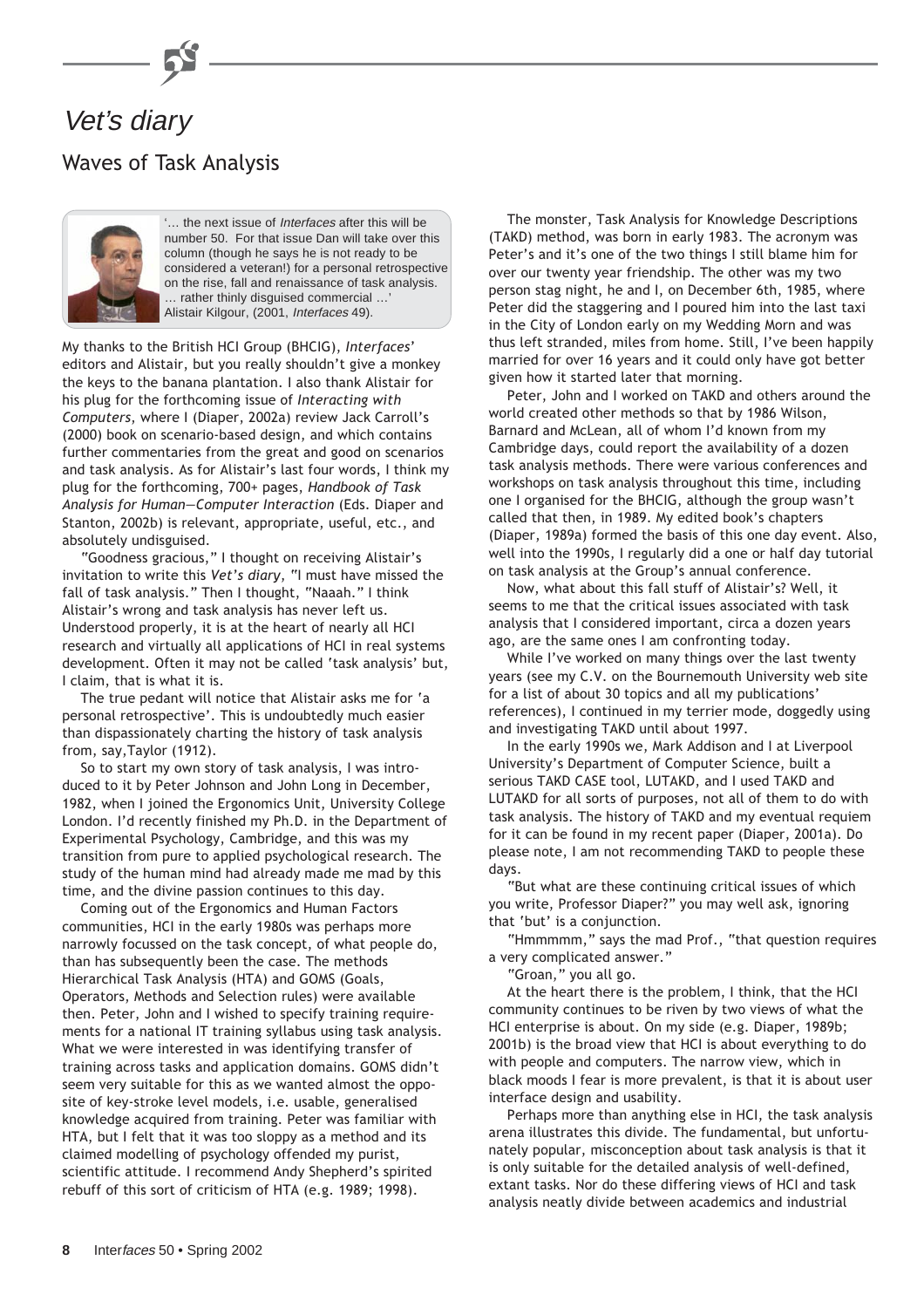# Dan Diaper

practitioners, although there might be a case for suggesting a transatlantic bias with more of the Westward favouring the narrow view.

To illustrate the narrow view, recently I received the first review from a publisher about our new *Handbook of Task Analysis for Human—Computer Interaction* (Diaper and Stanton, 2002b) that was not overwhelmingly positive. The anonymous reviewer wrote, more than once, of 'the task analysis method'. The 'the', to my mind, makes this nonsense, and the anonymous reviewer clearly meant it. It's akin to talking of 'The HCI Method'.

For a start, there are a plethora of task analysis methods, many being developed or refined in the 1990s. These methods have been developed for different purposes, use different sorts of data and are differently suited for different application domains. There is no adequate classification of tasks, their components, etc., that is domain independent. Indeed, I don't think there is even an adequate taxonomy of methods. A number of chapters in Diaper and Stanton (2002b) will address these issues.

One can go further, e.g. Shepherd (1998), and suggest that there is no adequate, widely accepted definition of what is meant by a task. I pointed out years ago, however, that people don't seem to have a problem with the word when you ask them about their jobs. The problem is philosophical and tightly coupled with one's definition of the HCI enterprise.

Following John Annett and Neville Stanton's (1998) definition, the line Neville and I have been taking in recent years, and which we will pursue in our new *Handbook*, is that the task concept, and the task analysis methods and their resulting models, are about: (1) the performance; of (2) systems; operating in (3) an environment; to achieve (4) work. Following the Johns Dowell and Long (e.g. Long, 1997), work is about changing the domain of application, a.k.a., crudely, the real world. In HCI, the minimal system is a direct end user and a computer system, although there may be many people and computers and many other things, both physical and abstract, in a system and in its environment. What is modelled can vary from the detailed description of the internal states of people, computers and other things, to the global socio-technic aspects, to aesthetic and moral considerations, and so forth infinitum. All this is so for any decent, broad definition of HCI.

What is special about the task perspective is its emphasis on performance: that is, what happens, what the system in its environment does to change the world. Thus tasks are about the processes of affecting the application domain and this is why I've devoted quite a few years to trying to understand what is meant by the process concept (e.g. Diaper and Kadoda, 1999) and procedural knowledge (e.g. Diaper, 1989c).

If it occurs to you that this view of task analysis is all encompassing, it is not. There are many non-performance perspectives of the universe, most obviously the static, structural, declarative types of model that describe things (Diaper, 2001c), but not, or only poorly, their interactions.

My work on knowledge elicitation, software engineering representations and processes all comes neatly together in the broad, performance orientated view of task analysis.

It doesn't matter to me what are the sources of the data for a task analysis, whether observational, interview based, ethnographic, or imagined scenarios, to choose just a few examples. Task analysis has always been supposed to be able to integrate divers types and sources of data.

What is supposed to make task analysis different from more traditional time-and-motion studies is that task analysis models both physical and psychological behaviour. I remain concerned about the quality of task analysis' psychological models. I'm not entirely happy with what is currently available from psychology and, I think more importantly, what is practical in the commercial software industries, particularly where practitioners don't have a psychology background.

If I had my way, I'd abandon the concept of goals in task analysis. My process logic works without them, our philosophical understanding of teleology is imperfect, and I've always found it very difficult to distinguish descriptions of intended states of the world, i.e. goals, from descriptions of states of the world.

*Interfaces*' editors gave me a 2002 word limit so I must close this article. Task analysis is at the core of most HCI work. Perhaps you call it something else. Perhaps it would be a good thing to call it something else, but changing nomenclature, it seems to me, is often associated with individual and cultural amnesia. If you think task analysis went away, then it is back with the forthcoming *Handbook* (Diaper and Stanton, 2002b). I'll take advance orders for copies any time.

### **Dan Diaper, Ph.D., MBCS,**

Prof. of Systems Science & Engineering School of Design, Engineering & Computing Bournemouth University Email: ddiaper@bournemouth.ac.uk We[b: http://dec.bmth.ac.uk/staff/ddiaper/](http://dec.bmth.ac.uk/staff/ddiaper/) Tel: +44 (0)1202 523172

### **References**

- Annett, J. and Stanton, N.A. (Eds) (1998) Special Issue: Task Analysis. *Ergonomics*, 1529–1737. Reprinted (2000) as: *Task Analysis*. Taylor and Francis.
- Carroll, J.M. (2000) *Making Use: Scenario-based Design for Human–Computer Interactions*. MIT Press.

Diaper, D. (1989a) *Task Analysis for Human–Computer Interaction*. Ellis Horwood.

Diaper, D. (1989b) The Discipline of Human-Computer Interaction. *Interacting with Computers*, **1**:1, 3–5.

- Diaper, D. (1989c) *Knowledge Elicitation: Principles, Techniques and Applications*. Ellis Horwood.
- Diaper, D. and Kadoda, G. (1999) The Process Perspective. In Brooks, L. and Kimble, C. (Eds) *UK Academy for Information Systems 1999 Conference Proceedings*, 31–40. McGraw-Hill.

continued on page 10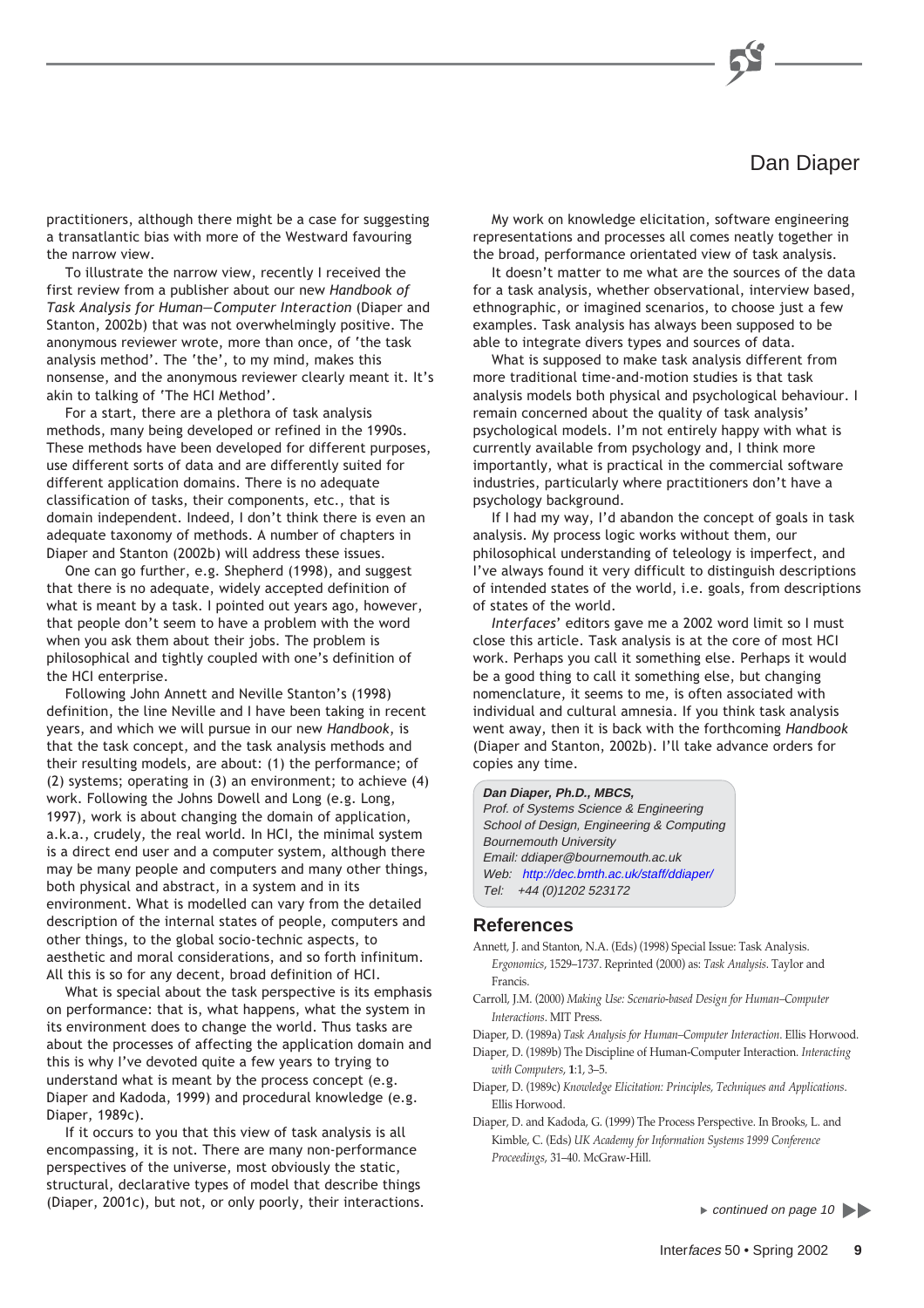# Effective teaching and training in HCI **Jonathan Crellin**

### The fifth edition of this highly successful series of workshops on the general theme of human–computer interaction in education will be held at the University of Portsmouth on 25–26 March 2002. This year, the workshop co-organisers are the Learning and Teaching Support Network (LTSN) based at the University of Ulster, and the Portsmouth HCI team. The workshop is also endorsed by the British HCI Group.

Our principal theme for the 2002 workshop is human– computer interaction to support the development of higher order learning skills. This is particularly relevant as more and more universities begin to adopt Virtual Learning Environments in order to offer learning opportunities mediated through on-line systems (typically the world wide web). Managed Learning Environments that integrate learning systems with administrative systems present even more interesting interface issues!

User interfaces to support content delivery, and the development of low order skills, are moderately well established. We see some variety in the surface appearance of such interfaces, but the user domain appears to be well defined, the underlying user model and the functionality required follow a standard US-centric view. For example, on-line training as offered by the likes of Cisco or Microsoft follows a learning model in which an individual learner gains knowledge from on-line resources by reading, and participating in individual activities mediated through the system itself (such as formative assessment by means of multiple choice questions). Notably absent are group-based, collaborative activities, or learning involving support by e-tutors.

The higher order skills that are often considered to be a vital part of a university education are less well catered for. Our workshop theme involves consideration of how we can develop suitable interfaces and (human) interaction protocols to facilitate the development of powers of analysis, design skills, reflective practice, evaluation, and knowledge building through collaboration. These are the kind of higher order skills that are important in higher education, and perhaps even a distinguishing characteristic of HE. How we facilitate the development of these skills when learning in an on-line environment is our main theme for the workshop.

The medium for the 2002 workshop will be sessions that lead to discussion rather than a presentation of research

### continued from page  $9 \triangleright$

- Diaper, D. (2001a) Task Analysis for Knowledge Descriptions (TAKD): A Requiem for a Method. *Behaviour and Information Technology*, **20**:3, 199–212.
- Diaper, D. (2001b) Human–Computer Interaction. In Meyers, R.B. (Ed.) *The Encyclopedia of Physical Science and Technology*, 3rd Ed., 7, 393–400. Academic Press.
- Diaper, D. (2001c) The Model Matters: Constructing and Reasoning with Heterarchical Structural Models. In Kadoda, G. (Ed.) *Proceedings of the Psychology of Programming Interest Group 13th Annual Workshop*, 17th–20th April, 2001, 191–206.
- Diaper, D. (2002a in press) Scenarios and Task Analysis. *Interacting with Computers.*
- Diaper, D. and Stanton, N. (2002b in prep.) *The Handbook of Task Analysis for Human–Computer Interaction*. Lawrence Erlbaum Associates.

findings. As a participant your outline of key points will lead to open discussion. Papers are scheduled for 30 minutes with about 20 minutes for presentation and 10 minutes for questions and discussion. Your posters are presented during poster sessions that include coffee time. Some participants will offer demonstrations, giving a practical illustration of interesting techniques in HCI education. These are also offered during poster sessions. Micro-papers (5 minutes precisely) are presented among the sessions for papers, giving you the opportunity to wave a flag for what you consider to be important in HCI education, and to provoke further discussion. The workshop has always had a strong practical bias, and you may wish to present practical, classroom proven case-study material, courseworks, projects or examinations, with the intention of sharing, evaluating and further developing experiences.

In line with the main theme of the workshop your contributions may focus on interactions that are:

- individual or group
- simulation or reality
- local or distant
- fixed or mobile

Other topics relevant to HCI education are also welcomed.

We are planning a social programme that includes dinner on Monday 25 March on board HMS Warrior, Britain's first iron-clad battleship now moored in the tranquillity of the harbour. The user interface for the Warrior is particularly interesting as it was a transition ship employing both sail and steam. Participants will recognise some of the design consequences that follow such a hybrid approach!

The BCS/HCI workshop is the place where we as HCI educators learn from presentations of papers and demonstrations, and also from the community of peers gathered together. With the help of your participation we aim to disseminate good ideas, and good practice. The workshop website is <http://www.dis.port.ac.uk/~johnr/hciWS2002/>

Enquiries of an administrative nature should be addressed to Aine MacNeill, alias ltsn-ics@ulst.ac.uk. Academic or local questions should be addressed to either of the co-chairs of the workshop: John.Rosbottom@port.ac.uk, or Jonathan.Crellin@ port.ac.uk.

- Long, J. (1997) Research and the Design of Human-Computer Interactions or 'What Happened to Validation?' In Thimbleby, H., O'Conaill, B. and Thomas, P. (Eds) *People and Computers XII: Proceedings of HCI'97*, 223–243. Springer.
- Shepherd, A. (1989) Analysis and Training in Information Technology Tasks. in Diaper, D. (Ed.) *Task Analysis for Human–Computer Interaction*, 15–55. Ellis Horwood.
- Shepherd, A. (1998) HTA as a Framework for Task Analysis. *Ergonomics*, **41**:11, 1537–1552.
- Taylor, F.W. (1912) *Principles of Scientific Management*. Reprinted 1967, *Scientific Management*. Harper and Row.
- Wilson, M., Barnard, P. and MacLean, A. (1986) *Task Analysis in Human– Computer Interaction*. Report HF122, IBM Hursely Human Factors.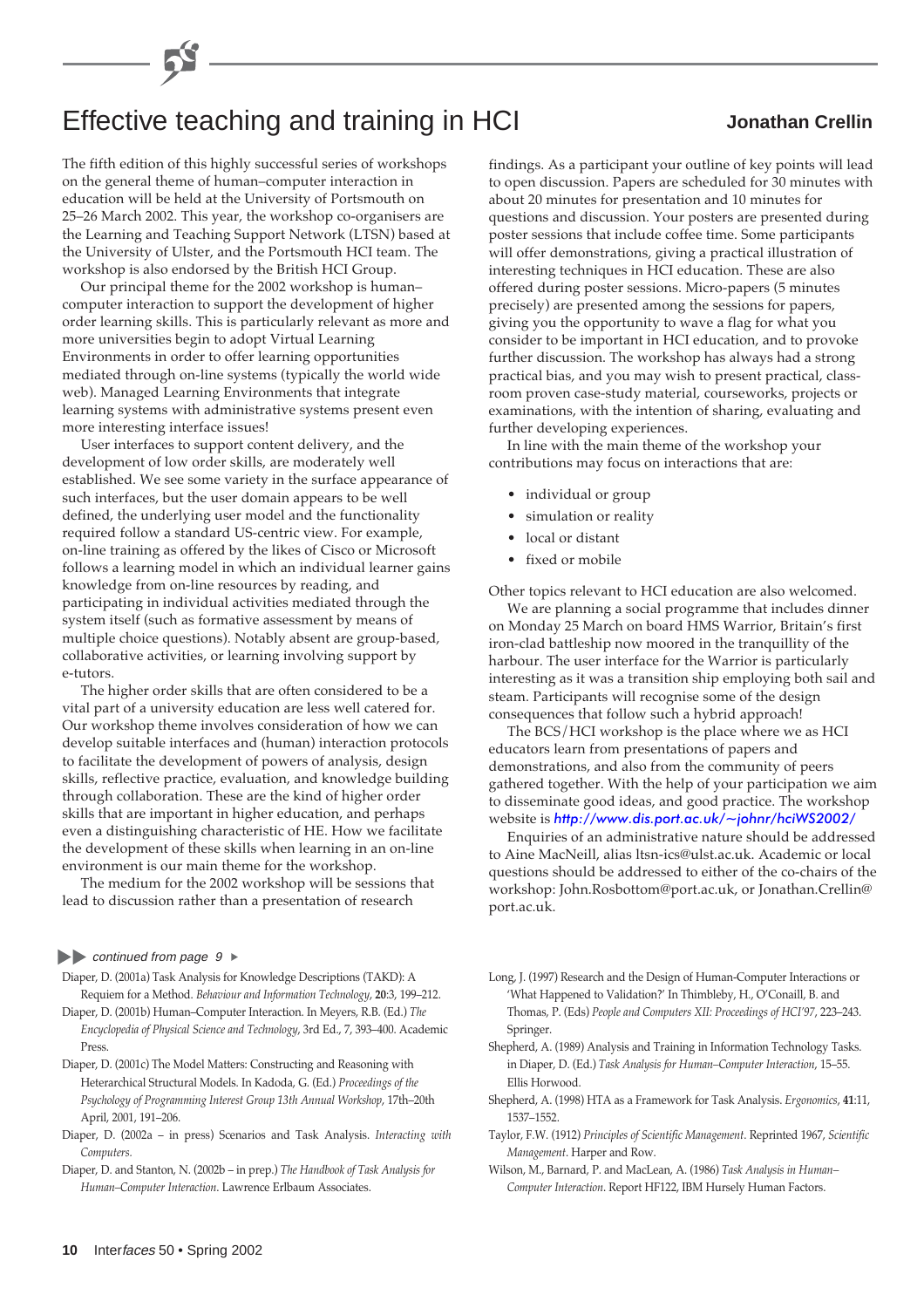# Accreditation of HCI Practitioners and Usability Professionals What next?

### **As reported to Tom McEwan for Interfaces by Jonathan Earthy, Accreditation Officer of the British HCI Group**

Up until now HCI practitioners have managed on academic qualifications and/or reputation. Suddenly we have three potential accreditation schemes. What is going on? Tom McEwan asked Jonathan Earthy (Accreditation Officer of the British HCI Group) to explain.

In the second half of 2001 Andrew Monk announced the Usability Specialists' Accreditation Scheme (USAS), a prototype, flexible, lightweight way to affirm skills in usability. The UK UPA presented an accreditation scheme based on schemes for membership of professional societies. A US initiative to set up a certification scheme for usability professionals (based on DSDM practitioner certification) was announced by members of the UPA. This rash of schemes might have been coincidence, but it is more likely to be an indication of the fairly ubiquitous take-up of (some degree of) usability in ICT, the wide range of skill and experience demonstrated by practicing usability 'experts' and the need to define what a 'usability professional' is; both to the profession itself and to managers and potential employers.

The three proposals have strengths and weaknesses:

- 1. The BHCIG USAS scheme is based on attestation. A candidate reads the assessment criteria and, using the BHCIG web site, asserts that they are competent in one or more areas of expertise. Sounds great for the candidate, but every year a sample of practitioners will be assessed against the criteria. For those who do not comply, ejection from the scheme will be very public. This places significant demands on the clarity of the criteria.
- 2. The UK UPA scheme is based on a broadly based assessment of competence against similar criteria to USAS (both schemes are derived from a scheme developed by INUSE, a European research project in the 1990s). Assessment includes an interview by one or more experienced usability professionals. This scheme obviously requires quite a lot in the way of infrastructure and administration. Professional societies cover these costs by life-long subscriptions and by the use of unpaid assessors.
- 3. The US scheme is likely to use a combination of submission of pre-qualification material, an essay and an interview. There will be a required core set of competencies with optional extra competencies. This scheme will undergo an extensive period of discussion and validation in workshops at international HCI conferences over the next year or so. It is expected that the scheme will be operated by a not-for-profit organisation with national licensees.

Two strong points emerge from analysis of the three schemes:

- 1. All schemes require the candidate to abide by a code of practice. In terms of establishing a recognised and respectable profession this is possibly more important than assessment of competence.
- 2. All schemes have technical competence criteria based on ISO 13407:1999 *Human-centred design processes for interactive systems*. This is a quite astonishing and very positive development. The clear message is that user centred design and its management (rather than evaluation, usability engineering or other partial conceptions of usability) are the focus of the usability community.

These schemes will give usability professionals a defined target for the development of competence. Employers and project managers will be able to recruit with less risk. Education, both academic and commercial, will be affected – not least the increasing number of short commercial courses that offer certificates of competence in usability.

In the longer term there is a need to address the issue of professional development for people who work in HCI. The British Computer Society *Industry Structure Model* and the new E-Skills *Skills Framework for the Information Age* (SFIA, [http://www.e-skillsnto.org.uk/sfia](http://www.e-skillsnto.org.uk/sfia/) /) provide a set of levels and definitions of general professional skills against which the specific skills of HCI practitioners can be categorised. The levels represent the stages of development from new recruit to senior manager (characterised in seven levels: follow, assist, apply, enable, advise, influence, inspire). Such a framework allows people to choose their own career path. Because the levels are harmonised across disciplines it is possible to gain recognition for a range of competencies that cross traditional discipline boundaries. A common framework allows employers to assess the development needs of individuals, select project staff, and design balanced, or at least comparable, levels of remuneration across professions.

The SFIA framework already contains a category entitled 'Human Factors'. This covers 'System Ergonomics' and 'Media Creation'. Whilst it is heartening to see that system ergonomics is not something to be done by inexperienced staff, it is clear that the definitions of technical competence could be improved. The developers of the SFIA have invited representatives of SIGs and professional societies that have members who work in usability (BHCIG, UK UPA, Ergonomics Society, Institute of Electrical Engineers, British Psychological Society, etc.) to assist in the development of a better set of definitions. These will, of course, be based on ISO 13407.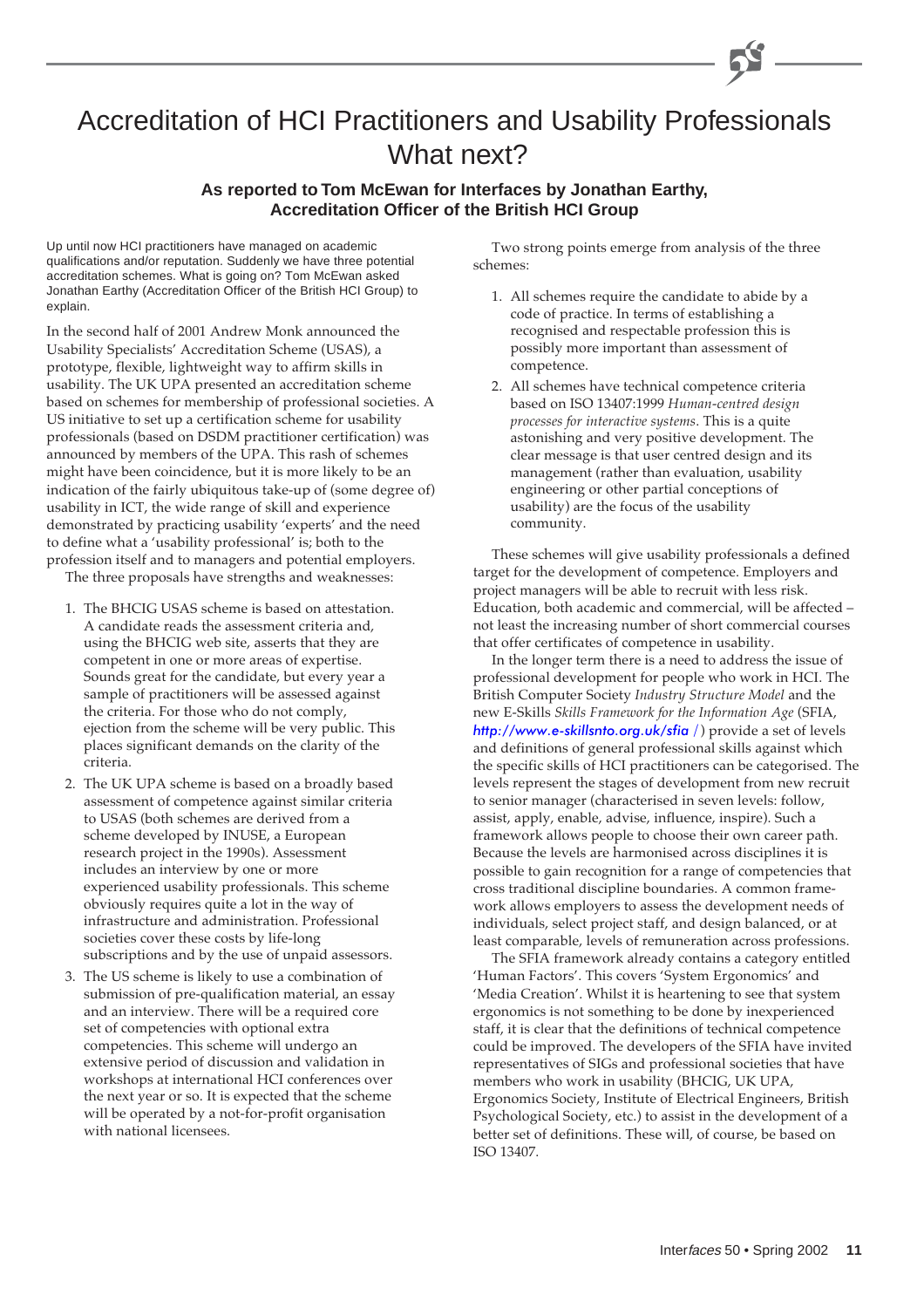# Learning

# 'We have ways of knowing where you are'

In 1895, when one of the first motion pictures depicted a steam train heading towards the camera<sup>1</sup> the audience reputedly ran for cover. We might suppose that their hearts began to race, their hands became clammy and they found it hard to catch their breath. Their bodies prepared for action in the face of a threat. On reflection they may later have dismissed the idea that they were really under threat, but at the time they reacted and perhaps felt that they were present in the same place as that train. Today's audience would be less easily fooled. Or would they?

Bigger pictures, better sound, real people doing real things. Home entertainment systems are changing. Today, there are more opportunities than ever for you to participate in a TV show and, if you did, improved broadcasting and display technologies mean that you would appear more lifelike than ever. In the future, you could be sharing a virtual game show space with your long lost Australian aunt or changing the course of events in your favourite soap. The choice will be yours, to opt for an enhanced two-way relationship with your household media systems.

The introduction of digital television into our homes, combined with the current convergence of media and communication technologies, will afford the possibility of more frequent and better quality experiences of 'presence'. Presence has been defined as the subjective sensation of 'being there' in a mediated environment $^2$  (such as immersive television or virtual reality). In addition to a sense of being in a physical location, new media may also better afford the sense of being with someone and having a meaningful interaction with that someone (be that your Australian aunt or your television itself).

i2 media research<sup>3</sup> at Goldsmiths College, University of London, promotes the concept of presence as an important consideration in the design and evaluation of new media systems. While designing for high-presence may be desirable for some applications (such as on-line therapies) it may be undesirable or unnecessary for others (such as paying an overdue phone bill).

By considering presence in terms of media form, media content and user characteristics, researchers can recommend what medium works best for whom and when. These recommendations require reliable and valid ways of measuring presence. The i2 media research team has developed, and now utilises, several types of evaluation to tap what it is to be somewhere and with someone.

These techniques tackle whether a user reports feelings of presence<sup>4</sup>, whether they overtly behave as if they are present<sup>5</sup> and whether they show the physiological indications of being present in a mediated environment. The latter approach forms the basis of my own PhD work. I want to know if certain physiological signals can be used as reliable indicators of presence and if these relate to a person's emotional experience of a mediated environment.

But why use a complicated physiological measure if you can simply ask people to rate their sense of presence? For several reasons, physiological measures add a new dimension to the study of presence: (i) they are objective and less prone to biases than subjective measures, (ii) they can be used during mediated experiences without interrupting the experience itself, and (iii) they can also reveal covert reactions to stimuli. Because some physiological reactions are not normally under conscious control, people's immediate and unconsidered impulses can be observed through these means. What people say and how they react non-verbally don't always match up. This is an important feature of physiological measures, both for presence research and for HCI disciplines in general.





**Participants taking part in physiological experiments in the Platform for Immersive Television at Goldsmiths College.**

Physiological data can be collected from almost any bodily system: the nervous system, digestive system, muscles or eyes for example. I have been particularly interested in activation of the autonomic nervous system, which reflects fight-or-flight responses plus rest-and-digest regulation. When a train hurtles towards you in a virtual environment, with 3D visuals and spatialised-sound, your fight-or-flight response system may be more likely to be activated, more intensely, than if you saw the same scene on a 16-inch black and white television monitor. Similarly, if you had the chance to vote with the audience of 'Who Wants to be a Millionaire', rather than just watch them, your increased vested interest, engagement and excitement might display itself physiologically.

In order to assess the utility of these autonomic measures of arousal (such as Skin Conductance and Heart Rate) I have examined whether they distinguish between different levels of presence. To create different levels of presence aspects of media form and content have been experimentally manipulated. Stereoscopic and monoscopic video footage have been compared, as have different screen sizes and screen surrounds. Emotive and non-emotive video footage have been used as stimuli.

Research in this area is in its early stages. My results suggest that autonomic measures are a potentially important additional source of information about a user's mediated experience. Subjective presence measures and physiological measures are sensitive to manipulations of the determinants of presence, but in different ways. Whether or not the autonomic measures offer utility as indicators of presence will be revealed through further investigation. A consideration of the user's physiological characteristics will help answer this question, as will an exploration of several types of analysis (e.g. the examination of levels of arousal vs. event related responses).

Meanwhile, these versatile physiological measures are being harnessed in a variety of ways in a range of immersive applications<sup>6</sup>: as metrics of virtual therapy effectiveness*,* as biofeedback tools and as communication channels between distributed users and between user and medium. The ability to read our own physiological signals while also being able to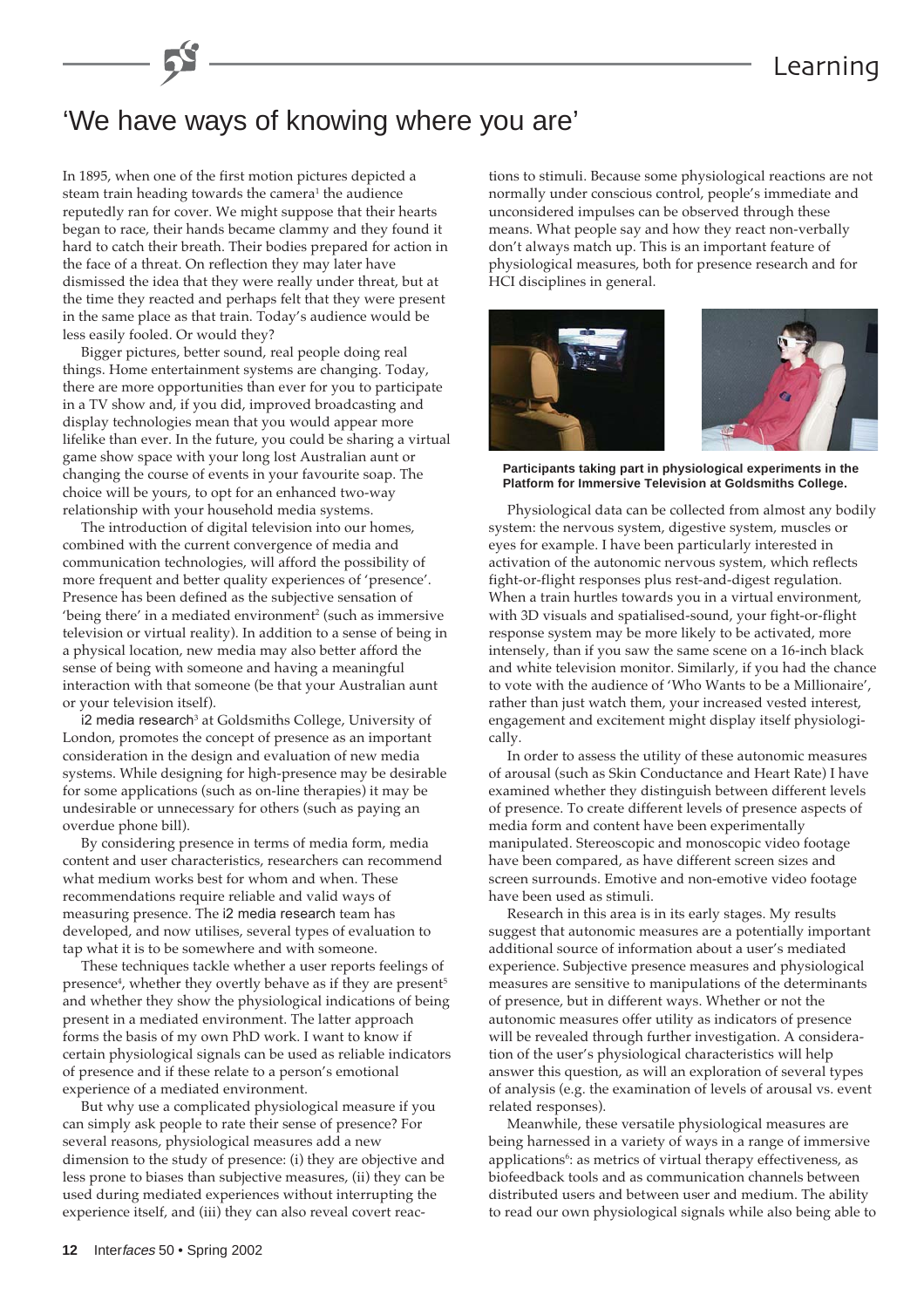

# **Cath Dillon**

project these signals to remote locations, machines and people has implications beyond presence measurement. Accessibility could be improved, emotive mediated communication could be enriched – new forms of presence may be achieved.

### **References**

- 1 Lumiere, Louis (1895): *Arrivée d'un train à la Ciotat*.
- 2 Slater, M., Usoh, M. & Steed, A. (1994). Depth of presence in virtual environments. *Presence: Teleoperators and Virtual Environments*, **3**, 130–144.
- 3 [http://homepages.gold.ac.uk/immediate/i2mediaresearch/](http://homepages.gold.ac.uk/immediate/i2mediaresearch/i2%20media%20research.pdf) i2%20media%20research.pdf
- 4 Lessiter, J., Freeman, J., Keogh, E., & Davidoff, J. (2001). A cross-media presence questionnaire: The ITC - Sense of Presence Inventory. *Presence: Teleoperators and Virtual Environments*, **8**, 1–13.
- 5 Freeman, J., Avons, S.E., Meddis, R., Pearson, D.E., & IJsselsteijn, W.A. (2000). Using behavioural realism to estimate presence: A study of the utility of postural responses to motion stimuli. *Presence: Teleoperators and Virtual Environments*, **9**, 149–164.

# $My \, PhD \hspace{2cm}$ Kit Logan

"You sit in your office all day working on the internet when the rest of us slog it out all week and all weekend in labs running samples."

Doing a PhD in computing, I've discovered, can be rather unappreciated. Not least by those who work with the purer sciences, as evidenced by the recent, slightly-edited-forlanguage and certainly misinformed quote above from an irritated housemate. I understand their exasperation over lab equipment inconveniently breaking down. I only have to put up with software failures, incompatibility, 'features' and the occasional total rebuild of a computer system. They work odd hours to catch up, while I work odd hours because I find my PhD topic fascinating and I frequently forget what the time is.

First off I have to confess I can often feel out of my depth as a psychologist in a computing department. Not having a computing background I still have to reach for the bookshelf to understand even some of the more commonplace computing concepts and vocabulary. But then many computer scientists often confess they feel just as much out of their depth with psychology, which perhaps explains why the area of human–computer interaction, where psychology is important, is so fascinating.

My PhD's short title is 'Observational Studies of Distance Education Students'. Based at the Open University, I work with AESOP (An Electronic Student Observatory Project) – see [www.open.ac.uk/aesop/](http://www.open.ac.uk/aesop/). AESOP provides a collection of software applications for recording, replaying and automatically analysing recorded data, and allows detailed, remote observation of subjects who are using on-line teaching material. The AESOP set-up is like having a video tape of what is going on without the obtrusive presence of an actual video camera or observer. Students download and install the recording software onto their machines, then work normally as and when they desire, with additional information being obtained using online questionnaires.

6 For some examples see Pugnetti, L., Meehan, M. & Mendozzi, L. (2001). Psychophysiological correlates of virtual reality: A review. *Presence: Teleoperators and Virtual Environments*, **10**, 384–400.

*Acknowledgements*: With thanks to Dr. Jonathan Freeman and Dr. Edmund Keogh for commenting on this article. Cath Dillon's PhD is funded by the Independent Television Commission.

### **Cath Dillon**

Postgraduate Research Student, Goldsmiths College and i2 media research c.dillon@gold.ac.uk

Kamaljit Nagpal and Xristine Faulkner, both of South Bank University, will present their pilot study of e-mail use in next issue's Learning and Doing article.

The research questions have evolved from observations and patterns noted in online behaviour. A specific interest is whether it is possible to observe any factors that cause students to make errors and what can be done to help them learn. Two studies have already been carried out and published, both looking at time as a factor.

In one study, we found that people using 640x480 resolution screens took significantly longer to complete exercises than everybody else. This was not due to the processing speed, but to the extra time taken to swap between windows because they couldn't view the instruction and workspace windows side by side.

In the other study we looked at the time when students preferred to work. Students were seen to work around the clock with lunch time and evening peaks at around midday and 8pm; the time of day when they preferred to work was not found to be influential.

However, we did find three distinct sets of time-related working practices. One group of students completed a set of exercises in one go, a second group completed the exercises over a couple of days, and a third group would start, do a bit, then leave it for up to several weeks. Although not significant in themselves, these working patterns taken together with other observed patterns in how students deal with errors was strongly suggestive of learning style differences. So we are now using online questionnaires to identify students' learning style preferences. The implication is that it might be possible to automatically detect an individual's learning style preferences from their online behaviour. We aim to explore this further and investigate the potential of developing software that adapts automatically to an individual's learning style.

### **Kit Logan**

Dept of Computing, The Open University, Milton Keynes, UK k.logan@open.ac.uk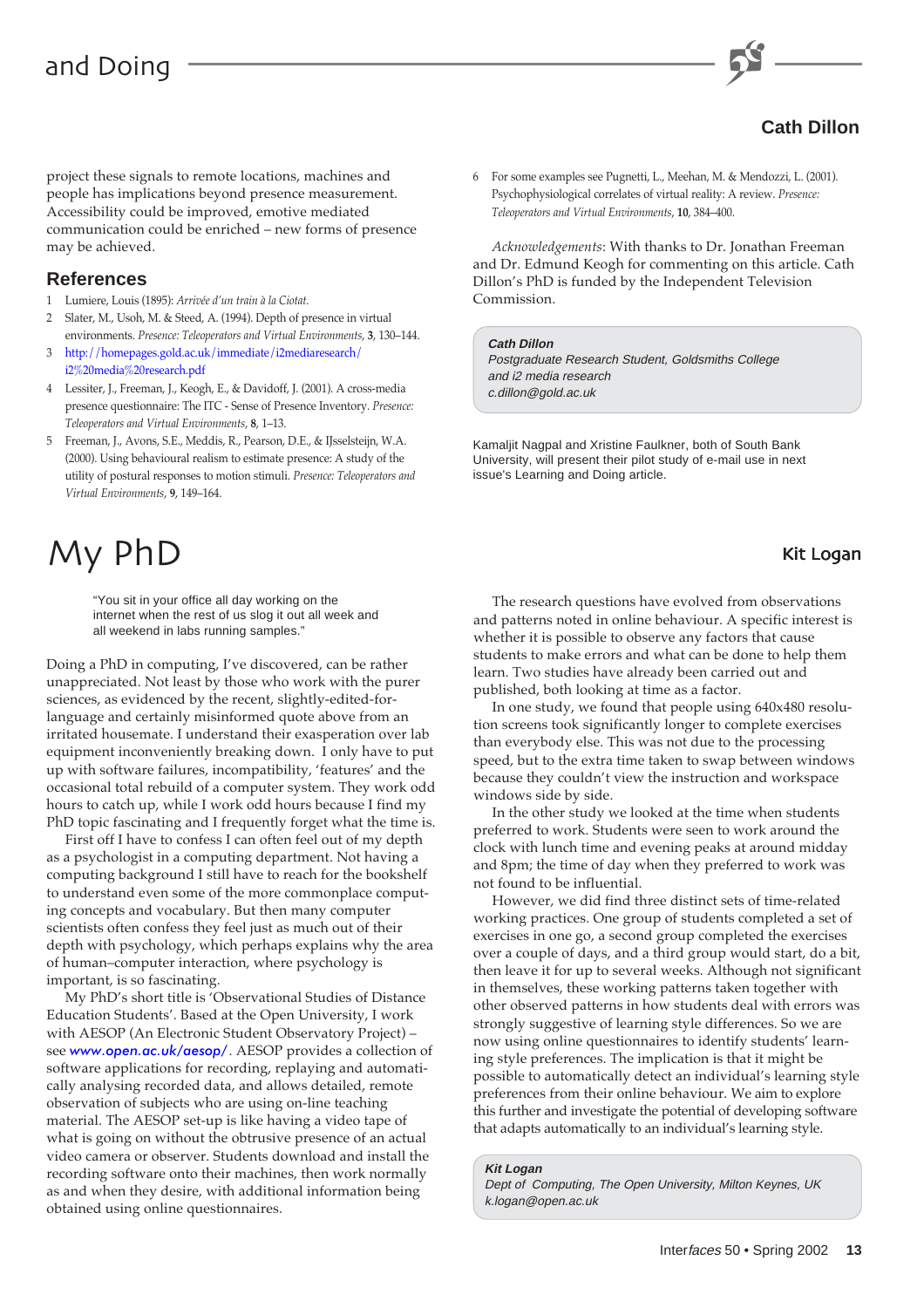# Syndicating your content on the Web

The Web has come a long way. What started as a world of static, interlinked pages, where the browsing experience consisted of firing up Mosaic and touring the monolithic, scrollbar-hungry pieces of text, clumsily converted from paper-based media, has now become a universal, generic framework for communicating on-line. (Phew... all in one breath too!)

The Web is more active than ever, providing a whole new experience for the user. Chat forums, discussion lists, personalisation, on-line services (shopping, banking, insurance…), web casting, along with other numerous applications and database-driven services, are now commonplace. Each pushes both the technology and user interface professionals to their limits. The Internet is moving towards providing web services, not just through the browser, but also for applications to communicate directly with each other, sharing and re-using information that they supply.

### **Upload top ranking!**

A side effect of all this expansion and complexity is, of course, the no easy feat of attracting visitors to your site in the first place (and holding onto them, assuming your content is worthy of a return visit). Competition is fierce and gone are the days of simply registering your domain name, uploading a few HTML pages and then registering the URL with a selection of search engines. The ability to attract 'hits' has become an art in itself, with various techniques now being adopted.

The obvious tricks-of-the-trade to ensure that your pages are well optimised for high search engine rankings (good meta-tag use, appropriate page titles and text, for example), will now only (at best) put you on a par with many other sites. Search engine fees, and how often external sites link to your site, are just two of the many factors that will influence why your pages are 'still not' ranking high in search results.

Supplementary approaches are needed. Mail shots and newsletter subscription services, for example, work well and have an excellent ability to regularly 'pull back' those users who may have forgotten just how good your site is!

## **Let's all share!**

What would be nice, though, is an approach that allows sharing of your content with others, whilst still encouraging linking (and thus visits) to your site, and that does not cost the earth to set up. The key is to provide enough information to be useful to others, but not so much as to make your website 'redundant'.

One area that has received a great deal of interest is that of syndication – information being supplied for re-use and integration with other content. News is probably the most popular of domains here, with newspapers and magazines receiving content (news feeds) from information providers such as Reuters, to then format as they wish, and merge with

their existing content. These services are, of course, normally by subscription, with various filtering and customisation facilities being available.

The web is an ideal medium for providing such services, with electronic data exchange and increasingly standardised metadata – more about this in the next issue. Clearly, if we have some content to share, on-line syndication is something we should consider. The next section illustrates how easily this can be achieved, using news headlines as an example. Note that news is simply an example – the approach can easily be adapted for other content such as 'HCI tip of the day', 'usability book of the month', 'most contentious web design remark this week'! The list goes on …

This is a very powerful way of automatically getting other websites to pull in your content as and when needed, whilst rather cleverly promoting your site. And next issue we will rather cleverly promote the world's best usability site, by demonstrating how your site can have its very own usabilitynews.com feed.

## **The technical bit**

There are various ways of providing a news feed web service. For those 'into' server-side programming and development, we could for example, web-enable some methods of a news provider object on our web server, adopting a suitable protocol for transmitting XML 'over the wire', such as SOAP (Simple Object Access Protocol), which then any consumer of that protocol could make use of. The SOAP approach is nice in that it uses standard HTTP (usually port 80) as the mechanism for transport and thus works well over firewalls, where specific port numbers are often blocked for security reasons.

If we are simply trying to integrate news headlines in our web pages from another website (as in this case), probably the most straightforward approach is to use the client's browser to do the integration for us, by using JavaScript embedded in the web page to 'include' remote content as needed. The only caveat is that scripting needs to be supported (and enabled) in the browser. As most users have browsers with this facility switched on (and lets face it, if they didn't the majority of sites would not work) this is not something we should be too concerned about, but nevertheless needs considering, depending on your target audience. Thus, we need to do two things:

- 1. Provide a feed from your site
- 2. Provide the necessary script for users of the feed to embed in their remote page to consume it.

### **Providing the service**

First decide on what content you wish to provide and in what format. In Figure 1, for example, we'll simply provide a

<a href="http://www.yoursite.com/newsitem1.html">First headline here</a><br> A summary would be here...<P> <a href="http://www.yoursite.com/newsitem2.html">Second headline here</a><br> A summary would be here...<P> etc **Figure 1 Figure 1 Figure 1 Figure 1 Figure 1 Figure 1**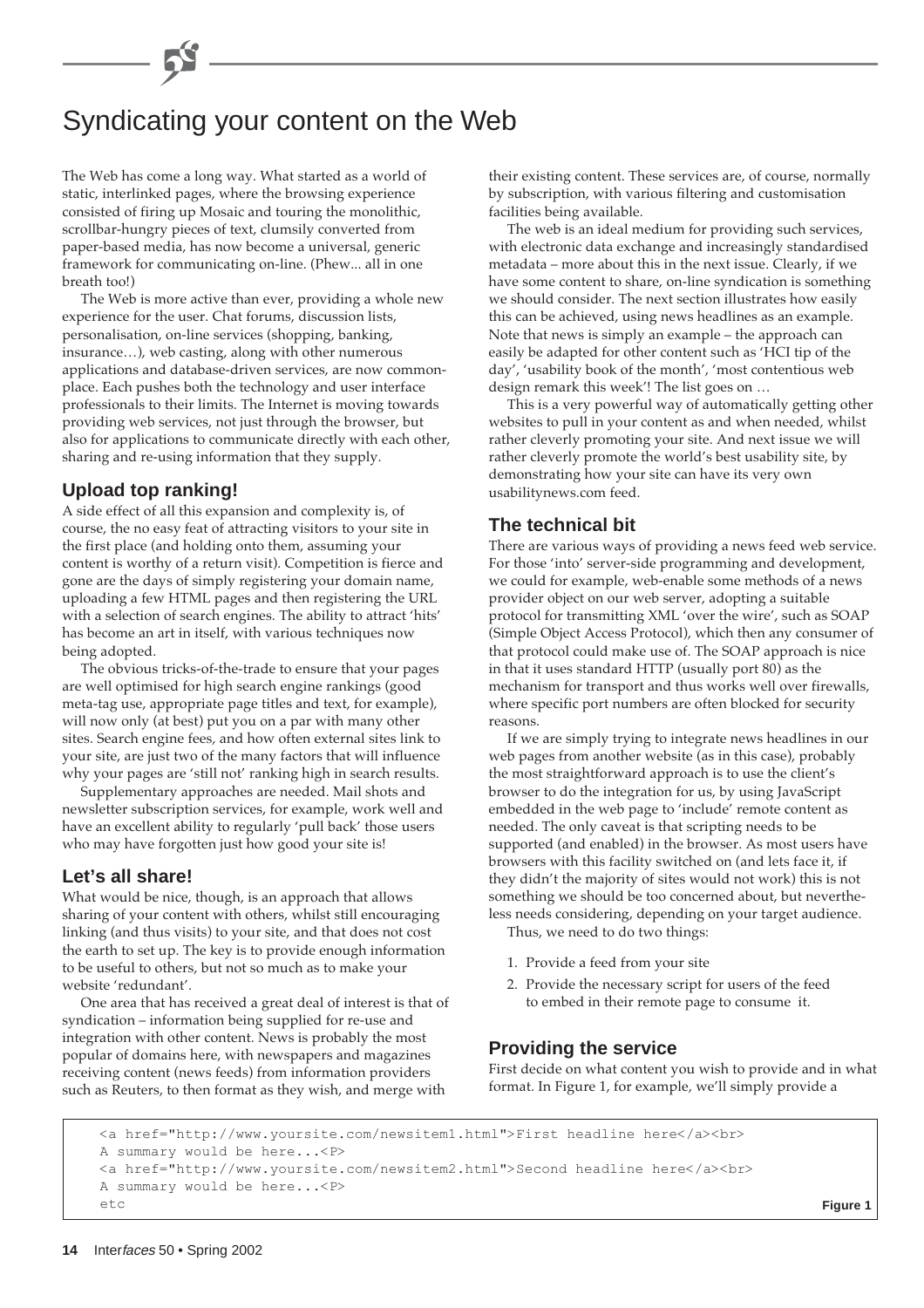

```
document.write('<a href="http://www.yoursite.com/newsitem1.html">First headline
here</a><br>');
document.write('A summary would be here...<P>');
document.write('<a href="http://www.yoursite.com/newsitem2.html">Second headline
here</a><br>');
document.writeln('Dave\'s second news summary would be here...<P>'); Figure 2
```
headline and summary in HTML format, where the headline will be an absolute link to our site (remember this content will display embedded in someone else's web page).

Remember to use absolute URLs and avoid any special formatting, such as colours or fonts, as this content will be presented in the remote page's style. (In fact this is a drawback of using HTML as the format for transport, as inevitably some presentation will be carried by its very nature – next issue we will look again at this topic.)

Once decided, you then need to wrap the content in JavaScript, as in Figure 2, because it is the script that is included in the remote page. This then runs and writes the content to the user's browser at the relevant place in the page.

We've simply wrapped the HTML up in JavaScript *document.write* statements, which will be parsed and run down in the browser in the remote page. This is a very simple approach for generating content in the browser, but works well. Remember to use absolute URLs as links, and to use escape sequences for special characters in your text if need be (for example, note the \' above to indicate an apostrophe in

the second news summary). Watch out for carriage returns also.

Once done, save the file as a JavaScript .js include file (e.g. news.js) and upload to your website as usual.

### **Script for the remote page to use**

Now you simply need to provide the necessary code to embed in the user's remote page. Assuming you uploaded the .js file to the root of your website, it would look like Figure 3.

Typically the user would also add some formatting tags around the script, such as fonts or colours, but that is for the user to decide, not us. Notice also the <noscript> tag, acting as a catch-all for those non-JS enabled browsers.

Once your script is embedded in the user's page, your headlines will be 'magically pulled in' when the page is downloaded.

> **Dave Clarke** Visualize dave@visualize.uk.com

```
<script language="JavaScript" src="http://www.yoursite.com/news.js">
</script>
<noscript>
Sorry, you need a JavaScript capable browser to get news headlines on this page</noscript>
                                                                                       Figure 3
```
Continued in Issue 51, when I will examine metadata standards and updating content, and illustrate the code for a specific, working example. But those of you who are impatient can check out: <http://www.usabilitynews.com/help/newsfeed/> and see it in action at <http://www.visualize.uk.com>.

# Book reviews

Myth of the Paperless Office Abigail Sellen & Richard Harper MIT Press, 2001; pp 231 £16.95 cloth ISBN 0-262-19464-3

Now, here's a book that's worth the trees it felled and one that should dispel any grand thoughts of an instant fix to the proliferation of paper that clutters

up your office. Sellen and Harper have scrupulously examined their subject and have plenty of data to support their reasoning. And after reading what they have to say you may well decide to consider buying shares in the paper industry if you have any spare cash over from Christmas and no political objections to gambling on the stock exchange.

The book is based on careful research and a very careful study of the various aspects of paper and its use. It is well illustrated with photographs, tables and graphs, and examples. I loved this book. I was impressed by the scholarly approach to the subject, the careful research and the unfussy simplicity of the writing style. It is not only well researched

**Xristine Faulkner**

but it's well written, entertaining, lively and has a gentle, unassuming sense of humour which leaves you knowing it was written by humans with humanity in them.

Don't look at the title and say, 'this isn't HCI!' – because it is. The observations on reading alone are a must for the HCI community. It may just alter the way we think about tools, how we design them and how we set up our investigations into office behaviour. The thrust of the argument is that, just now, people aren't going to abandon paper because it is too useful and, in fact, the amount of paper that people use reflects their tasks and their productivity. There is something about paper and its affordance that electronic devices aren't doing for us just yet.

I've always preferred to write things down though several attempts have been made to wean me to palm-held devices and it was nice for me to have my prejudices pampered to by this scholarly book.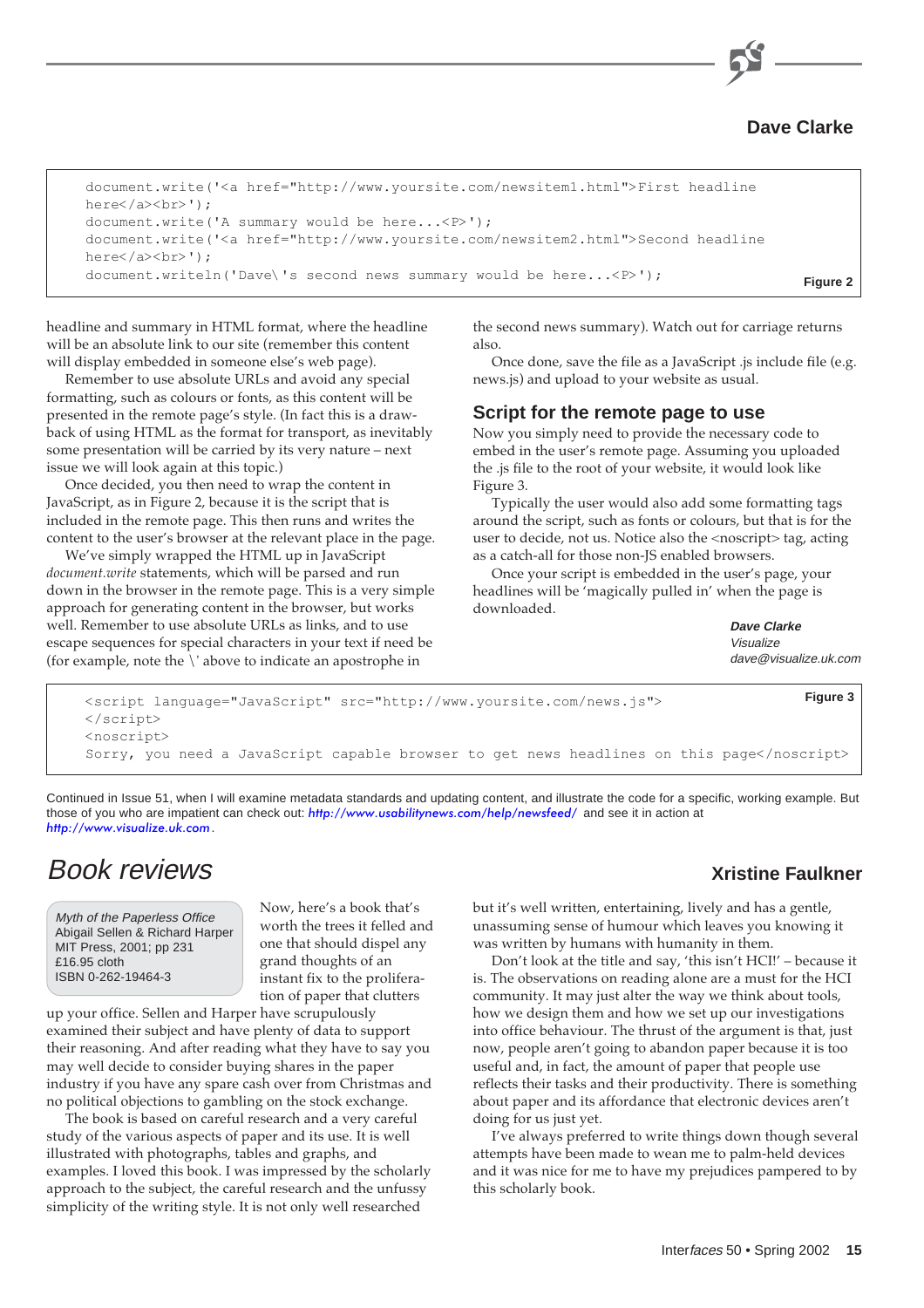This is one for your bookshelf and one for the library. Lecturers: make your post-grad students read it and see if some of the under-grads will tackle bits of it too. It's a gem… worth every scrap of paper used in its production.

Usability for the Web

Tom Brinck, Darren Gergle & Scott Wood Morgan Kaufmann, October 2001; pp 481 ISBN 1-55860658-0 \$49.95

Here's yet another book on usability and the Web, but this one has a few things about it that

make it worthy of examination. For a start, it is a very practical book that expects the reader to be someone who wants to get web usability right and to be involved in the process of making that happen. Secondly, it is by an interesting collection of people who have insights into usability that are worth looking at. Thirdly, it's an incredibly good read. It rattles along at a good rate, is packed full of good advice and I had the distinct impression that here was real web usability.

I am delighted with this book. It does all of the practical side of web development that Nielsen doesn't address in his excellent book on web usability. The authors are quite clearly writing for people who really want to know how to build usable sites. It deals with all the areas and problems that sitebuilders must address. The authors are an interesting mixture, with diverse experiences. They obviously enjoy getting things built and this enthusiasm comes over in the writing; it permeates the pages. The style is appealing. It is no nonsense, effective and friendly without being over-familiar – textbook writing at its best. Here are pictures, diagrams and colour but the publishers have been very clever and kept these small and discreet. So the price is still a good one and affordable for students, who may well want to read this. The overall effect is of a book that is well and amply illustrated without being lush or appearing like a picture book.

The authors take the reader through the whole process of designing, building, testing and evaluating websites. They deal with representing design, design guidelines, presenting the designs so that people can examine them, the process of managing a project. Best of all, all of the good design rules are offered and explained rapidly and simply. The book is crammed full of good advice that quite clearly stems from experience. The examples and illustrations are excellent and the authors are at great pains to leave no problems unsolved.

The book describes itself as being designed for practitioners and anyone who wants to learn so I guess that would include students and certainly it would be useful for them. I know it isn't designed as an academic text but, as so often, the referencing, and its presentation, irritate me. I really wish that writers would include these after each chapter and then as an alphabetical list at the end. I get really fed up with flicking through to the end to see what's being referred to and I never know which chapter I'm on. The complete list at the end is always useful.

But it's not a perfect world. So, this one, again, for your shelf definitely, one for the library, and perhaps you can get students to read it too. It will bring together under one roof many of the areas of their courses that they are studying – and the good thing is that the roof is a usability engineering roof.

**Xristine Faulkner**

CISE, SBU Xristine@sbu.ac.uk

# The ultimate interface and the sums of life? **Alan Dix**

#### 'dust you are, to dust you shall return' Genesis 3:19

I was talking recently to a colleague, John Hutchinson, who is thinking about ways to augment our memories and assist us in linking this to external knowledge. There have already been a number of research projects in this sort of area (e.g. automatic diaries based in active badges at Xerox in Cambridge, MIT cyborgs) and there are potential practical benefits.

This led me to wonder just how much memory it would take if we really did try to remember everything in our lives. Now I recall, from articles many years ago, that human long-term memory is only laid down at about half a bit per second, but we are very good (and sometimes bad) at selectively remembering things that are significant. A computer assistant would be able to remember more than this, but would be far less selective; let's say it remembers everything we see or hear.

With good compression it is possible to get pretty high quality video and audio within ISDN capacity, so let's say 100 kbits/second will be needed. At a biblical life span of three score and ten, our lives are a mere two billion seconds. So our complete life experiences amount to 200 terabits, or about 400 hard disk drives.

In fact, we have seen a constant reduction in cost and size of memory over past years. I'm not sure of the exact figures, but let's take a Moore's law figure of doubling every 18 months. At this rate, the real crunch time, in terms of worst memory requirements, is about 2 years in (see box). After this point the increases in storage

| after T years:                                                     |
|--------------------------------------------------------------------|
| storage size, $S = aT 2^{-T/b}$                                    |
| where                                                              |
| $a = \frac{data}{year} = 300$ billion bytes                        |
| $b =$ halving time = 1.5 years                                     |
|                                                                    |
| differentiate to find maximum:                                     |
| $\frac{dS}{dT}$ = a (1 – T log <sub>e</sub> 2/b) 2 <sup>-T/b</sup> |
|                                                                    |
| So worst size at T = $b/log_e 2 \approx 2$ years                   |
|                                                                    |

capacity would mean that the accumulated memories would take less and less memory each successive year.

After two years we would have accumulated around 60 million seconds of data, that is around 6 terabits. If we started such a system now (and assuming the increase in storage capacity) this would require about half a dozen hard disks over the coming 2 years, but we could discard these for smaller, cheaper, larger, faster disks over future years. At first we would need to use wireless technology and remote storage, but, as storage devices shrink, we would be able to carry our lifetime memory with us. Each year they would shrink.

If trends continue, in 70 years storage capacity will have doubled around 47 times – that is capacities will increase 100 trillion-fold. At this rate 200 terabits will only take the space of 2 bits today! There are quantum limits to information density, so let's take this into account. Let's assume we need 1000 atoms of silicon to store a single bit without quantum problems (pretty conservative). Two hundred terabits would require a device containing 2x1017 atoms of silicon. This is about 10 micrograms or a sphere less than 200 microns in diameter.

So, if we did this for a baby born tomorrow, when the baby dies in 2072 the storage device needed for a whole life's experience would be the size of a small grain of dust.

There are a number of research projects and devices aimed at this form of lifelong memory; for links to these and related material see:

<http://www.hcibook.com/alan/papers/dust2002/>

**Alan Dix** alan@hcibook.com <http://www.hcibook.com/alan/>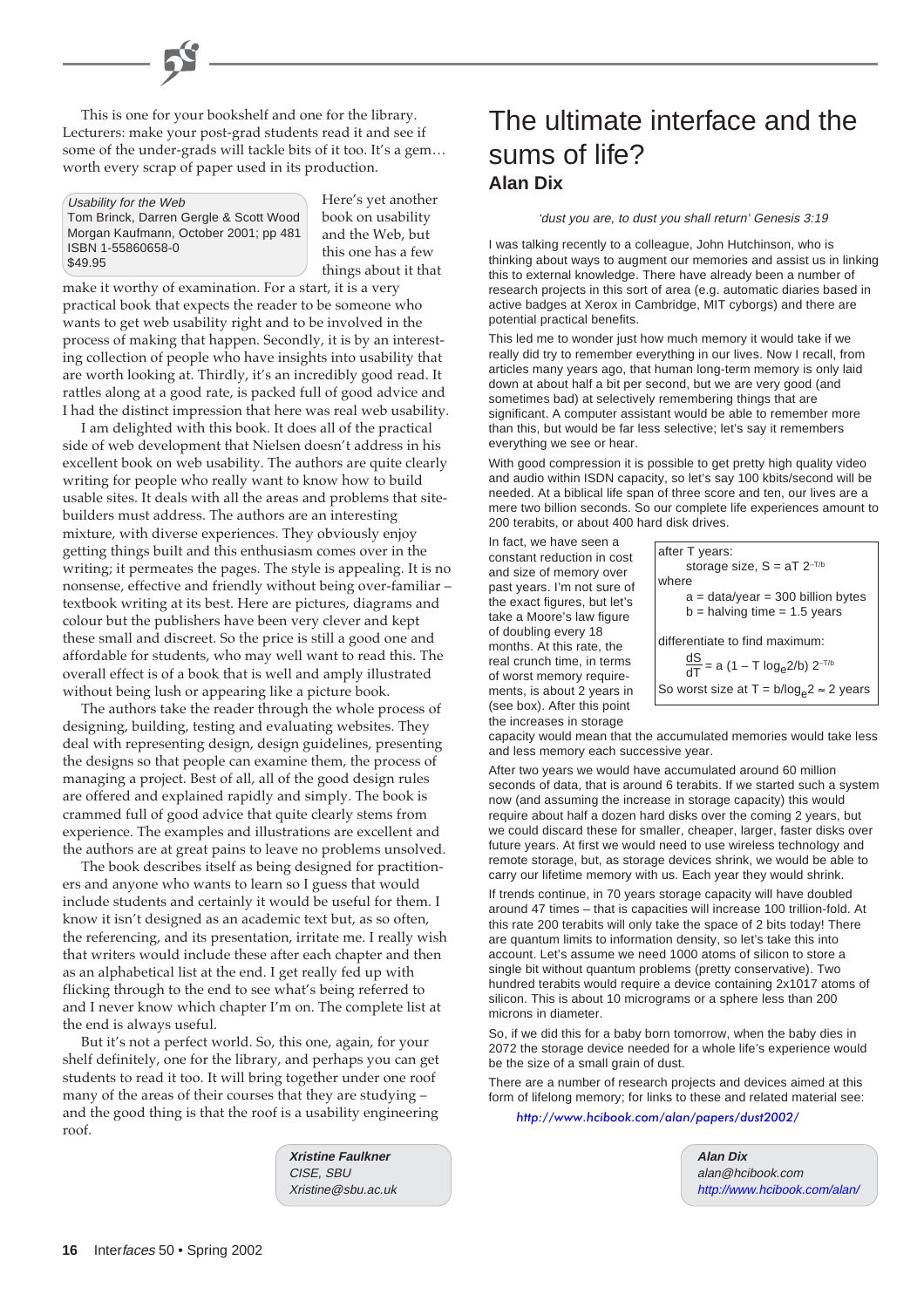# Making UML the Lingua Franca of usable system design **Chris Rourke**

Successful and usable system interfaces are built out of the co-operation of two disciplines: software engineering and human–computer interaction (HCI). Both disciplines have concepts, techniques, and notations for specifying, constructing, and evaluating their respective editing objects, but they are based on two different views of user interfaces. The user-oriented view focuses on the user's tasks and the required interactions with the system to fulfil these, while the system-oriented view defines how the software is to be implemented. Although design activities for these often occur in parallel, there are two different design spaces, and different design communities, which inevitably join each other in the user interface.

It has been widely recognised that the two disciplines should interact frequently to create a more usable user interface design. The adoption of Object Oriented development methods has been a great catalyst since these enable a move away from the rigid 'waterfall' design process, toward an iterative approach which can integrate information about users, their context, and preferred task methods up-front in the system life cycle. Incorporating such userdefined information enabled archaic batch system designs and other commercial applications to better suit their endusers. This was an encouraging sign. Although the two camps did not yet speak the same language, objects, actions, classes, and interaction diagrams were recognisable terms to the HCI community.

Within the Object Oriented process, UML (Unified Modelling Language) has become the *de facto* standard and is seen by many as the best opportunity to link the two areas. It reflects several HCI task modelling concepts, and gaps that exist between software engineering and HCI representations might even be bridged by alterations to the original UML. (At this stage it is worth noting that UML is a language and not a tool or a method, but since its usage is usually through tools such as Rational Rose as part of a systems development methodology, the rest of this article avoids being overly pedantic!)

So is UML a 'Trojan horse' by which we may infiltrate user-centred design principles into traditional software designers? That was a central question at the Usability and UML symposium in Edinburgh, sponsored by the British HCI Group and the ScotlandIS Usability Forum. Several leading academics and practitioners shared their views and experience to let the attendees at this sold-out event decide for themselves.

The 12 speakers covered a range of topics, beginning with a top-level introduction to UML concepts and diagrams, by Birgit Bomsdorf (FernUniversität Hagen) and Gerd Szwillus (University of Paderborn). Adding further foreign spice, Phillippe Palanque came all the way from the University of Toulouse to deliver a fast-paced tour de force presentation on applying Interactive Systems Engineering in the development of an air traffic control system interface.

Dave Roberts next gave an insight into how IBM adapts UML to achieve a more user-centred system throughout the '4 D's' (discovery, design, development and deployment), and especially facilitates communication within the design team and to the client company.

After summarising how UML can enable a synthesis between two previously distinct disciplines, Mark Van Harmelen moderated a discussion on what needs to be done technically and by the community to ensure success of UML as a 'Trojan horse'. Dave Martin, Mark Rouncefield (Lancaster University) and Rob Proctor (Edinburgh University) then discussed how ethnographers can deliver patterns as a useful description of user behaviour in a notation that is amenable to system designers.

Perdita Stevens (Edinburgh University) predicted benefits from future UML tools that will better support user-centred design for everyday programs and systems. She emphasised that tomorrow's UML tools must be flexible enough to support the different types of users of UML, from those that collaboratively 'do' a design at a whiteboard to those that record and refine a design at a computer screen. Peter Johnson of the University of Bath vividly applied UML to model the social and technical interactions that resulted in a plane accident, and finally Lachlan Mackinnon (Heriot Watt University) focused on potential extensions to UML notation and usage to make it the 'Babel fish' of system design.

Throughout the day it was generally recognised that UML diagrams are different from HCI task models, most significantly because there is no specific modelling of user goals and intentions in UML. However, there were opposing views on whether or not UML should be adapted to better represent HCI notations or individual development projects. Philippe Palanque and others felt that such mutations would reduce the ability of UML to serve primarily as software development notation. Others pointed out that better synthesis between HCI and software engineering could only be achieved by modifications such as: (1) extending the basic UML notations, (2) modifying existing notations, or (3) somehow linking the UML diagrams to separate external task models.

The symposium showed that, as a way of relating the two design spaces of HCI and software engineering, UML is currently the best way of applying Object Oriented methods. Innovation and natural evolution of UML will certainly occur, and, as often stated in such symposia, more research and case studies from practice will benefit everyone. The session ended on the encouraging note that it seemed inevitable that HCI and software engineering will move towards and learn from each other. Chair Tom McEwan (Napier University) highlighted that the equal mix at this event of researchers and practitioners, software engineers and HCI specialists, was an opportunity for all present to integrate their efforts better than was currently done.

Tom thanked organisers Alistair Kilgour (of BHCIG), Polly Purvis (ScotlandIS) and Judith Ramsay (ScotlandIS Usability Forum), and Ian Smith and Sun Hea Choi for technical support. The Symposium web-site at http://

[www.dcs.napier.ac.uk/~mm/uu2002/](http://www.dcs.napier.ac.uk/~mm/uu2002/) contains the slides and abstracts for each presentation.

> **Chris Rourke** User Vision chris@uservision.co.uk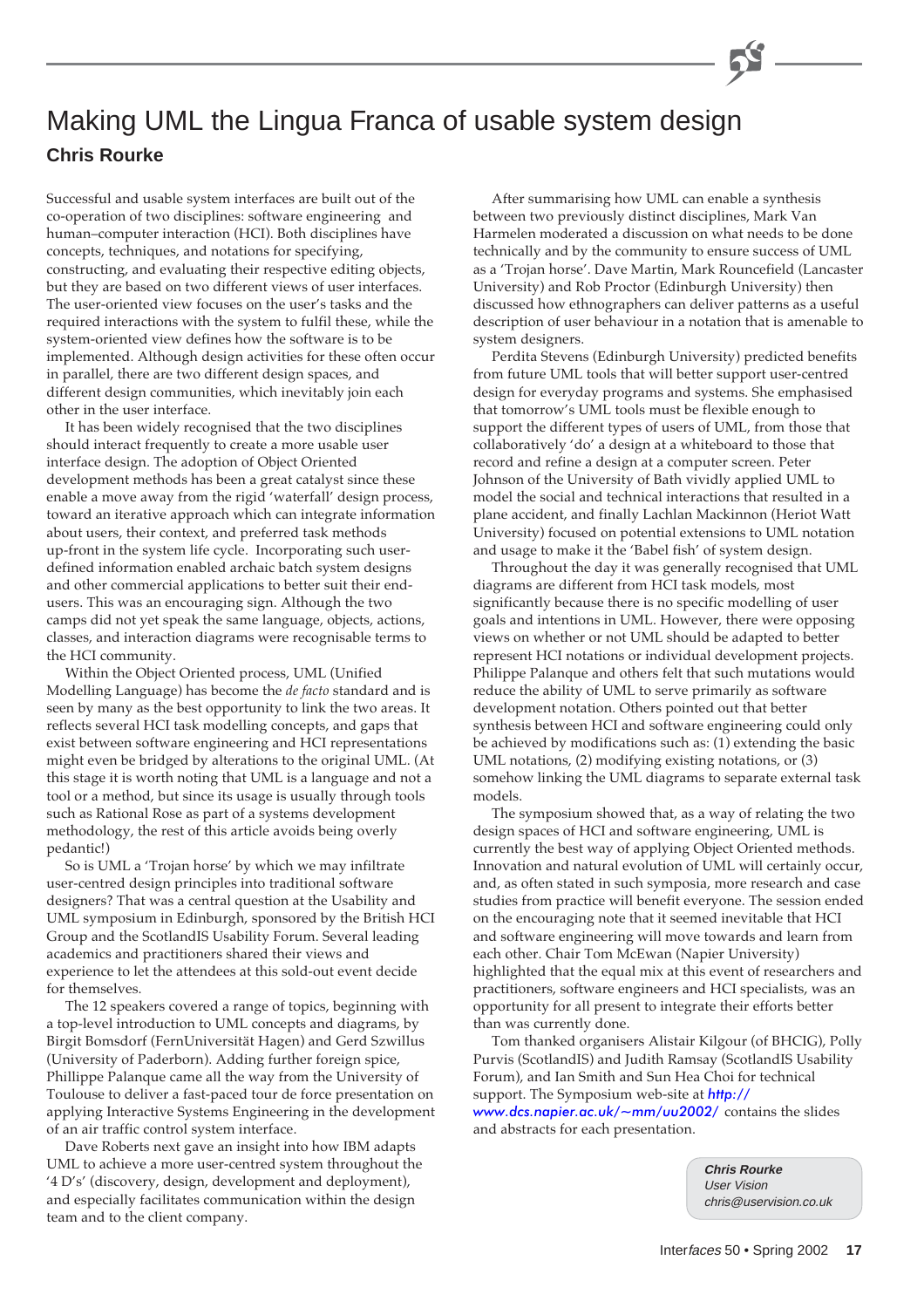# TiVo: Now you see it, now you don't **Nico Macdonald**

### The video cassette recorder has rightly been the example du jour of poor interface design and usability in consumer electronics. Critics such as Harold Thimbleby have regularly cited VCRs in evidence, knowing that most people have suffered while fighting with them. According to now apocryphal research, only 25% of owners program their VCR to record future shows, but the VCR earns its keep in the family home with its real-time recording capability and ability to play rental videos.

'Programming' is the appropriate verb to use when considering the VCR. It is the most complex device (other than a personal computer) typically found in the British home. Yet its user interface and remote control have always been an afterthought, combining a cheap display with controls determined by manufacturing constraints, and interaction shaped from an engineering perspective. More advanced VCRs use the television display for the visual elements of the interface but this has rarely exceeded the quality of experience of Windows 3.1.

### **Enter the new contender**

In the last few years a new breed of device, the personal video recorder, has appeared on the market in the guise of SonicBlue's ReplayTV, TiVo, and Microsoft's UltimateTV (though as we go to press the latter looks likely to be abandoned). At heart these devices are a box with a large hard disk, computer intelligence, and a network connection. TiVo is the only PVR available in the UK, in the form of Thomson's Scenium, a silver box the size of a large-ish VCR with just two lights on the front showing the device's status and whether it is recording.

TiVo sells itself on its ability to pause live TV (by buffering a show to disk), its ease of use, and its ability to record shows based on a user's implicit preferences (what else they have chosen to record), and their explicit preferences (what shows they have given a 'thumbs up' to).

TiVo hails from Silicon Valley, not South East Asia nor the Netherlands, and user interface culture has thoroughly informed its design. Like modern VCRs it uses the television to display its interface, and it has a remote control that is a distinct pleasure to use. Created by renowned designers IDEO, the remote control has tactile buttons that vary in size and action, is presented using carefully chosen colours, and sports well-considered icons. Its shape and weight were determined by what is comfortable to hold, not what is easy to mould.

### **Interface**

The TiVo graphical user interface doesn't have to support the wide range of functions demanded of a personal computer GUI and as a result is able to present a more satisfying experience. Screens slide gracefully from left to right; after selecting 'Back' the menu option that indicates that no action is to be taken is briefly highlighted, and selections made on previous screens remain selected.

Audio is also used well to indicate successful selection, or an action that can't be performed. Unlike personal computers where audio is often a distraction (to colleagues if not to the user) the TiVo sits in a sound-friendly environment and audio can be an integral part of the interface.



On the aesthetic side, colour is used to create a feeling of solidity but also of relaxation. A sky-like pattern forms the background to the screens and a small TiVo icon dances in the top left corner, giving the device a distinct personality.

Of course the most gratifying aspect of the user interface is the ability to select by name programmes to view or record (or delete) using the kind of electronic programming guide with which viewers of Sky and other enhanced TV services will be familiar. The TiVo's information design and typography are an improvement on most EPGs. An elegant progress bar shows the length of a show and the elapsed time, and, when you fast forward, which of the three speeds it is moving at. Recognising the time lag between seeing where you want to be and pressing the play button, the TiVo steps back a given period when you stop fast forwarding.

### **User support**

Wonderful as the user interface is, a complex product also needs good customer support, and TiVo delivers this in partnership with Sky. Customer support staff actually know how the product works and can request that information patches be sent to your device.

There are some major user interface challenges that TiVo has not yet addressed. One such challenge is how to give users a sense of the way their implicit and explicit preferences are used in choosing what is automatically recorded, and how they might directly manipulate these preferences. Another is how multiple users with different preferences can be accommodated.

### **Criticisms and thoughts**

My major criticisms of TiVo relate to its set-up procedure. The set-up interface is consistent with, and up to the standard of, the other elements of the product; however, the complexity of the process and the number of steps required (from indicating how you receive a TV signal to what provider you use and the RF number for each station) demands that the interface be even more robust. It took me a week to get the box working (admittedly with some of that time elapsing while waiting for information patches), and a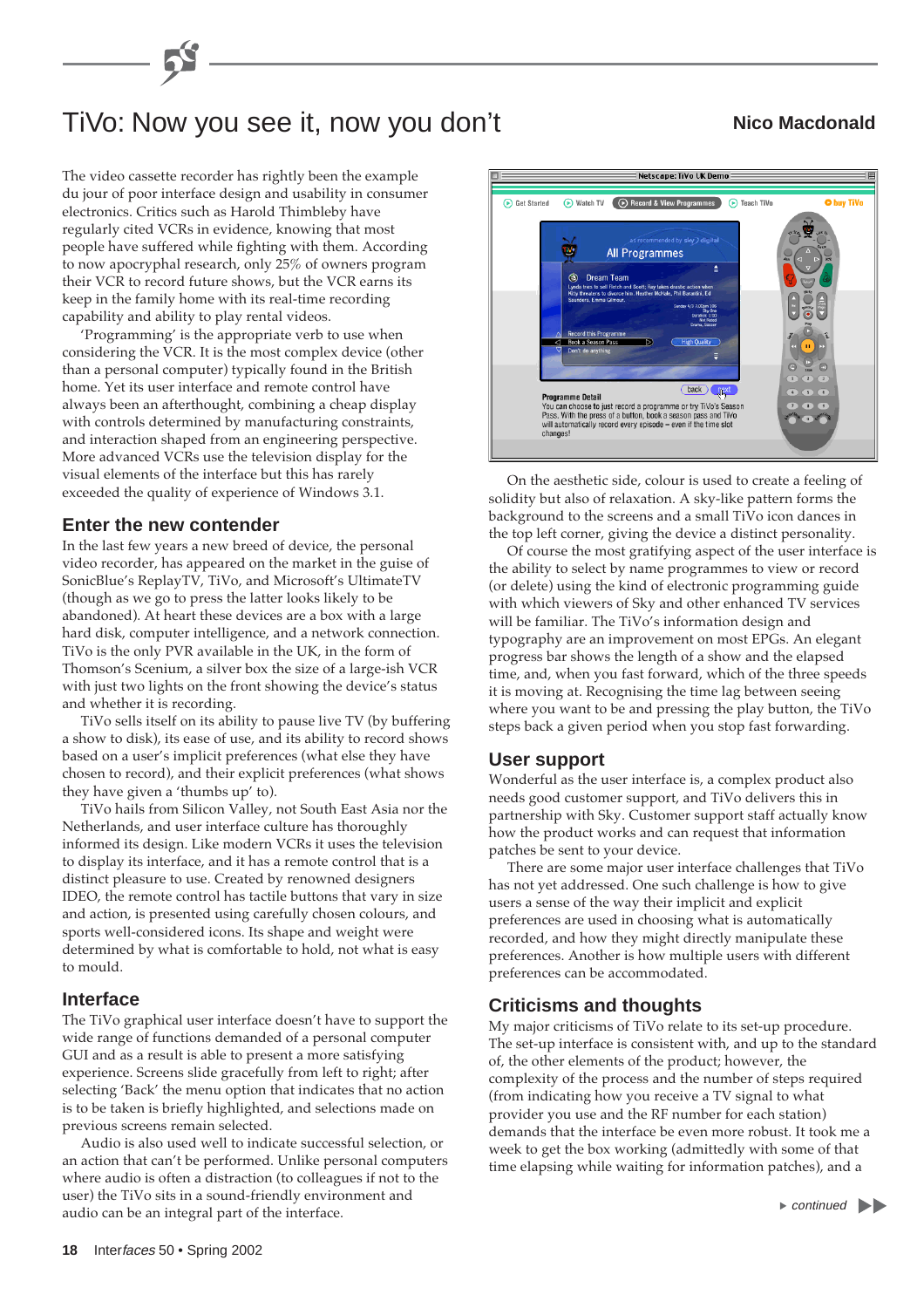# Computers and Fun 4 **Mark Blythe, Darren Reed & Andrew Monk**

#### A British HCI Group one-day meeting held on Thursday 29th of November 2001 The Huntington Room, King's Manor University of York

The Computers and Fun meeting of 2001 generated a great deal of interest and the reviewers suffered from an embarrassment of riches. The first paper of the morning was given by Erik Blankinship from the MIT media laboratory and he demonstrated his talkTV prototype system, which allows users to take clips from TV programmes and use them as quotations in emails. Antonella De Angeli talked about the possibility of verbal humour in the chatterbots which are increasingly common and sometimes mistaken for people in chat rooms. Marcelle Stienstra told us about three weird and wonderful devices she had designed to give children fun experiences. The final talk of the morning was from Mitja Kostomaj who told us about the design principles behind the CDROM he had developed around the children's character Cat Muri.

During lunch we divided into groups and played parlour games in order to think about what makes them fun (or not) and how we might transfer these kinds of activity to computer-based formats. The only casualty was Alan Dix's beard which was pulled as a forfeit during one game.

Despite the beard molestation Alan began the afternoon session with an enthusiastic and arresting presentation on his virtual crackers software. Next, John McCarthy delivered a fascinating paper on his personal experiences of enchantment with technology, in particular the gorgeous and much coveted Apple G4 Powerbook. Janet Read told us about some of the problems of measuring fun in children's activities. Finally Christina Chen described an interactive storytelling system based on a new mobile media platform. The range of brilliant ideas generated in the closing discussion of the parlour games and the possible computerbased adaptations that we thought of must remain closely guarded commercial secrets.

### **Abstracts**

**Whose Line Is It Anyway?** Erik Blankinship MIT Media Laboratory. E15-311 20 Ames St, Cambridge, MA 02139-4307, USA erikb@media.mit.edu

People refer to television and movies in the flow of their everyday conversations, citing dialogue as part of their talk. Television and movies are part of popular culture; they help to make shared references between people. We aim to take this behaviour to the next level. We want people to have access to the source materials they are quoting and to use these snippets to enhance online communication.

Our prototype system, talkTV, allows for this to happen. Simply explained, talkTV allows viewers to search through digitized broadcasts for quotes and to extract them. Type in 'how are you' and talkTV retrieves all of the scenes where the phrase is spoken from a video library: maybe one clip from 'Friends', another from 'EastEnders', another from 'Absolutely Fabulous'. The system searches the Closed Captioned subtitles embedded in many broadcasts. The Closed Captions' primary purpose is to provide the dialogue of the programme on screen for deaf viewers so they can 'read' television. We use the Closed Captions as a script that can be searched for quotes.

Once good quotes are found, they are ready to be slipped into conversation. talkTV works with e-mail applications and chat programs like AOL Instant Messenger so users can converse using video clips to speak for them. For example, a Teletubby can say 'Hello' for you, and your friend can respond with Captain Picard of Star Trek.

Viewers can also sequence clips together into scenes. Bart Simpson can ask, 'Who ate my shorts?' and Martha Stewart can answer, 'Oh, that was me.' If characters say it on television, viewers can place it out of context. The opportunities for unintended innuendo are enormous.

Will people do this? In some ways, they already do. Fans of certain shows, such as the Trekkies who watch Star Trek, record programmes and then re-edit them to create music videos or original scenes (Jenkins, 1992). By splicing a bit of one scene with the end of another scene, new dramatic situations are created.

We propose that with a simple enough tool, this creative activity will appeal to casual viewers of soap operas, comedies, and even the evening news. talkTV enables people to play with their television shows and to have fun in the process.

Jenkins, Henry. *Textual poachers: television fans & participatory culture*. New York: Routledge, 1992.

### continued from page 18  $\blacktriangleright$

typical family wanting to get the new gizmo working on a Saturday afternoon will have their patience severely tested by this process.

### **Conclusion**

While it is fascinating to see a computer-derived GUI running on a task-driven consumer device, this may not be the best or most appropriate way for 'real' people to interact with complex consumer devices. But for now it is a great step forward and may ameliorate the typical customer's experience of badly thought out, incompatible and inconsiderately designed home electronics.

For references from this piece please see: <http://www.spy.co.uk/Articles/Interfaces/TiVo/> See also <http://www.tivo.com/>

**Nico Macdonald is a London-based writer and consultant working between design and technology. He is on the Executive of the British HCI Group.** email: nico@design-agenda.org.uk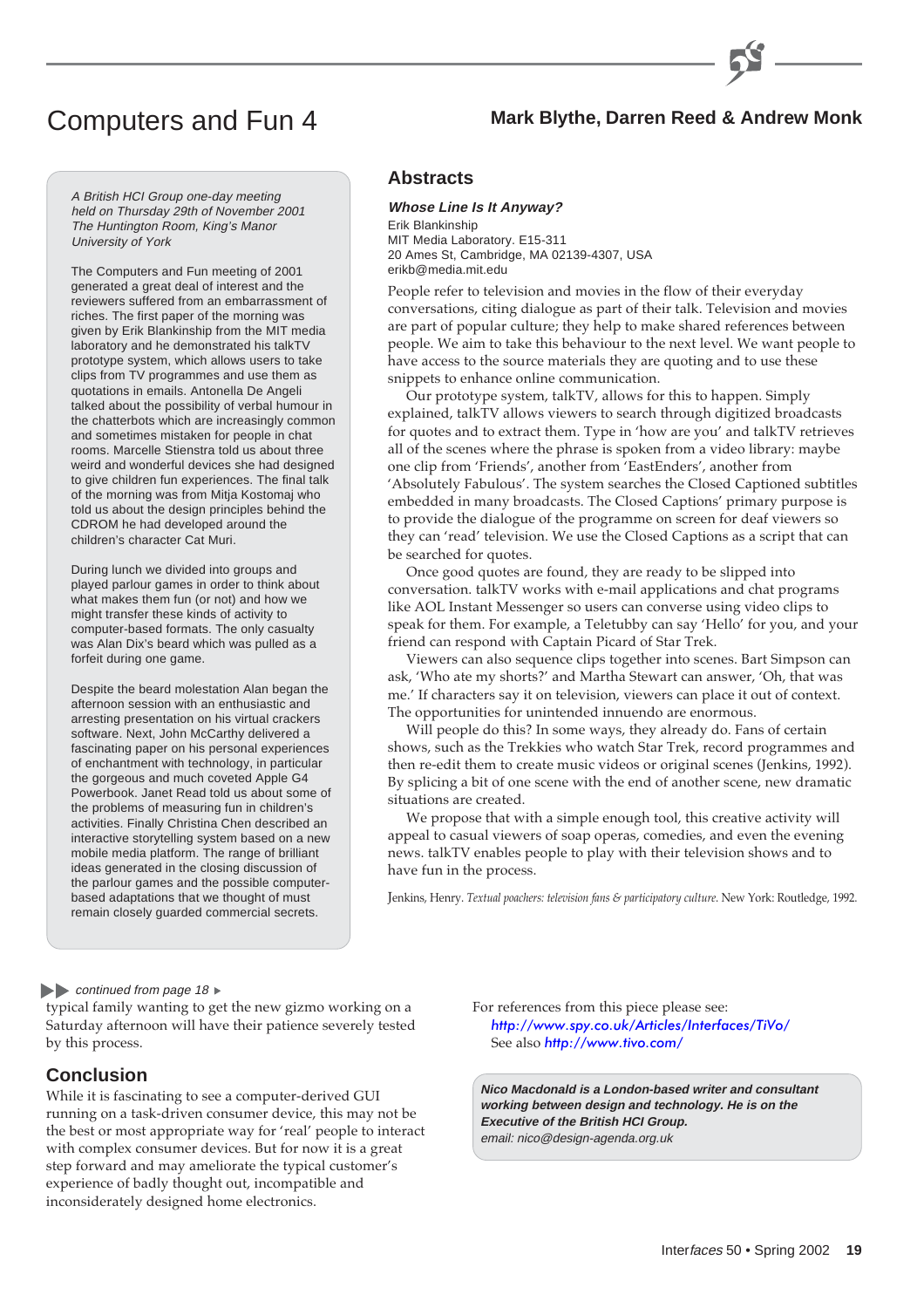### **Is verbal humour possible for chatterbots?**

Antonella De Angeli, David Cameron\*, Graham I. Johnson & Lynne Coventry

NCR, Financial Solutions Division, Self Service Strategic Solution \*University of Cambridge, Department of Psychology

What do people do for fun on the Internet? Well, most of them chat: they talk in a friendly and informal way with other people. On-line communities, chat rooms and instant messaging systems have been the topic of much research and have grabbed enormous public attention so far. Our research concentrates on understanding what happens when people chat with machines instead of with people. The question is: 'Does the dimension of fun, enjoyment and humour which accompanies interpersonal chatting survive the fundamental limitations of a conversation with a machine?'

The target of our research is chatterbots, computer programs that simulate a conversation with the user. The complexity of their algorithms varies but, in general, all of them are programmed to respond to linguistic inputs with canned pre-scripted statements. In this way, they can have a somewhat logical conversation, even without being capable of real understanding. Rather, they are all about the illusion of intelligence and the suspension of disbelief on the part of the user. Following the principle of the 'imitation game', they attempt to fool humans (at least temporarily) into thinking they are talking to another person.

Recent years have witnessed an extraordinary explosion of interest in chatterbots. The basis for such success is the belief that they render computers more engaging, fun, and entertaining, so inviting recurrent use. To test this assumption we have asked 60 users to chat with Alice, (Artificial Linguistic Internet Computer Entity), a proud 'robot' that exhibits human-like feelings and intentions while chatting with the user. 'She' asks and answers questions, reminds people of appointments, tells jokes, spreads gossip and even lies. The analysis of the linguistic corpus and of the people's subjective reactions has provided some insights into the social interaction with machines.

Here, our interest concerns the production and perception of humour in human–chatterbot conversation. Humour is a ubiquitous and complex phenomenon, which occurs mainly in the presence of incongruity. Verbal humour is often intentional and emerges from the violation of the co-operative principle and of the conversational maxims. Therefore, humour requires conversational intelligence, a dimension which is lacking in current chatterbots. This generates a number of questions. Is 'artificial' humour possible? Would it be perceived as intentional? Where is the borderline between the perception of humour and the perception of stupidity? Our paper will deal with these issues, integrating communication theory, research on humour and actual examples of human–chatterbot interaction extracted from the corpus of our study.

### **Tangible interaction tools as a means to create a fun experience.**

#### Marcelle Stienstra

Philips Research (Media Interaction) and University of Twente (Philosophy of Science and Technology) Prof. Holstlaan 4 5656 AA Eindhoven, the Netherlands marcelle@natlab.research.philips.com

Children growing up with today's technologies are presented with electronic toys that offer them mental rather than physical stimulation. As it is important for children that their

development takes place at multiple levels, we wanted to investigate the possibility of developing an electronic toy for children that is both fun to use (and thus motivating) while it also stimulates (skill development) learning.

According to Csikszentmihalyi, a person experiences an 'optimal experience' – feels best – when he voluntarily puts effort into the accomplishment of something that provides an optimal level of challenge to this person [1]. The activity should provide a balance between the skills necessary to accomplish the activity and the difficulty of the task itself. Not only does the achievement of a certain goal provide an optimal experience, but the activity leading to this goal can be rewarding in itself. These activities may include mental and physical activities.

Within the field of educational psychology it is recognised that pleasure is an important element in system and software design: while children also use computers to complete tasks, the real motivation that children have to interact with technology is *enjoyment* [3]. Elements that make (educational) software enjoyable, as postulated by Malone and Lepper [5], are, for example, the presence of an appropriate challenge to the user such as an uncertain outcome, elements that raise the user's curiosity like randomness, and fantasy elements in the interface.

While Malone and Lepper focus on software design, we have tried to apply their heuristics in the design of enjoyable input devices that enable interaction with electronic content. The context for the design is the development of an interactive television application for children aged 8 to 12 years. To accomplish the interaction with the broadcast content we provide the children with tangible interaction devices that invite them to take an active attitude, mentally as well as physically. The children are mentally challenged by the fact that they have to co-operate in order to accomplish tasks. Also the way the devices can be used is not obvious: through exploration the children can find out how and what can be accomplished. For appropriate physical challenges research on child development and gender differences (for instance [2], [6]) indicates that there are significant differences in the motor capabilities of boys and girls aged 8 to 12 years: boys' gross motor skills are better developed than those of girls, while the fine motor skills of girls are better developed than those of boys. This knowledge forms the basis of three different tangible interaction tools: one tool that appeals to the gross motor skills of children, one tool that appeals to the fine motor skills of children and one that appeals to both gross and fine motor skills. All three interaction tools depend on the co-operative interaction mode and explorative attitude of children.

In an experiment that is about to be conducted, we want to investigate the experiences that children have while playing with all three tools. Through a 'fun' rating scale that is developed at Philips Research [4], a paired comparison test and observations during play, we want to find out whether these tools are indeed fun to use, and if so which one is the most fun.

- [1] Csikszentmihalyi, M. (1990). *Flow: The psychology of optimal experience*. New York: Harper and Row.
- [2] Geary, D.C. (1998). *Male, Female: The Evolution of Human Sex Differences*. American Psychological Association.
- [3] Inkpen, K. (1997). Three Important Research Agendas for Educational Multimedia: Learning, Children, and Gender. *AACE World Conference on Educational Multimedia and Hypermedia 97*, Calgary, AB, 521–526.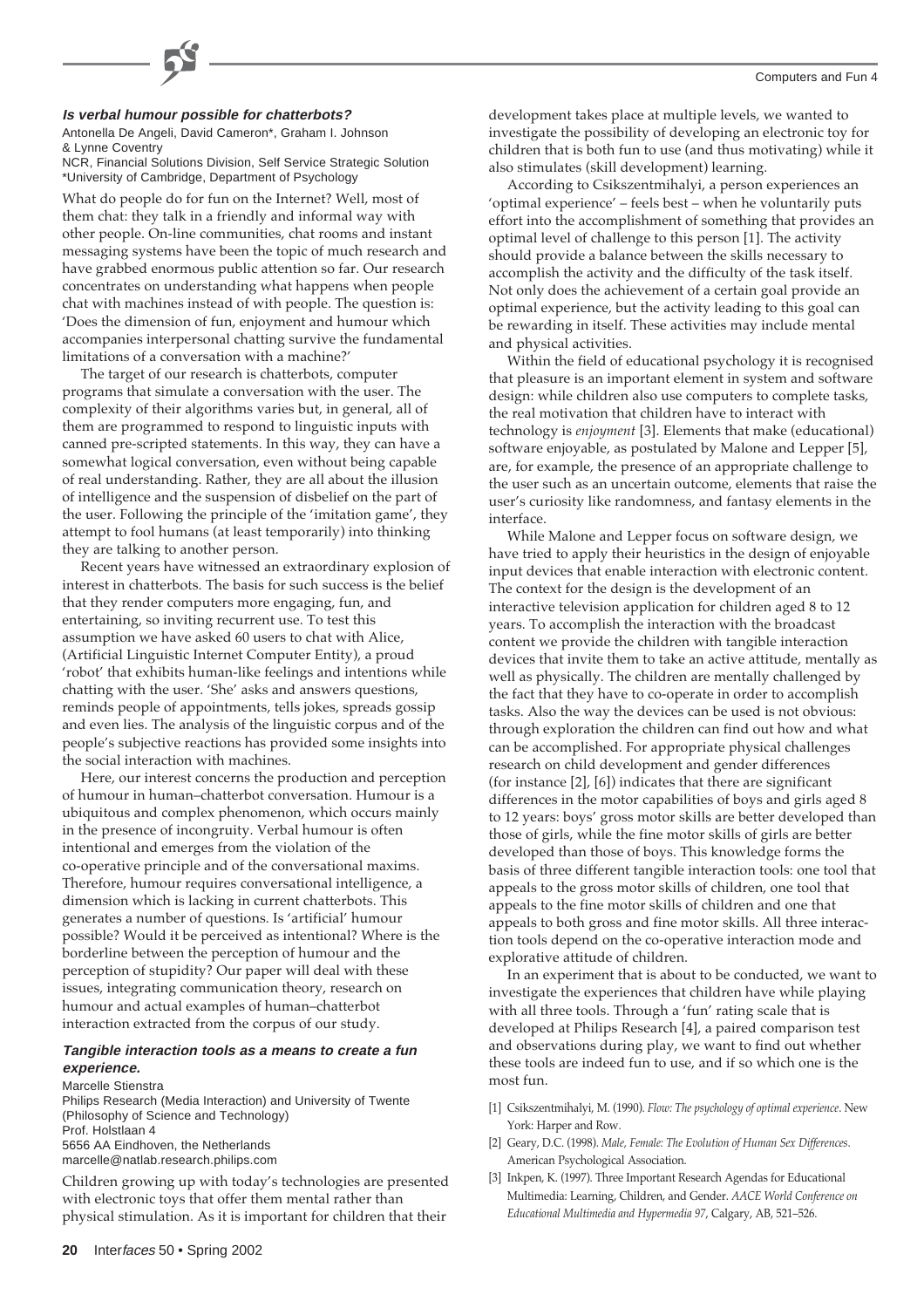#### Mark Blythe, Darren Reed & Andrew Monk



- [4] Hoonhout, J. (2001). *Development of a rating scale to determine the enjoyability of user interactions with consumer devices*. Eindhoven: Philips Research, internal report.
- [5] Malone, T.W., and Lepper, M.R. (1987). Making learning fun: A taxonomy of intrinsic motivations for learning. In R.E. Snow and M.J. Farr (eds), *Aptitude, learning and instruction*. Hillsdale, NJ: Erlbaum.
- [6] Pool, R. (1994). *Eve's rib: the biological roots of sex differences*. New York: Crown Publishers.

### **Is a lot of interactivity necessarily a lot of fun? What makes an Interactive Story System fun for children?** Mitja Kostomaj

CALT – Centre for Advanced Learning Technologies INSEAD – The European Institute of Business Administration Boulevard de Constance, FR - 77305 Fontainebleau CEDEX, France mitja.kostomaj@insead.edu

Through the experience of working on the commercial project **Cat Muri on the CeDeRom** this paper tries to answer the question: is a lot of interactivity in the Interactive Story System (ISS) necessarily a lot of fun? (Here, interactivity means structure – the number of options.) This question inevitably brings new ones; what kind of narrative is appropriate for this age group and how can this be translated in the ISS? The issues of character development and the roles of illustrations, animations, sound, links, icons and other interactive multimedia elements in the whole process are also considered.

Cat Muri on the CeDeRom is an ISS with a linear main story. It has 22 pages, 16 games and activities published on a CD-ROM in the Slovene language. The application is targeted for children aged between 5 and 8. ISS Cat Muri uses a metaphor taken from classical books and adapted for interactive multimedia environments. Objects on the page in ISS can come alive and children can explore the interactive world, play games, solve puzzles. The main goal was to design something fun for children to use with a joy and excitement that would enhance creativity and imagination. Subgoals covered usability, story and character development, activities and learning.

Constraints of the interactive world for children The Need for a Happy Ending

ISS uses a structure known as 'String of Pearls' where different pages or scenes are linked with plot points. Children can move forwards and backwards as easily as browsing a classical book. The narratives that children love have happy endings. By having multiple paths in a story, the end might not be in line with childrens' expectations.

The Danger of Cognitive Overload

Often in interactive worlds, the user doesn't know where s/he is going or where s/he's been. Cognitive overload is an even more important issue with children. According to Plowman (1998), hypermedia structures can lead to children losing track, not only of the structure, but also of their own thinking.

### The Importance of a Creative Journey

According to Kordigel (1997), encounters with children's literature in the pre-school period should be spontaneous and directed towards a creative voyage through literary worlds, but at the same time stimulate the child's receptive ability and help him or her experience a literary work in all its aesthetic and emotional intensity.

The paper examines the main features of ISS and explores what makes ISS fun for children with regard to the following elements: Story, Characters, Scenes, Props, Pace and tempo, Activity on the scene, Links and hot spots, Sound, and Visual design and animations.

No great comedy or children's story is fun all the time. The great comedies are sometimes serious and then the situation creates funny moments. *Stories* are fun if there is a situation that lets characters act and react to the situation and each other. The *Characters* in stories for children are mostly black and white, but this doesn't mean that the characters are not unique and distinct. *Scenes* define the mood of a story, the tempo and the pace. *Props* might serve as animations, links; in the eyes of children they become alive in the story. Characters and props on the scene can serve as a toy, playground, game, story and/or puzzle. *Sound* can be the primary source of fun, it can also support illustrations and animations and make them more realistic, fun and enjoyable. *Pictures* paint a thousand words and illustration is always a good tool for making fun.

### Conclusion

Fun and humour are subjective categories, so from the designer's point of view it is very hard to create a story, an illustration or sound that would be fun for all children. Interactivity plays an important role, but is not in itself fun. Interactivity in the ISS needs a narrative that is properly paced, it needs characters and props, a good visual look, animation and voiceovers. It also needs interesting and fun activities. Furthermore if the user wants to have fun with computer software and applications, the focus of the project has to be on the user. Testing should be done throughout the project and should concern all the aspects of the ISS.

- Kordigel, M. (1997) Literary education in kindergarten or what should children learn about the literature in the kindergarten. *Jezik in slovstvo (Language and grammar)* **42**, 4/5 (1996/97), Ljubljana, Slovenia . 147–158.
- Plowman, L. (1998). Getting sidetracked: cognitive overload, narrative, and interactive learning environments. *Virtual Learning Environments and the Role of the Teacher*, Proceedings of UNESCO/Open University International Colloquium, Milton Keynes, UK, April 1997.

### **absolutely crackers: designing an experience** Alan Dix

alan@hcibook.com Lancaster University and vfridge limited <http://www.hcibook.com/alan/papers/crackers2001/>

I have three 'use' words that I frequently use in HCI teaching. The artefacts we design must be:

- **useful** users get what they need functionality **usable** users can do these things easily and effectively
- **used** users actually do start and continue to use it

Technical design has tended to be primarily focused on the first of these and HCI on the second. However, the third is also crucially important. No matter how useful or usable it is, if a system is not used then it is useless.

Internet applications are increasingly elective – users constantly decide whether to continue using them, and have relatively low barriers to change. So the interaction between usability and actual use is more closely intertwined than with more traditional software. Many of these applications are also more about entertainment, community and day-to-day life than 'work'.

We can look at these issues from two angles. First, we find ourselves designing for experience in order to capture and hold users' attention and use. As a case study consider *virtual*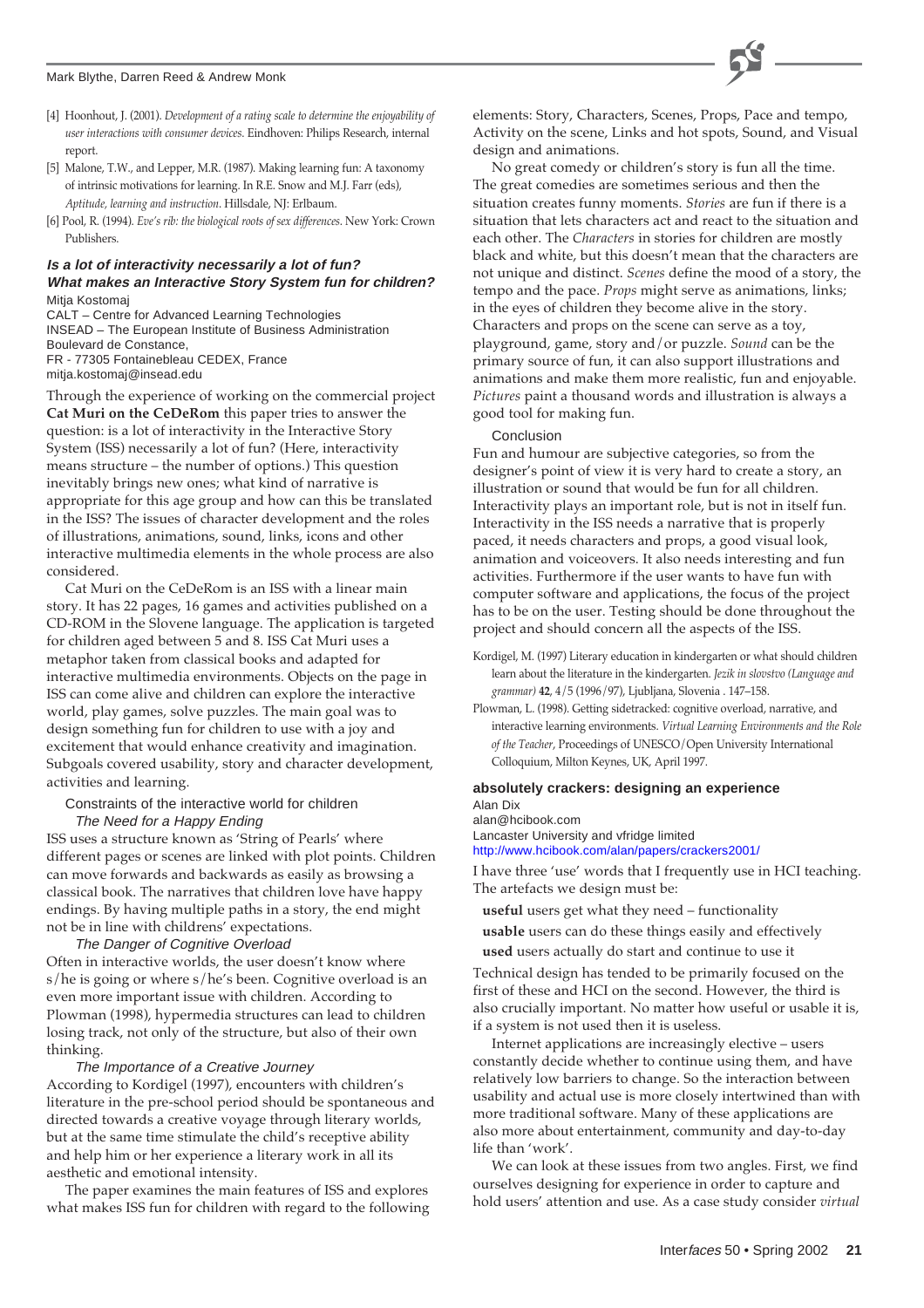|               | the crackers experience |                           |  |
|---------------|-------------------------|---------------------------|--|
|               | real cracker            | virtual cracker           |  |
| shared        | offered to another      | sent by email, message    |  |
| co-experience | pulled together         | sender can't see content  |  |
|               |                         | until opened by recipient |  |
| design        | cheap and cheerful      | simple page/graphics      |  |
| hiddenness    | contents inside         | first page - no contents  |  |
| excitement    | cultural connotations   | recruited expectation     |  |
| suspense      | pulling cracker         | slow  page change         |  |
| surprise      | bang (when it works)    | WAV file (when it works)  |  |
| play          | plastic toy and joke    | web toy and joke          |  |
| dressing up   | paper hat               | mask to cut out           |  |

*crackers*, a form of 'augmented' electronic greeting card. These have been remarkably successful over two Christmas periods. In order to understand this success we can deconstruct the experience of a real cracker and see how the virtual crackers do not replicate the real cracker, but do capture the crucial aspects of the 'cracker experience'. For example, it is crucially important that virtual crackers do not give an optimal path to the users' goal, but instead a more tortuous navigation route thus adding to a sense of suspense.

Second is the fact that experience is as much about perception as function. This means that we cannot see marketing as something outside the remit of the user interface. In 'work' domains it is a truism of HCI that documentation and user support is part of the delivered product, not just an addendum. In the areas of pleasure and personal choice, we find this is also true of packaging and presentation.

In the case of crackers, both real and virtual, the inner functionality is not significant (a plastic toy), neither is the optimality of the interface (a flap would allow the extraction of the toy without damaging the cracker), nor even the actual physical packaging (crepe paper and cardboard), but within a particular social context the experience of using the cracker is deeply engaging. In the case of paper crackers this may be the result of accident and evolution. In the case of virtual crackers it is by design.

See the associated web page for links and references to related work on the interaction between marketing and HCI and the transformation of products, economics, and society engendered by our information-rich and interconnected world (and other little things like that).

<http://www.hcibook.com/alan/papers/crackers2001/> … and of course you can send crackers from: <http://www.vfridge.com/crackers/>

#### **The Enchantments of Technology**

John McCarthy

Department of Applied Psychology, University College Cork, Ireland. email: john.mccarthy@ucc.ie

Peter Wright, Department of Computer Science, University of York, York, UK.

email: pcw@cs.york.ac.uk

Although relationships between people and technology are many and varied, human–computer interaction (HCI) has tended to concentrate on function. However, as concern for measuring satisfaction testifies, it has also long been recognised that there is more to this relationship than task performance. Nonetheless even satisfaction is an inadequate construct for addressing qualities such as fun, pleasure, and enjoyment. As enchantment refers to the relational and

aesthetic in people's experiences with a wide range of made objects such as stories, films, music, and paintings, it provides a useful starting point for developing accounts of relationships between people and technology that are not wholly functional.

Enchantment refers to experiences such as being charmed and delighted, and it carries with it connotations of being bewitched by magical powers (Gell, 1992). Teenagers are not just satisfied with their mobile phones. They are bewitched to the extent that the primitive input and output devices on their mobiles matter very little to them. In the magical world of text messaging, where new communication media and the cachet of the mobile are dazzling, enchantment overwhelms function. Can we unpack these 'magical powers' and render them useful in understanding relationships between people and technology?

Gell suggests that enchanting experiences are driven by *delight in the technical accomplishment* evident in the made object. This is the kind of experience that someone seeing a Vermeer painting for the first time might have, a sense of wonder at a moment captured in light. In terms of technology, your experience of time, space, and presence can be transformed by speaking to your young daughter who is on the London Eye when you are at your desk in York. This enchantment is with the possibilities of technology.

Personal experience and a review of other sources suggest that technical accomplishment is not the only defining characteristic of enchantment. The *sensuousness* of a piece of music can elicit a 'gut' reaction that seems independent of technical means. In the world of technology, concern for the look and feel of objects, and the use of emotions, attempt to tap into this dimension of enchantment. When contrasted with the limitations of these 'conventional' uses of technology, the strong sensuous identification sometimes achieved in MUDs is provocative and suggests that an appeal to the sensuous alone may not be sufficient. Along with the sensuous, delight in *identification* with characters and stories – sometimes skewed versions of familiar stories – may be another aspect of what makes mediated interactions and relationships enchanting.

Boorstin's (1990) analysis of the magic of movies suggests that, in a media-savvy world, a combination of wonder at the new, sensuousness, and identification with character is required to create an enchanting experience. Teasing out what filmmakers do to create magic in film he, in effect, replaces Gell's relatively undifferentiated, cognitive approach to seeing with an active, differentiated, aesthetic approach. Boorstin describes three ways of seeing in film, argues that all three are necessary for a film to work, and suggests that there is a different pleasure associated with each of them. The voyeuristic eye is pleased by the new and wonderful and sceptical of the implausible. The vicarious eye attends to the moment of the character rather than the beat of the story and its pleasure is in emotional connection with character and situation. The visceral eye is attuned to the first hand experience of thrill and fear. In contrast with Gell's monological perspective on enchantment, Boorstin's analysis allows us to understand enchantment as dialogical, with multiple perspectives on novelty, emotional tone, and sensuousness in constant interaction with each other against a shifting magic standard.

Thinking dialogically about mobile phones and computers in the context of Boorstin's analysis, we are struck by the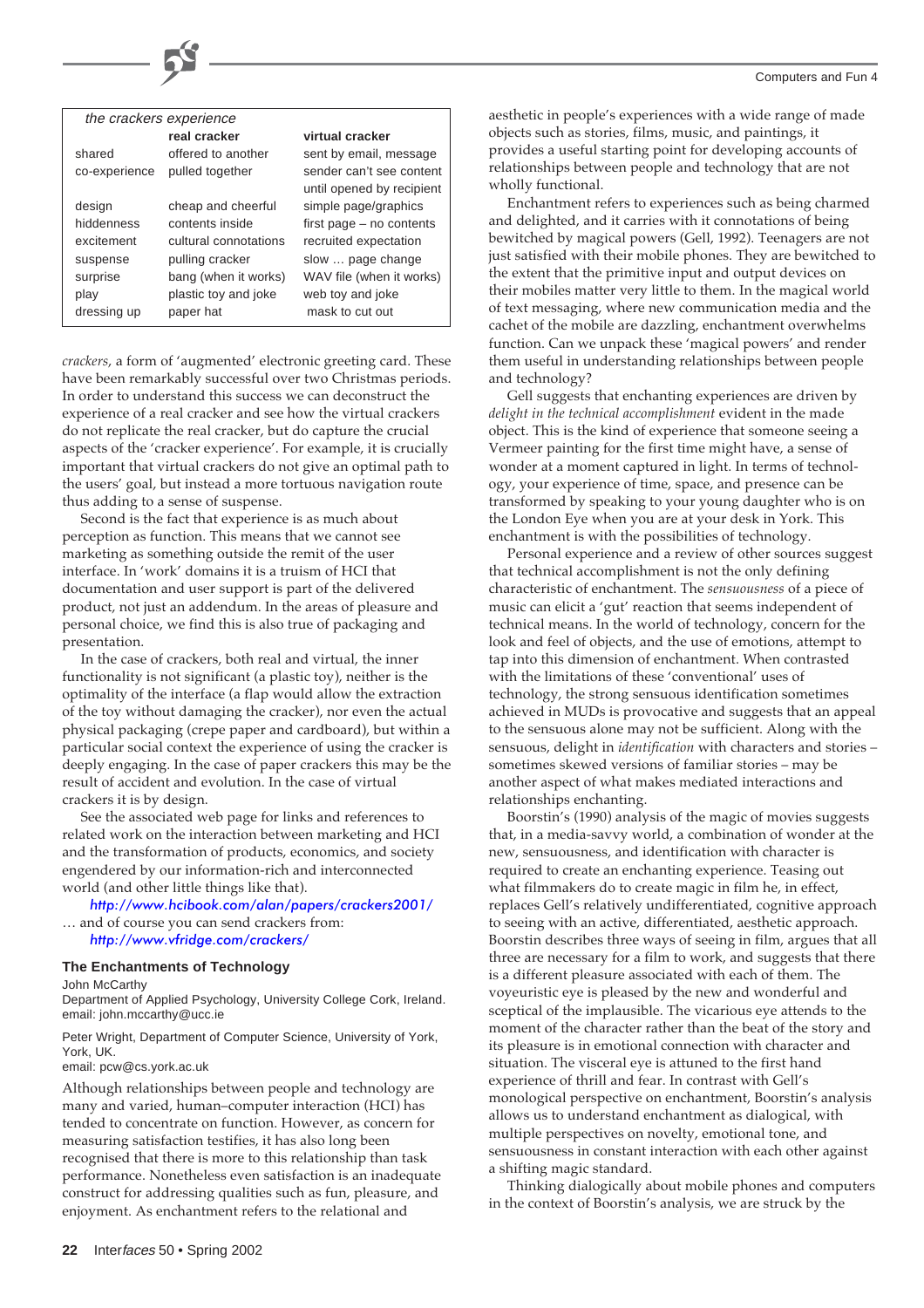#### Mark Blythe, Darren Reed & Andrew Monk

extent to which enchantment is acted out in public space. Our enchantment with mobile phones encourages renegotiation of intimacy and presence. Marketing exploits the public space of enchantment. For example, marketing the Titanium G4 as light, elegant, and slim encourages renegotiation of everyday computing. The response of organisations such as The Billboard Liberation Front, editing Apple's billboard advertisements, raises questions about who owns public space and the power to enchant. This in turn raises interesting questions about the power of the mediation of experience to press into the gap between feelings and expression, rendering what appears interactive as interpassive, with Tamagochi and Cyber acting to serve passivity.

#### References

Arendt, H. (1958). *The Human Condition*. Chicago: University of Chicago Press. Boorstin, J. (1990). *Making Movies Work*. Los Angeles: Silman-James Press. Gell, A, (1992) The technology of enchantment and the enchantment of

technology. In Coote, J. and Shelton, A. (Eds) *Anthropology, Art and Aesthetics*. Oxford: Clarendon Press.

### **Expectations and Endurability – Measuring Fun**

Janet C Read, Stuart J MacFarlane, Chris Casey University of Central Lancashire JCRead@uclan.ac.uk, SJMacfarlane@uclan.ac.uk, CCasey@uclan.ac.uk

Previous work by Read and MacFarlane (2000) identified two ways of recording children's perceptions of their own fun: 'comparative' and 'absolute'. Comparative fun was measured by asking the children to order the activities they had done using constructs like 'easier'. This technique was loosely based on the repertory grid technique (Fransella and Bannister 1977). Children aged 6 and 7 found it hard to differentiate between the four constructs that were offered to them, but for the older children the technique appeared to work quite well. Absolute fun was measured using two different Likert-type scales, one discrete and one continuous. These were modelled on Risden's funometer (1997). Scores using these techniques were generally very high, and this was in part attributed to the 'bewitching' effect of the computer technology that was being used and the tendency for the children to want to please the researcher by rating activities highly.

This paper takes an alternative view, concentrating on the attributes of 'expectation' and 'endurability'. It is hypothesised that fun is related to anticipation and to endurability. For how long something is remembered, and with what enthusiasm, can be an indicator of how much fun it was (Whiteside et al. 1988).

This paper presents work that has recently been done to test these hypotheses and to suggest some more ways of measuring fun with children. Forty-one children were taken on an educational trip, completing questionnaires before and after the event. These comprised three questions and a discrete smiley face Likert-type scale. They were designed to measure the 'expectations' and then the 'absolute' fun of the children.

On two later occasions, the children were asked about what they had remembered and about how much they would like to repeat each activity. These results gave a measure of endurability and gave an indication of the degradation of the memories of the different activities of the event. A repertory grid was also developed with a group of children and was then used to rate the activities of the day. This gave us a measure of comparative fun.

Results indicate that there is a correlation between expected and absolute fun, and that the children typically remembered the activities which they had previously identified as having liked. There is also a correlation between the repertory grid scoring and the desire to repeat the activities. Considering ease of use, completeness of information and the need for metrics that compare one event with another, there seem to be certain combinations of satisfaction metrics which could be used to measure fun with children. In this instance, two Likert scales, a remembrance, and a 'do it again' grid seem to be effective; however, this may be different for a more 'negative' experience.

Whilst the experience evaluated in this experiment was not computer based, the authors believe that the measures of fun might be widely applicable, and they intend to use them to assist in the evaluation of the usability of pen computing interfaces for children. Further work is planned to ascertain whether or not these correlations are evident with less attractive activities.

### References

- Fransella, F. and D. Bannister (1977). *A manual for repertory grid technique*. London: Academic Press.
- Read, J.C. and S.J. Macfarlane (2000). Measuring Fun. *Computers and Fun 2,* York, England.
- Read, J.C., Macfarlane, S.J. and C. Casey (2001). Measuring the Usability of Text Input Methods for Children. *HCI2001*, Lille.
- Risden, K., Hanna, E. and A. Kanerva (1997). *Dimensions of intrinsic motivation in children's favourite computer activities*. Poster Session at the meeting of the Society for Research in Child Development. Washington DC
- Whiteside, J., Bennett, J. and K. Holtzblatt (1988). Usability engineering. Our experience and evolution. *Handbook of Human–Computer Interaction*. M Helander. Amsterdam, North Holland.

### **The Birth of 'Another Alice'**

Pengkai Pan, Christina Chen, Glorianna Davenport Room E15-351 Media Laboratory Massachusetts Institute of Technology 20 Ames Street, MA, 02139, USA. ppk@media.mit.edu, odessa@mit.edu, gid@media.mit.edu

'Another Alice' is an experimental fiction video story, designed solely for a new mobile media platform, M-views. The M-Views platform includes an iPaq based PDA, a GPS receiver, an 802.11b wireless card and software agents. Optimized for video, the device facilitates location-aware story making and playback. Compared to any traditional media platform, such as TV, cinema, and streaming media, M-views has two unique features: (1) it knows the viewer's location, (2) it can receive streaming video from an established 802.11b wireless network. M-views provides story creators an opportunity to construct location-aware mobile video stories. In order to trigger the stories, the viewer needs to become more actively involved either by going to the location of the next clip or by activating an object.

The production of 'Another Alice' explores three main ideas:

- •How can a simple location-based mobile fiction story be designed and produced?
- •What kinds of impact does it have on both storytelling/ making and viewing?
- •What are other possible forms of storytelling, which are suitable for mobile media systems, such as the M-views?

'Another Alice' is a story in which the viewer is the investigator. There are a number of characters that the viewer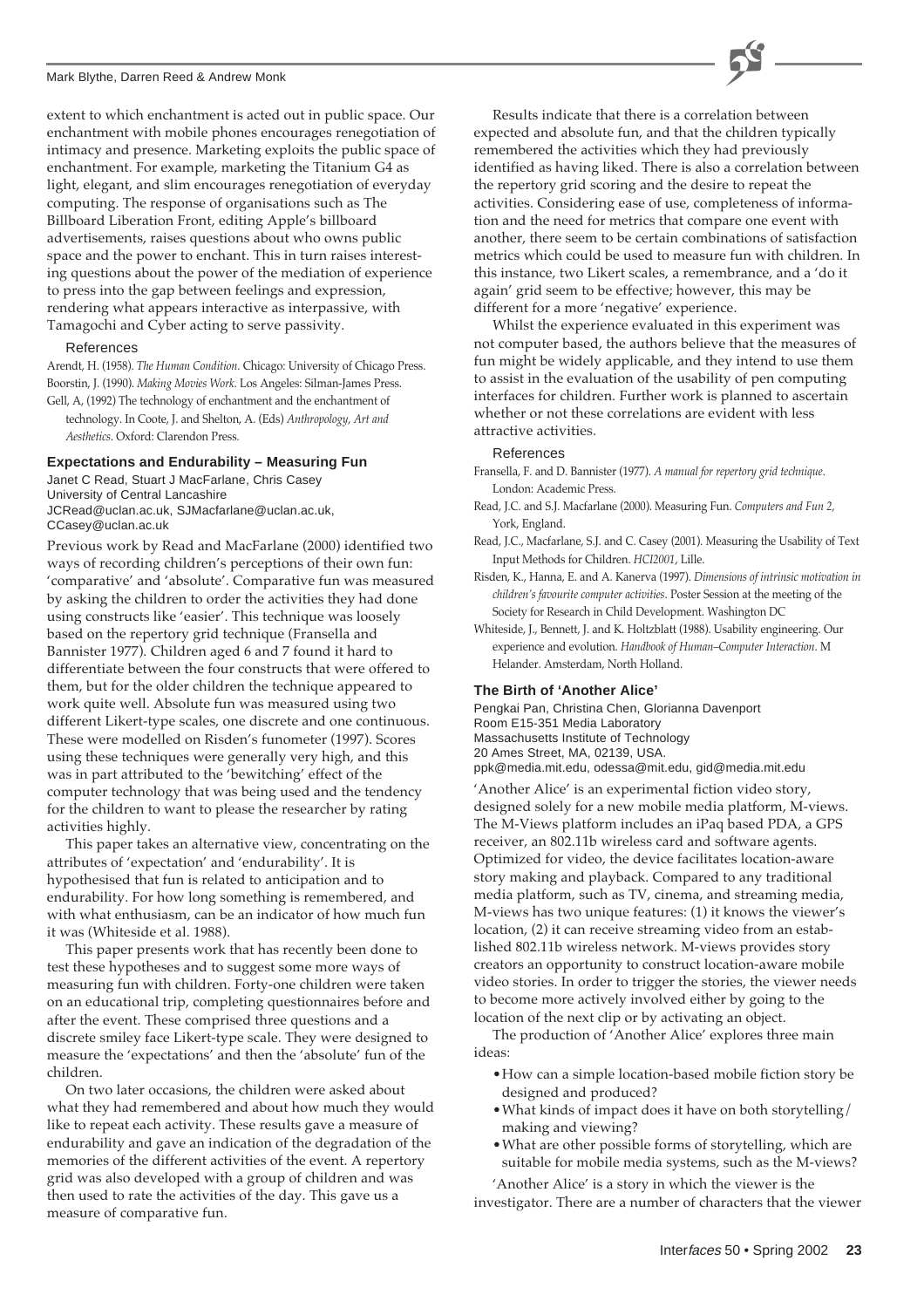### can follow throughout the story. The viewer must literally go to the location where the next clip takes place in order to trigger its playback. Since each character is telling the story from their perspective, each narration is different. The viewer can go back and play the story again, following a different character until the entire story is told. The most interesting part of this production, which sets it apart from the standard 'choose-your-own-adventure' stories, is that time is a limiting factor. The viewer must get from one location to another within a certain time in order to catch one ending of the story. If the viewer does not make it to the location in time, a different ending is shown. This means that the creator initiates the story but the viewer completes it by his/her actions.

The lessons from this production are the impact of text and props. Because the video clip and the dialogue are the only things that the viewer has access to, every word becomes important. But there must still be enough text to create a rich story. Every phrase, movement, object must contain something that reveals more about the character or subtly instructs the viewer to go to the next location.

What are other possible forms of storytelling? The first approach we are taking is to invite different people to create co-existing stories in a certain location, such as the MIT campus. We would like to explore how the viewer can interact with multiple stories at the same location. What are the boundaries between one story and another story? The other approach is to create stories that allow multiple viewers to play collectively. These approaches create new opportunities and challenges, and overall enhance the fun of story making and viewing.

**Mark Blythe, Darren Reed & Andrew Monk** University of York M.Blythe@psych.york.ac.uk, D.Reed@psych.york.ac.uk, A.Monk@psych.york.ac.uk

### **Jared Spool Lectures in Edinburgh**



Jared Spool, founding principal of User Interface Engineering, the Massachusettsbased research and training firm, will present Usable Web Design as the Sidney Michaelson lecture on April 7th 2002 as part of the Edinburgh Science Festival.

Spool will discuss why it is so hard to create a usable website, demonstrating how several breakthroughs have advanced the field and where further work is needed.

More information from<http://www.sciencefestival.co.uk/>and <http://www.edinburgh.bcs.org/>

### **in London**

Jared Spool will give an additional lecture on behalf of the BHCIG on the evening of Monday 8 April, at the Institute of Child Health, 30 Guilford Street, London WCIN 1EH.

More information and booking at<http://www.bcs-hci.org.uk/>

# **Jewel in the crown – or bit player?**

Has the British HCI community made its mark on the worldwide HCI scene? Formed in 1984, the British HCI Group has had time enough to establish itself, develop a sense of purpose, and create a hallmark. Has this happened? Is there any awareness of our successes and failures beyond our shores?

I invited HCI specialists from around the world to present their candid view of us. In some quarters we have been recognised and in others we have not. Thomas McCoy of CHISIG Australia was not alone in confessing that he, 'must admit complete ignorance of British HCI'. He continues, 'We are, of course, heavily influenced by the Americans (e.g. Nielsen, Shneiderman, Tognazzini, etc.)'. We have achieved less visibility than American HCI folk. However, there were also many respondents who did not associate contributions with different nations and Jared Spool develops this line of thought in his response.

It's no surprise that there is a much keener awareness of British achievements within the British HCI community. We can point to our lead on successful international standards work, and stake a future claim on our potential to take the lead on mobile HCI work.

As the responses to this survey arrived, so my understanding of this community and its achievements shifted. These replies build into an intriguing 'snapshot' view of the state of British HCI.

I think you'll be inspired by what you read here: these messages reveal a potential, and provide a fresh stimulus, to (re)define the agenda for British HCI. Who better than the British HCI Group to lead this (re)definition?

### **The questions**

- **1 Do you consider yourself to be part of the British HCI community? If not, please state where you are based and which HCI community you identify with.**
- **2 What has been the contribution of the British HCI community in the last fifteen years?**
- **3 What might the British HCI community be expected to achieve in the next fifteen years?**
- **4 What would be the most surprising accomplishment of the British HCI community in the next five years?**
- **5 What would be the least surprising accomplishment of the British HCI community in the next five years?**
- **6 Is HCI a uniform practice around the globe, or are there significant regional or national differences?**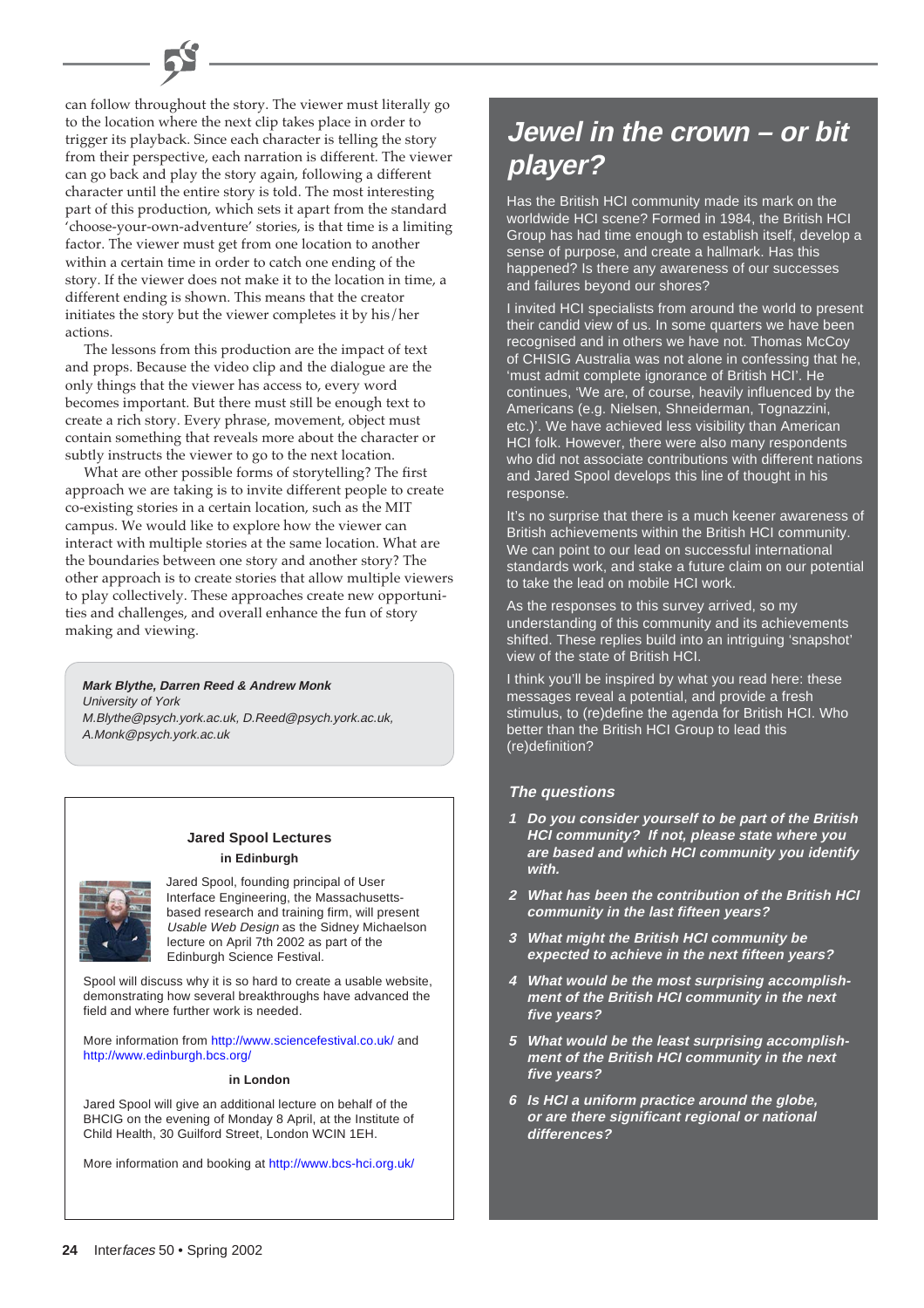#### **Donald Norman Professor of Computer Science Northwestern University and Nielsen Norman Group**

Let me give you a response, not necessarily as answers to your questions. My great admiration and love of British HCI came about through my frustrations. I spent part of a sabbatical year at the Cambridge Applied Psychology Unit, a part of the Medical Research Council, and at the time of my visit, one of the world's leading centers for work on applied psychology.

To my great surprise, amusement, and frustration, the APU was a wonderful example of uniformly bad design practice. Actually, I found England to be a wonderful source of bad design, but more to the point, the part that really got my attention was that nobody seemed to mind. "Oh, yes, I always have trouble with that door/switch/water tap/control panel. So? That's the way it is, that's the way it always shall be."

At the APU world leaders on applications were living in a physical space that violated the very principles they wrote about. "Oh yes, but you know, that's the staff. And they would look unkindly upon any suggestions from us." Class divisions still existed! (When I talked with the staff, they revealed that they were just as frustrated as everyone else and they were delighted that someone took an interest and that they might be able to change things.)

The end result of my stay was to motivate me to action. I started the sabbatical with no goal – just to get away from the administrative workload I had left behind in La Jolla, California. I ended with a goal - to write The Psychology of Everyday Things to educate people that they did not have to suffer bad design: bad design was, well, bad, and it could be changed.

Many of the photographs and illustrations in POET are from the APU, Cambridge, and England in general. (I pick on England and spare the rest of Britain because I didn't visit the other parts as much.)

I made many friends at the APU. They were fine scientists, making major contributions to our knowledge. But they were amazingly uninterested in the real world. Pity. When I visited the Human Factors group at Loughborough, I was pleasantly surprised to see how well they had put their ideas into practice even in the design of their building. But not the Cambridge folks.

There are many British centers of excellence. I am particularly fond of work at the OU and at RCA's Computer Related Design group. But there are excellent centers all throughout Britain from Scotland to Sussex.

### **Principal of Usable Products Company, New York, and founder of the Wireless Roundtable**

1I am a peripheral member of the British HCI community due to my research into handheld user interfaces and usability. I have enjoyed setting up and participating in two meetings of the Wireless Roundtable in London [\(wirelessroundtable.org\)](http://www.wirelessroundtable.org). Collaboration with British HCI professionals has been instrumental for my work for Handheld Usability, a John Wiley & Sons book to be published this Spring.

2The British HCI community has<br>been an outstanding contributor to HCI publications and to raising awareness of usability issues. British HCI professionals have been particularly effective at 'getting the word out'. British design of all sorts appears to have usability in mind, as it is almost always well thought out.

3The British HCI community could be expected to achieve national usability guidelines and standards for software and hardware design, and a

years.] **Scott Weiss** recommended process for achieving those standards.

> The most surprising accomplish-**F** ment would be success for WAP. I feel that the British are the most likely HCI professionals to contribute to that success. If it happens – and it will be a surprise due to the inherent usability limitations of the platform – it will be a direct result of British HCI research and design.

> 5An annual British HCI confer-ence that is attended by HCI professionals from all over the world. I think the British HCI community is heading in that direction right now, so it will not be much of a surprise if it does happen.

6HCI practice is similar in the US, UK, Europe, and Australia. HCI practice is very different in Asia, the Middle East, and other areas of the globe. The differences are cultural. While the areas in which HCI practice is similar have many significant cultural differences, HCI practice itself is quite similar.

**View from across the pond**

#### **Dr. Deborah J. Mayhew author of Cost Justifying Usability and president of Deborah J. Mayhew & Associates in Massachusetts**

Thanks for thinking of me, but I really do not feel qualified to comment. I am not a part of the British HCI community, do not keep tabs on their contributions (this reflects on me rather than on them!) and am no historian or visionary! :->

Best of luck with your survey!

[Editor's note: Deborah's response was echoed both by an employee at a very big American software company (something like McSoftware) and by an American academic who has published influential books on user interface design during the last fifteen

### **Jared Spool, UIE**

I have to admit, I'm not sure I have an opinion about British HCI. I don't really separate HCI efforts by nationality, so I couldn't tell you which contributions are British vs. other.

I'm wondering if this is because we live in a time where geographic association with contributions is not really necessary. When it was harder to get concepts "across the pond", the effort it would take to integrate thinking made us very aware of where things were coming from.

Now, I get an email from an unrecognized URL and I have no idea what continent that message originated from.

The planet is smaller. How do we balance our need for national pride and justification of investment with the homogeneity that our new communication society presents?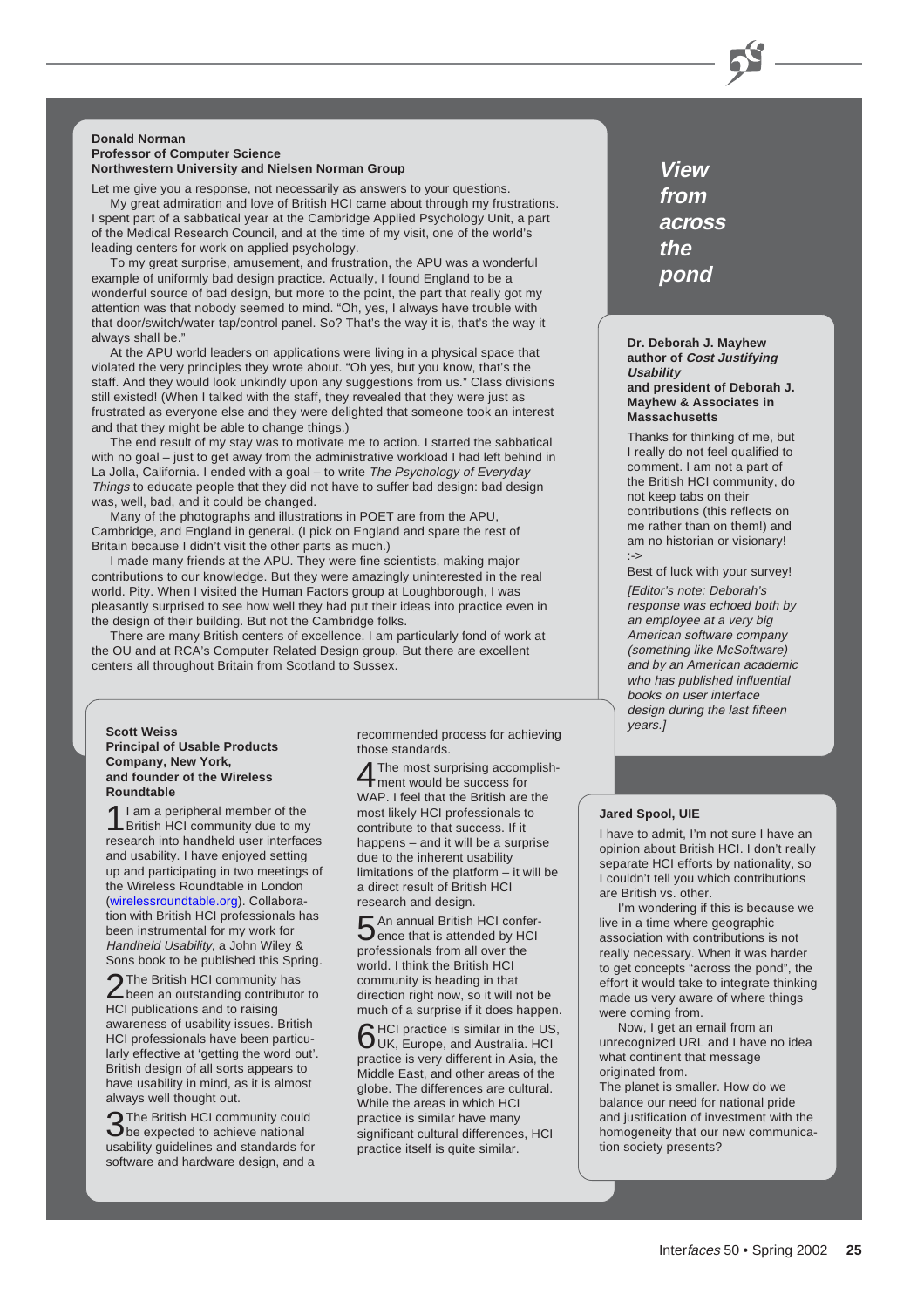- **1 Do you consider yourself to be part of the British HCI community? If not, please state where you are based and which HCI community you identify with.**
- **2 What has been the contribution of the British HCI community in the last fifteen years?**
- **3 What might the British HCI community be expected to achieve in the next fifteen years?**

### **Jurek Kirakowski, HFRG, Ireland**

1I live and work in Cork, Ireland. My view has always been more towards mainland Europe than the UK, and in the past ten years or so, the US. The reason for this is twofold. In the earlier days, in the 1980s, British HCI was dominated by academic approaches with little industrial relevance and feared quantification as if it were the devil's spawn. Nowadays, there are a lot of 'young turks' on the scene, which has been fuelled by the internet revolution, and the quality of their work is variable – there are some very good practical contributors but it still feels as if there is a definite prejudice against actually trying to measure anything, least of all the results of one's own work. This contrasts with other areas of Europe and certain parts of the US where measurement is taken seriously. I find it difficult to identify with people who are not interested in measurement, however broadly defined.

2Largely infrastructural. The HCI community in the UK has not contributed great leaps forward either conceptually or practically, with the exception of the work done on standards and accreditation. The British HCI community has however fostered the sense of community, and that is worth a lot.

Looking at surveys such as Jenny Preece and Alan Dix and their respective colleagues have done in their introduction to usability books one is always struck by the paucity of ideas and threadbare concepts. To a certain extent this has created a 'ghetto' mentality in which we all talk to each other in a language that seems to become increasingly difficult for outsiders to interpret and we're scandalised by how little impact we have… whose fault is that?

3One of the things that really depresses me is that there is all this talent in British HCI that comes up from the universities – they present really exciting papers at conferences, maybe even get one or two published, and then they get a job. Boy, does that really shut them up for good as far as making a contribution to the science goes. To develop specialised tools and methods that are the professional stockin-trade of the HCI practitioner, to develop insights beyond the common sense: those would be prizes worth working hard for. But it's impossible given that our brightest soon go to jobs where they're focussed on getting the alligators out of one swimming pool after another. They have to, of course, to pay the rent. If there were only some way one could devise to encourage HCI researchers to stay the course, to run the necessary six or seven or ten years it takes to bring something from the 'what a great idea' stage to the professional specialised tool stage, where use of the tool enables you to work more efficiently, or provide a better service to your client.

That we all agree on professional standards of what it is to  $\dagger$  do a job of work in HCI well. If in 5 years time one could point to documents or websites of whatever and say: 'this represents consensual good practice throughout the UK HCI industry', I would be delighted. That would certainly help us get out of the 'HCI ghetto' and foster the view that HCI practitioners are experts with something to contribute.

5That we all wear lapel badges to identify ourselves as HCI practitioners to each other and that while attendance at HCI conferences grows, attendance of usability experts at non-HCI conferences diminishes.

6There are many varieties of HCI. Variation is caused not so much because of local differences at a conceptual level (i.e., different people think HCI is different things) but because of the differential maturity of the regional markets in which HCI folk work – so if you're trying to sell HCI services in Portugal you're going to be offering services of quite a different kind than if you're going to be doing it in Austria let alone Sweden. Your clients in the more southern countries are going to be less ready to accept HCI in a practical sense, although they will be very interested to hear about it from a theoretical point of view.

I have also found that the sex ratio of people engaged in HCI favours women the closer one is to the equator. I propose this as an observation, not a prescription.

# **View from South Africa**

### **Jacques Hugo, CHI-SA Chair, and Usability Sciences Consulting CC**

In spite of our heritage, the fact that we speak 'British English' and that we are part of the Commonwealth, South Africa's African identity is growing stronger by the day. As far as HCI is concerned, we believe we have unique needs and problems that cannot be adequately addressed through an association with our British counterparts. Furthermore, through our alliance with SIGCHI (i.e. as a local Chapter), the South African HCI community is currently much closer to the American HCI community.

2I'm not in a position to comment on this as I have never had any association with them or the BCS. What I do know though, is that they are probably the most authoritative HCI group in the European/UK community. Note also that the BCS in general, and the HCI Group in particular, are practically invisible in South Africa (not to mention the rest of Africa!) Only a few academics and practitioners with a long standing in the field know about the existence of the HCI Group.

To not only continue pursuing development of the field through stimulation of R & D,  $\mathbf D$  but to build bridges between all sectors of the community and industry.

4To persuade the entire IT industry, commercial sector and governments that HCI is an indispensable part of any computing environment, to the extent that HCI and related practices have become institutionalised in all development endeavours.

To at least maintain their current status quo.<br>|<br>There are important differences. especially in developing countries where scarcity of 6There are important differences, especially in developing countries where scarcity of resources is one of the biggest inhibiting factors in the development of the field. In addition, in certain regions, especially those with significant educational, cultural, economic, political or infrastructural diversity (e.g. Brazil, South Africa, etc.), there are important focus shifts in the way HCI is taught and practised.

# **View from Europe**

**Costin Pribeanu, SIGCHI Romania, and National Institute for Research and Development in Informatics, Bucharest**

1I am part of the Romanian HCI community, a local sig chapter of ACM SIGCHI.

2<sup>1</sup> don't know the community nor its<br>
achievements although it is likely that I read many papers written by its members.

3I wonder if it is associated/affiliated to ACM SIGCHI? If not, why not? From my point of view, it would be good to integrate its efforts with other chi groups in Europe and to share experience with new (young) HCI communities.

6I think there are many differences. Rather than being national or regional they are mainly located within organization: from paying no attention to HCI (the worst) to highly specialized usability practitioners and usability laboratories.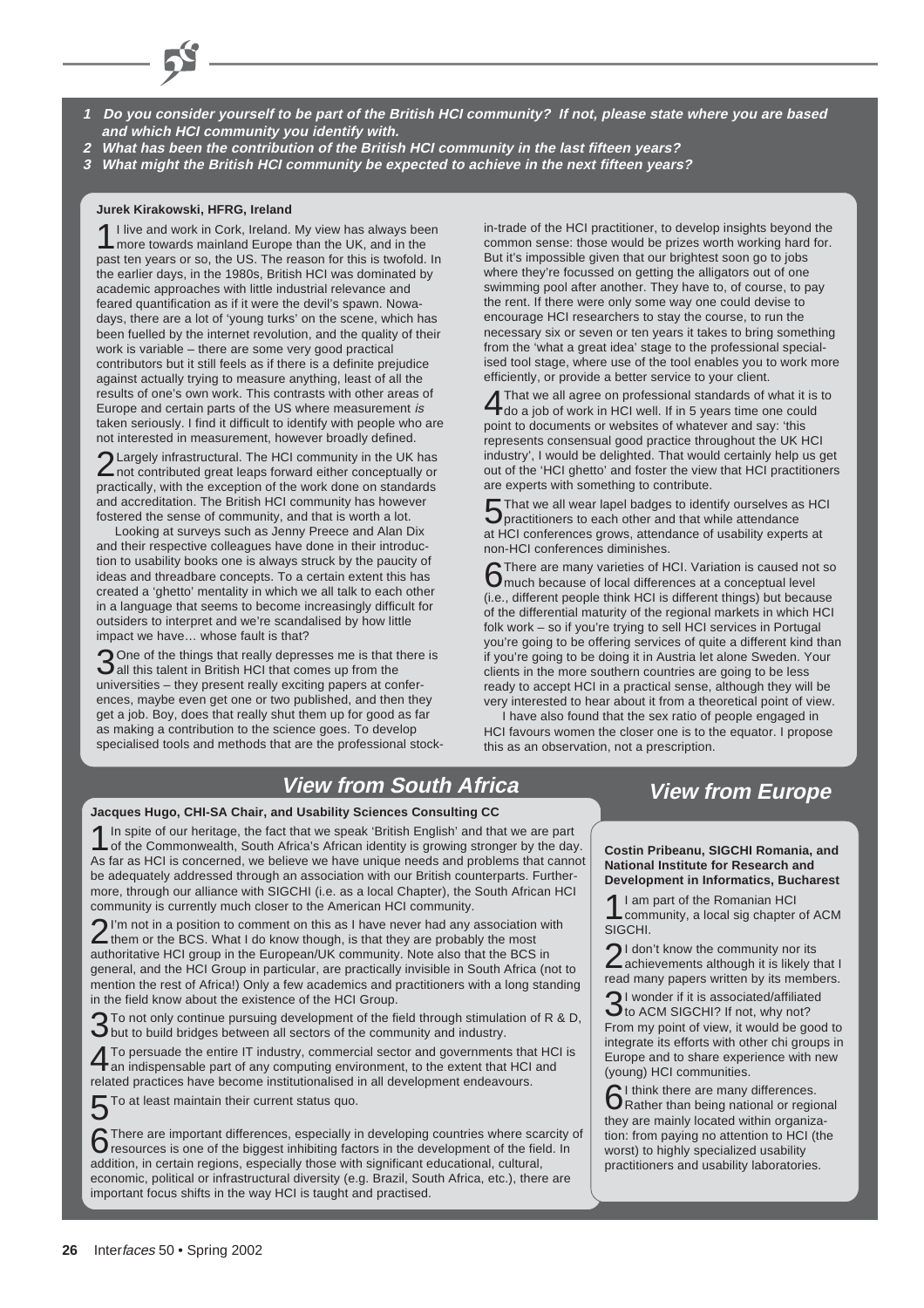**4 What would be the most surprising accomplishment of the British HCI community in the next five years? 5 What would be the least surprising accomplishment of the British HCI community in the next five years? 6 Is HCI a uniform practice around the globe, or are there significant regional or national differences?**

#### **Gilbert Cockton, Professor, University of Sunderland, and Chair, British HCI Group**

1<sup>It's</sup> a fair cop. As the new UK representative to IFIP (IT's FIFA) Technical Committee on HCI (TC 13 for trainspotters) and chair of the British HCI Group, you can't get much deeper into the UK HCI community. As a fellow of the British Computer Society, I'm comfortable with the position that HCI is primarily an issue for the IT profession. Bringing HCI to mainstream software development is bound to have more impact than the brave efforts of a few committed specialists, even if they are my international drinking colleagues of 1.5 decades standing.

2Spreading the word on HCI through HCI education in<br>universities, establishing Human Factors as a key research area within EPSRC, and making HCI skills key to business competitiveness in leading IT suppliers such as NCR, IBM, Logica and BT, as well as in user organisations such as the Employment Service and some banks and building societies.

3An understanding within the private and public sectors of how to achieve quality in use, rather than the all too common declarations of the importance of usability and appropriate interaction design without any real understanding of what it takes to ensure these.

#### **Alistair Sutcliffe, Centre for HCI Design, Dept of Computation, UMist**

1Yes […] I also do work in requirements and software engineering that are not part of HCI but arguably should be.

2Founding a strong academic and industrial community – the BCS HCI Group. Organising the BCS HCI conferences which have become the de facto Euro CHI.

Raising awareness of usability engineering and usability as a quality issue in industry.

Improving the practice of user centered design and evaluation in British industry.

Contribution to HCI standards – ISO 9241, 13407, 14915.

Research in HCI theory (AMODEUS, TKS and beyond).

Research in methodology (MUSE, task analysis, etc.) but application doubtful.

Research in CSCW, VR and Multimedia.

Technology transfer – HUSAT and others.

3Development of HCI theory research and effective application to design.

Consolidation and spread of usability engineering in industry. Development of current research in mobile/ubiquitous computing to compete with USA.

4If it took the lead in becoming the focus of multidisciplinary systems (socio-technical) engineering and became the design discipline subsuming and improving weaker research and practice in software engineering, interaction design, systems engineering and socio-technical systems design.

5If it just plodded along organising conferences and doing more of the same.

6No and of course. Not much real HCI in Pacific rim (Australia and New Zealand excepted). European coverage varies – viz Scandinavian user centred tradition well known, France, Netherlands stronger, HCI weaker in Germany and Italy. USA dominance in CHI community but technology focused.

# **View from within**

4Mandatory Quality in Use standards for public information systems.

5An annual of usability horror stories.<br>CHCl has attached itself to different disciplines worldwide GHCI has attached itself to different disciplines worldwide<br>With clear impact on research and practice. In the UK, France and Germany, HCI has established good synergies with software engineering. In Scandinavia, HCI is shaped by a strong information systems tradition. In Brazil, the humanities have influenced Systems Design through a focus on semiotics. In Australia, the Ergonomics community remains dominant. In the US, there's a free for all where anyone can add a new method to the HCI toolbox. As a contextual discipline, HCI will always adapt to local conditions, although this can lead to stagnation and conservatism (in the US a Usability Engineering preservation society is already in the making, dedicated to keeping HCI in the discount methods phase of its development).

### **Andrew Monk, University of York**

2Developing engineering methods is an international cooperative activity so it is hard to identify a unique contribution for 'British' HCI. The two areas where we have had a disproportionate influence are standards and formal approaches. The international standards ISO 9241 and ISO 13407 demonstrate the maturity of HCI as a discipline (see my article elsewhere in this issue for more details).

Tom Stewart, Nigel Bevan and Jonathan Earthy (amongst many others) have been particularly influential in getting this done. The other area where we have had a disproportionate influence is formal approaches to specification. This work has given HCI added respectability in the computer science community. Here former and present colleagues at York are the first to come to mind, Michael Harrison, Alan Dix, Harold Thimbleby, though again there are many others.

 $\mathbf{\Omega}$  A leading reputation in the design  $\mathbf 0$  of ICT for use outside of the workplace – well that's my personal goal.

Better salaries for academics.

More papers.

6We tend to spend more of our time analysing things than other HCI communities. Analysis is good but we also need to spend more time actually building things. If this is to happen the attitudes of major funders such as EPSRC need to change radically.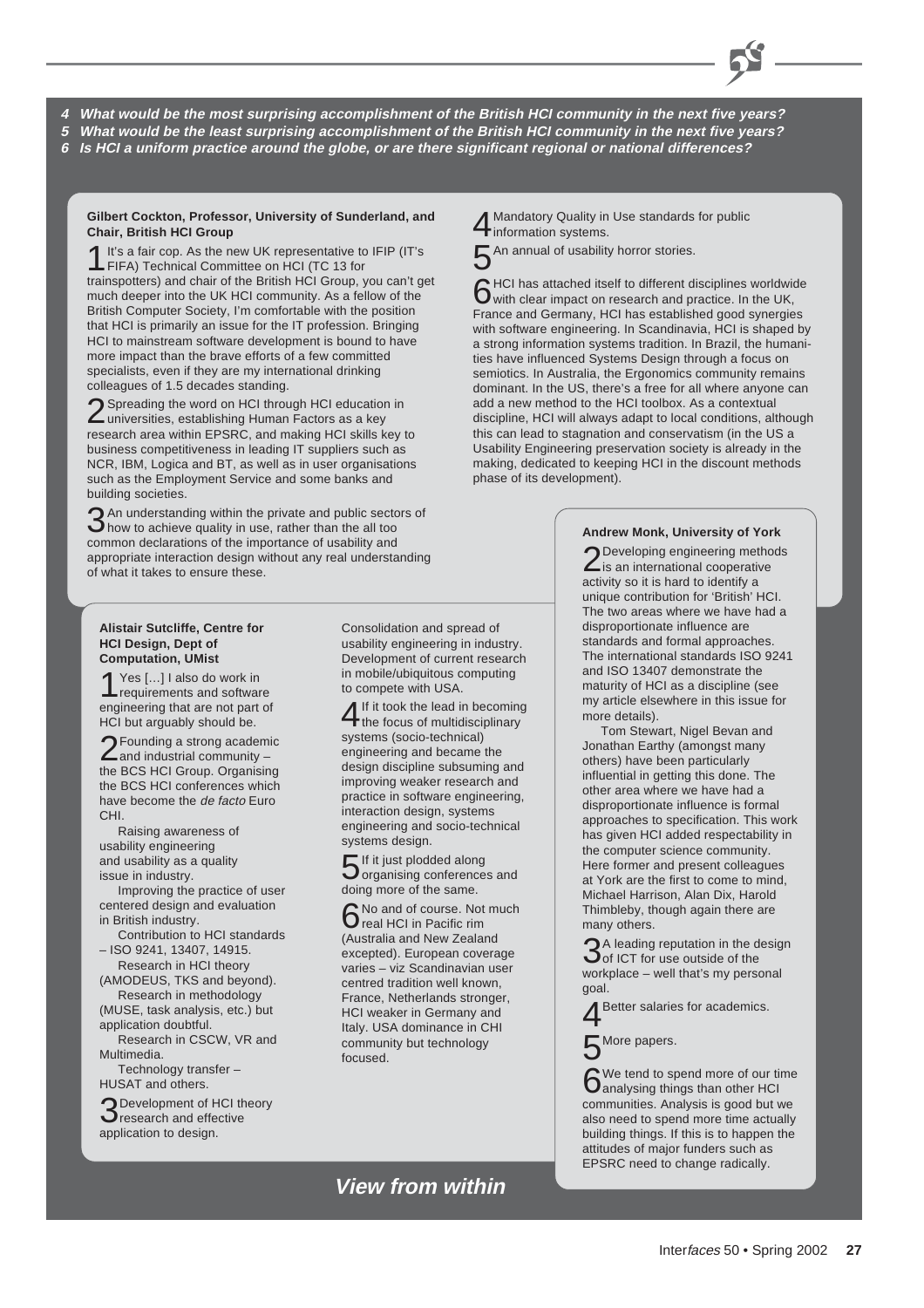- **1 Do you consider yourself to be part of the British HCI community? If not, please state where you are based and which HCI community you identify with.**
- **2 What has been the contribution of the British HCI community in the last fifteen years?**
- **3 What might the British HCI community be expected to achieve in the next fifteen years?**

### **Alistair Kilgour, Professor Emeritus, Heriot-Watt University, Edinburgh**

2William Newman was the unacknowledged founder of HCI long before the subject had been identified – this goes back more than fifteen years, to a time when interaction was just part of computer graphics. William's 1969 PhD thesis at Imperial College, and the work that flowed from it, was just as ground-breaking and revolutionary in its way as Ivan Sutherland's earlier, and much more widely known, 'Sketchpad' thesis of 1963. Another key British pioneer was Steve Draper – his UCSD book with Don Norman, first published I think in 1986 (slightly before the 15 year window) marked the beginning of HCI as we know it today. Although the book was written when Steve was working at UCSD, I think it's fair to claim at least half of it as a major British contribution.

The third under-honoured British HCI prophet (at least in his own country) is Thomas Green. He has been a continuous source, over the last fifteen years and more, of creative, original and deeply insightful ways of looking at and analysing the cognitive aspects of interaction.

Thinking further about the outstanding personalities of British HCI over the last fifteen years, what strikes me in particular is how many genuine polymaths we have produced. Coming myself to HCI from a computer science angle, the people I admire in particular are those who achieve success and recognition both as 'serious' computer scientists, and as HCI pioneers. I am thinking of people like Russell Winder and Fintan Culwin – programming language gurus par excellence also making significant contributions to HCI.

Paradoxically, though, maybe the major contribution of the British HCI community has been in education, and in raising awareness in the scientific community and the public at large. Just about every UK university Computer Science syllabus now includes HCI, and it is close to being accepted everywhere that designing for usability is a central and indispensable aspect of software engineering.

The annual HCI conference series has also made a major contribution to awareness-raising, creating excitement and generating attention for the subject. This is where the community as such has been seen at its most professional and most effective. (It's ironic in this respect that for most of the people who do it, contributing time and energy to conference organisation is not part of their job – they do it for love of and

commitment to the subject, and from a belief in the importance of spreading the message – though of course they also like having a good time.)

3Within the next fifteen years there will cease to be anything identifiable as the 'British HCI Community'. Though there are a central set of ideas which we can gather under the heading 'HCI', there is still dispute about exactly which ideas qualify for inclusion, and the acronym itself still (notwithstanding the proselytising successes of our conferences) evokes complete mystification among the public at large. (In my part of the world people think, if anything, it stands for 'Health Care International'.)

The different strands of HCI will be absorbed into the appropriate disciplines – in particular the interactive (computer) system design part of HCI will be absorbed into computer science in general, and software engineering in particular. Looking back fifteen years from now, it will seem as unthinkable then that new technical products or systems were launched in the nineties with no thought given to usability in the design, let alone iterative usability testing before release, as it is today that in the seventies and eighties, until the advocacy of pioneers like Ralph Nader, cars were promoted and sold with no regard for or prior testing of their crash impact and safety characteristics.

To make a difference to the design of the next generation **T** of mobile phones.

5To produce masses of research papers on problems with current mobile phone interfaces – too late to do anything to improve them.

6No it's not uniform – there is more psychology and human factors in the various European strands. And HCI is spelt CHI in the US – just one of the many differences between the British and US versions of English. In the next five years – before HCI begins to fade as a separately identifiable discipline – it's likely that the North American and European varieties will differentiate further – one small example of what I expect will be a growing cultural divergence between Europe (including UK – whether or not we join Euroland) and the US, following from, and related to, increasingly divergent responses to September 11th.

### **Dr Andy Smith, Head HCI Research Unit, University of Luton, and Exec. Cttee. Member British HCI Group**

4'Mainstreaming HCI and usability' – as a practitioner/consultant, the ignorance of the importance of HCI/usability within the 'new media' industry still surprises me – it would be a real achievement if both e-commerce/marketing managers and design agencies were able to embrace usability as a key determinant of success.

AHCI is certainly not uniform around the globe and this is a major challenge. In Europe and the USA usability is seen<br>O to be 'mission critical' in the quality and success of IT systems. HCI is a standard part of degree co computing throughout Europe and the USA. 'Usability engineers' are common in software development companies in Europe and the USA. This is not the case in India for example.

The Indo British Software Usability Partnership has been established to support the effective development of sound usability principles in Indian academic and commercial information technology activities. In addition it plans to identify and address Indian cultural requirements for interface design, thereby assisting in the provision of local software for Indian computer users.

The IBSUP feels that improved usability within the whole Indian IT industry will improve the global competitiveness of the Indian IT industry. An enhanced understanding of the cultural requirements for usability will ensure more effective systems that are localised for Indian users.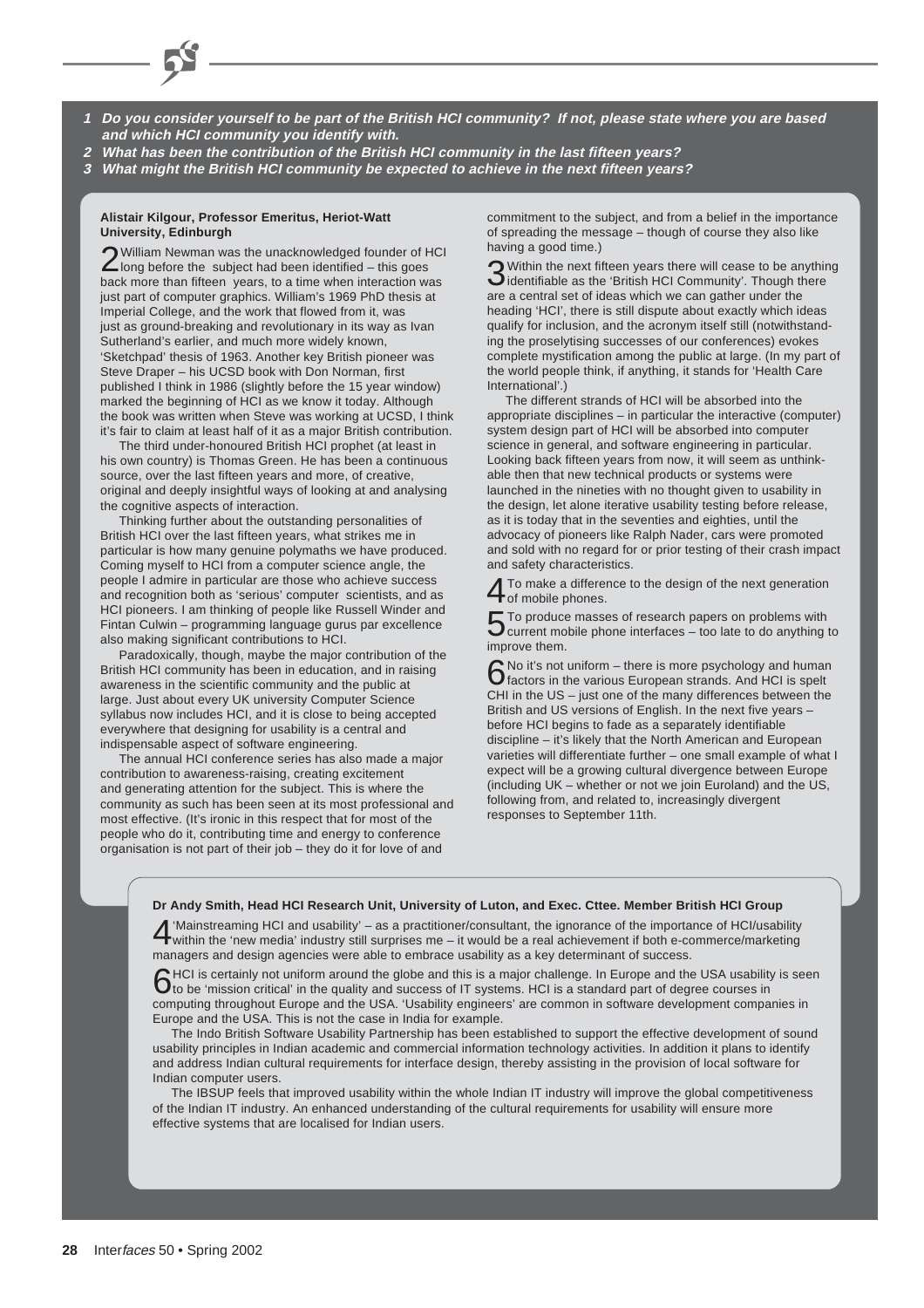**4 What would be the most surprising accomplishment of the British HCI community in the next five years? 5 What would be the least surprising accomplishment of the British HCI community in the next five years? 6 Is HCI a uniform practice around the globe, or are there significant regional or national differences?**

### **Tom Stewart, System Concepts**

Yes, both at an individual and company level. System Concepts is definitely part of the British HCI community and much of our HCI work takes place in the UK. However, we are increasingly working in Europe and the USA and through organisations like SIGCHI and my work in International Standards I feel much more part of the wider international HCI community. I also think that HCI is really a coalition of several communities and I certainly stray into the ergonomics and applied psychology communities also. But such diversity makes it interesting.

2My slightly rude answer is that the contribution has not been as much as it should be. This is partly our own fault for being too inward looking, not sufficiently business-like and rather 'ivory towered' at times. However it has also been due to short-sighted management, an excessive focus on time and money rather than quality in product design and few British software companies taking HCI as seriously as our US competitors.

31 think the work we have done on usability standards<br>(which have taken even longer to develop than the BCS HCI Group has been in existence) has finally started to deliver the kind of credibility which management will take seriously. They have created an opportunity for HCI to

### **Jonathan Earthy, Lloyd's Register (but speaking personally)**

1I used to consider it my 'home ground', but in the last seven or so years my professional interests have extended from IT to include safety and systems engineering. As such the broader community of Ergonomics is becoming a more relevant grouping to me.

2A progressive and pragmatic research programme that underpinned the new discipline of HCI. Radical change in the teaching of IT – extending it to include consideration of user issues and establishing interface design as an important part of system development. Hosting, if not recognising, the establishment of usability as a measurable and improvable system quality. Providing the majority of technical input to the international standards for software ergonomics and user centred design. A dependable conference with international recognition. In the 1980s a superb day meetings programme that catalogued and disseminated the evolution of thinking in the new discipline.

3Re-integration with its parent disciplines. Professional recognition for practitioners. Application-related specialisation. Take-over of software engineering.

Integration of the Usability and HCI communities.

5Good research, sound teaching, a dependable conference with international recognition.

6Definitely not uniform. HCI (CHI?) is a broad church with significant diversity, based largely on cultural differences. It also seems to have (so far) changed with time. Whilst the diversity caused by innovation, research and culture is probably here to stay – and welcomed to do so, ISO 13407 should encourage a needed base level of common practice in the application of HCI knowledge to system development.

become a formal part of most projects and this might allow us to become recognised as just another part of the team rather than an exotic luxury which few can afford.

4I would be very surprised if HCI became so popular that HCI 'gurus' became as familiar as TV chefs.

5Depressingly we could still be arguing about qualifica-tions, certification and other essentially inward looking issues.

GAlthough I believe there is a strong international community<br>O in HCI, there do seem to be different national flavours and interests. For example, the Scandinavians have a long history of interest in human-centred design methods and user participation in design. The Germans seem to have a strong interest in software tools for assessing usability whereas the Japanese are doing very interesting work on innovative interfaces (perhaps because Kanji keyboards are a bit of a nightmare). But as I said in answer to the first question, I think the diversity of HCI around the world is one of its main strengths and I hope the British HCI Group will continue to be outward looking and international in its approach.

### **David Benyon, Professor of Human–Computer Systems, School of Computing, Napier University**

2Contribution to what? I think we are finally seeing<br>industry starting to take usability seriously. The professional association in Scotland (ScotlandIS) has just established a usability forum and website and this is creating some widespread interest and participation. Of course the likes of Nielsen and Norman have done a great deal to raise the profile worldwide, but in the UK BCS HCI has achieved a lot.

Theoretically we have achieved rather less, perhaps, and I would certainly like to see more activities in the community aimed at elaborating theoretical positions in HCI.

3That's an interesting one. The next period will see the growth of ubiquitous computing and, I fear, a great deal of chaos as competing protocols and digital devices interfere with each other, so people will not know what device is doing what or what it is capable of. So there's the challenge for HCI – theory and practice. The community will have to stop looking at a person interacting with a device and start to consider these landscapes of information appliances. And we do not have any methods for this yet.

4A Nobel prize.

A paper on task analysis at the annual conference.

**6**There are significant differences – even between<br>places like Scotland and the rest of the UK... but with NordiChi and OzChi and the CHI visits to Europe, ideas and principles are gradually spreading. We will get there and usability will sit alongside functionality and people will take a user-centred approach to design. Certainly in the next 15 years.

# **View from within**

putting the questions and collating the responses was Alex Dixon adixon.hci@ntlworld.com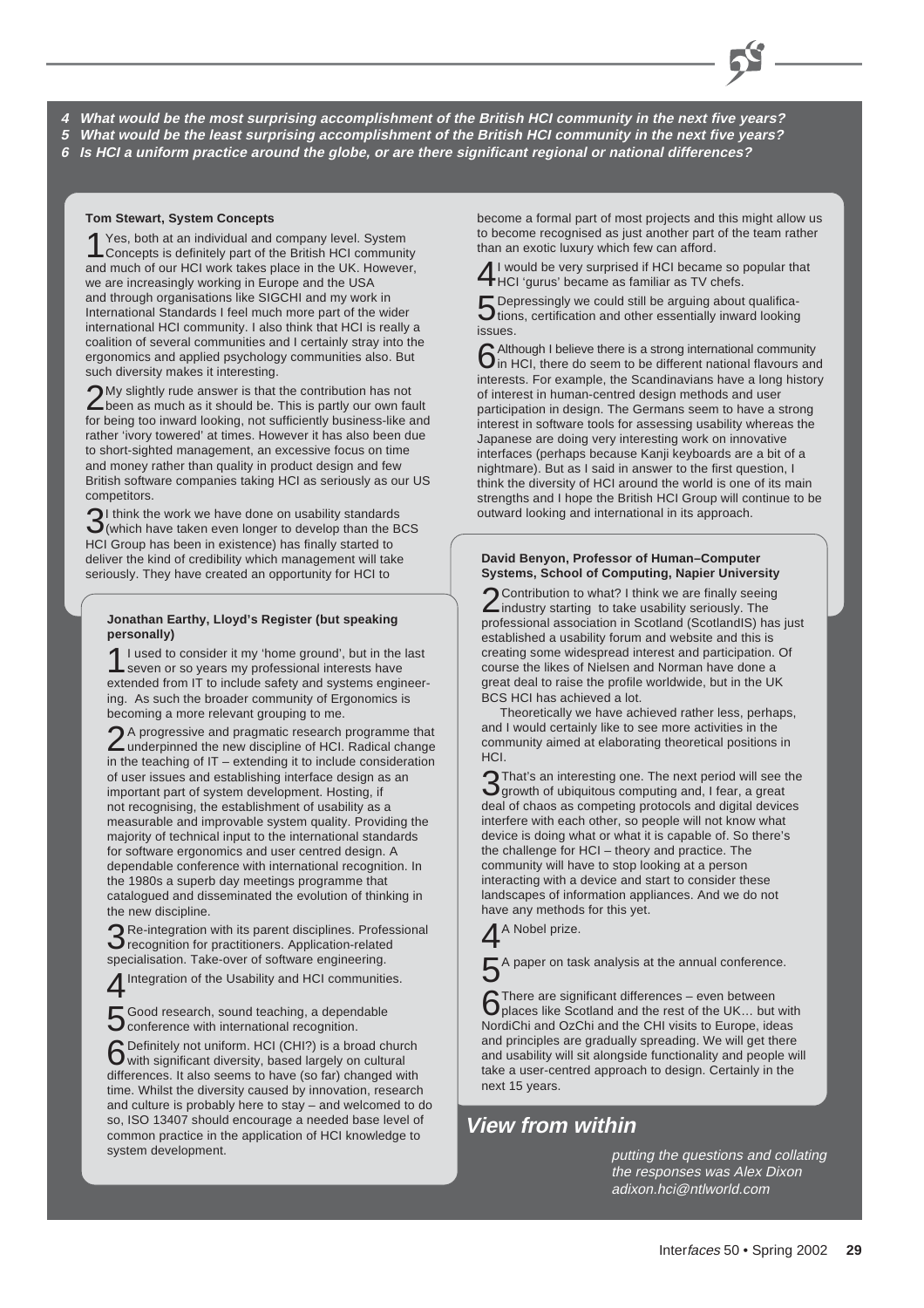# 'Not with a bang but a whimper.' **Cassandra Hall**

One of my dearest friends, in terms of emotional closeness not in terms of cost because she's actually very cheap to have as a friend, has had a paper rejected at a conference that I shall call HIC because what has happened is politely known as a hiccup. Though if you ask me it's more like something a bit lower down – but this is a family magazine and just because the editor is on holiday I shan't resort to lewdness.

Anyway, the darling has had her paper rejected. She wasn't surprised. She'd submitted the thing expecting a rejection but she'd heard that HIC rejections were worth having so thought she would go for one. Sure enough she got her wish. It was, as people had said, quite useful. She went around saying nice things about HIC and their nice, friendly and useful reviews.

Four days later a second e-mail arrived, again telling her that the paper had been rejected and apologising for an incomplete review which had missed off the meta review. The e-mail was at pains to say that the paper had still been rejected and HIC was sorry about the confusion. Later the same day came yet another mail with yet another rejection but news that one of the reviews was incorrect and an amendment was attached. This again apologised for all of the other rejections which it said were erroneous and now attached the proper rejection with the proper reviews which were the right ones. Again, HIC apologised for any confusion they may have caused but by now my friend believed that it wasn't her that was confused at all though someone clearly was very unhappily perplexed by it all.

Yes, I know, it's complex. My friend leads a complex life, silly girl. But not as complex as HIC, it seems, which gives a whole new meaning to that much cited poem by Stevie Smith, 'Not Waving, But Drowning'.

These things happen. My friend doesn't smirk. She isn't that type. Naïve and trusting, I'd say, but definitely not a smirker. But she told me and I did because I am that type. I reminded her that she'd had a lot of trouble submitting the thing in the first place because the site was too difficult for her to use. She told me she always had trouble with things like that and I told her HCI experts were users too and she should stop being a WIMP. A site that takes 20 minutes to figure out how to submit to has a serious usability problem and she hadn't actually achieved the submission without considerable help from the chairs. Besides, it was an HCI conference site and usability should come as naturally to HIC as hand washing comes to a surgeon.

Set yourself up as a world leader and arbitrator in something and you have to accept the consequences if your own behaviour falls short of what is to be expected of the super hero. Can you imagine feeling respect for Superman if he pulled the ears of puppies and stole old ladies' umbrellas? And where would the admiration for Buffy be if she put off slaying when she had PMT? And no you can't appear in public minus make-up and with a spot if you're a model. Best hide out till it goes. Call yourself an Interface Guru and your interfaces have to be beyond reproach. Set up structures that make a plate of spaghetti look straightforward and you had better put down plenty of cushions for the fall.

Act as if you're a premier HCI conference and all of your processes better be user friendly and effective and fair or people like me are going to be pulling you apart pretty sharpish. I won't say that we've been waiting for the opportunity but I'm not exactly weeping into my Kleenex Super Soft. My friend may not wish to cast the first stone but I have no such compunctions. And I do have a big pile of brickbats just waiting because actually I'm pretty sick of the holier than thou attitudes where 'big' is seen as synonymous with 'the last word in'… And where newcomers are treated in a way that makes the guys who stepped over the bloke finally rescued by the Samaritan look positively decent. Anyone who can stomach all that condescension in one place has my admiration.

I'm afraid that the higher you set yourself up the further the fall and the bigger the smash and the more people to gloat over the fragments. My friend might be forgiving but she didn't have to listen to herself being upset about what her reviews actually were and whether finally she'd got the right review. I wouldn't trust HIC to organise a drunken orgy at a place for the production of beer, especially if Bacchus was going to be the guest speaker. Too embarrassing darling! And I have to go even further. If I can't trust the output how do I assess those hidden bits where the quality control may be even more whim-like and error prone than the bits I can see?

You may be thinking I'm being uncharacteristically uncharitable but the story doesn't end there. Over a month after the review process seems to have shuddered reluctantly to a halt, my friend received an e-mail thanking her for querying the meta reviews and the review process and stating that all was indeed as the reviews said and the paper was rejected. It added rather curtly that so far as the two chairs were concerned that had to bring the matter to a close.

Nothing odd about that except my friend hadn't mailed them. As I say, she isn't that type. Put her in a plummeting balloon and she'd argue herself out of a place. She mailed a reply saying that they should check who had mailed as it certainly wasn't her and she thought there had been some misunderstanding. Given that there had already been some confusion over the reviews she had received she wondered if there had been a mix up with her paper and the other paper again. She is a simple soul who believes in coincidence. There were 400-odd submissions (so they say) to that conference. I wonder what the chances are of one submission receiving three feedback errors? But then, maybe it's all the fault of my friend who as I say does lead a complex life. The poor child is now going around anxious that HIC thinks she's some sort of moaning Minnie. That's it, when systems fail, blame the user!

Incidentally, the e-mail from this other mysterious rejected paper writer to the two chairs was an interesting one. My friend had it quoted to her even though she hadn't written the original of course. The tone was brisk to say the least. The two I am sure charming and flustered chairs – let us call them Eleanor and Wallace – had signed off in a friendly fashion, Nelly and Wally, only to have their inquisitor address them in the cold shower equivalents of formality. Thank heavens no one ever shortens my name. I had no idea such destruction could be wreaked with a swap between the two forms.

I tell you what. I hope I never have to reject that writer. That paper may have been rejected by HIC but the writer has a mind like an oiled steel trap and made Aliens look positively friendly and welcoming. Although the two charming chairs hoped the writer would come to some large shopping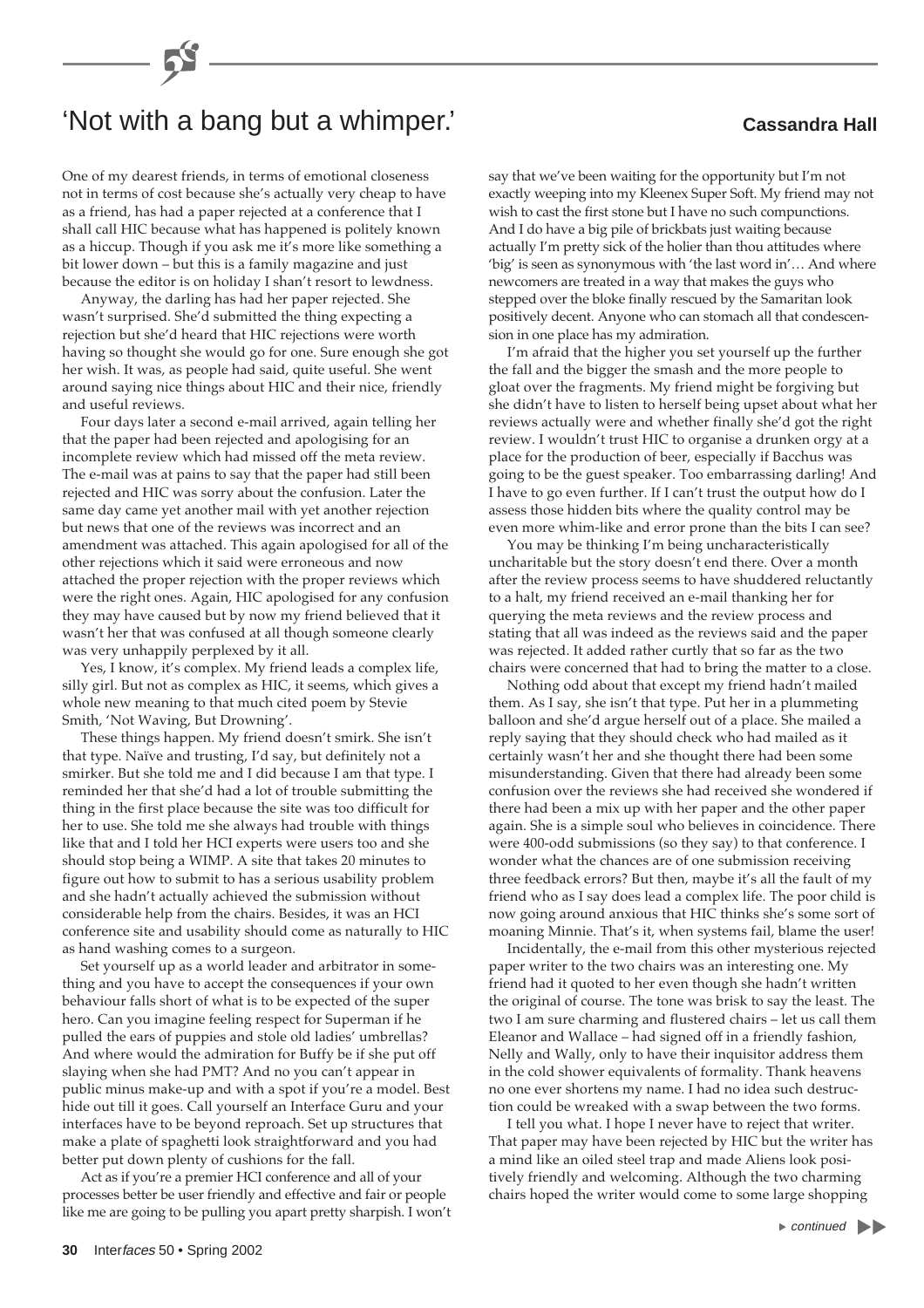# Noddy's Guide To Usability

### **Andrew Monk**

Andrew Monk stepped down after several hard-working years as chair of BHCIG recently. Now he's got all this time on his hands, we invited him to write one of our everpopular 'Bluffer's Guides' – a 500-word guide to some aspect of HCI.

Below we see something much bigger – the 'Noddy Guide' is this magazine's term for altogether more comprehensive introductions to the field. But (as with a Bluffer's Guide) you don't need prior knowledge to start understanding, and you'll know a lot more by the end.

Hopefully all good Noddy Guides raise hackles amongst the PC Plods out there, and we are always happy to afford other guardians of HCI tradition their right to reply.

The progress that HCI has made in the last twenty years is simply amazing. HCI research has had an enormous influence on the software products that everyone takes for granted. For some reason, and I guess you have to blame the educators here, we often sell ourselves short. There is theory, there are methods and together they constitute a body of work that has changed the world for the better. We can engineer usability. Read on to see how.

### **What is HCI and what is usability?**

Not everyone reading this article will know what HCI is. I should start at the beginning. Human–Computer Interaction (HCI) began as a discipline in the late 1970s and early 1980s. Initially it came about through an alliance between Computer Scientists and Psychologists. Since then Ethnography, Ergonomics and Activity Theory have all been recruited to the cause [14]. HCI research is concerned with how to ensure usability, that is to say, products that are effective, efficient and satisfying to use. HCI researchers try to understand what users want to do and how designers can be helped to provide products that satisfy these needs.

### **ISO 9241 and Visual Basic are theories of usability**

Table 1 lists the parts of the international standard ISO 9241. Parts 1 to 9 are broadly ergonomic but parts 10 to 17 are directly concerned with HCI design, how to ensure usability. An international standard has the weight of law behind it but perhaps a more commonly used form of standard is the 'style guide'. This rather misleading term is taken to mean a set of

### continued from page 30  $\blacktriangleright$

mall where the conference is to be held, to be honest, for their sake I hope he doesn't. To be even more honest, I'm not even sure if I trust HIC to have got the venue right, and when that guy turns up he could be pretty mean.

Anyway, as I smirked my way through the story my friend had to tell I thought of those innocents tucked away in London, organising the next British HCI conference and sentences like 'Pride goes before a fall' rang in my head. I guess I'd like to pass on some advice. Mess up things by all means but don't mess up bits where you have to deliver bad news. Hell may have no fury like a woman scorned but it'd be hard to find fury like you get in an HCI academic whose

guidelines describing how a graphical user interface should work: for example, what a dialog box should look like, how it should behave when the user interacts with it and when it should be used rather than some other device such as a menu. Apple produced the first style guide in 1987 [1, 2]. There are now style guides for all the commonly used graphical user interfaces (GUIs) including Microsoft Windows [11]. Style guides are supported by software tools. Thus a software developer using a programming tool such as Visual Basic will find it very much easier to obey the Microsoft Windows style guide than to ignore it. This prevents them from developing idiosyncratic interfaces that do not behave in the way users are used to. At the very least, by enforcing a degree of consistency in this way, style guides ensure that when a user learns to do something in one context that knowledge will transfer to new contexts in a sensible way.

| <b>Table 1. ISO 9241 Ergonomics requirements for office</b><br>work with visual display terminals (VDTs) |
|----------------------------------------------------------------------------------------------------------|
| Part 1 General Introduction                                                                              |
| Part 2 Guidance on task requirements                                                                     |
| Part 3 Visual display requirements                                                                       |
| Part 4 Keyboard requirements                                                                             |
| Part 5 Workstation layout and postural requirements                                                      |
| Part 6 Environmental requirements                                                                        |
| Part 7 Display requirements with reflections                                                             |
| Part 8 Requirements for displayed colours                                                                |
| Part 9 Requirements for non-keyboard input devices                                                       |
| Part 10 Dialogue principles                                                                              |
| Part 11 Guidance on usability specification and measures                                                 |
| Part 12 Presentation of information                                                                      |
| Part 13 User guidance                                                                                    |
| Part 14 Menu dialogues                                                                                   |
| Part 15 Command dialogues                                                                                |
| Part 16 Direct manipulation dialogues                                                                    |
| Part 17 Form filling dialogues                                                                           |

So where did these standards and style guides come from? The answer is, from years of painstaking HCI research. One of the first set of guidelines by Smith and Mosier [20] referenced all the papers that led to each of their 944 guidelines. As time went by authors concentrated on the guidelines and stopped providing the references but the research knowledge drawn on is there all the same. Style guides, and ultimately software tools, encapsulate a great deal of empirical and analytic work carried out by HCI researchers to find out what

latest paper has just been rejected, and some of those guys are damned bright and argumentative.

It could be that HIC can actually organise a contest for the throwing of small, bread-like confectionery in a building set aside for the production of loaves but I'm not putting any money on it. To be honest, I've always doubted the wisdom of putting academics in charge of organising things. The ones I know have difficulty remembering who they are without a business card. But then back seat driving was always my forte. And to be fair, there's nothing quite so easy or as self satisfying as standing in the terraces shouting instructions. Especially when the match is over.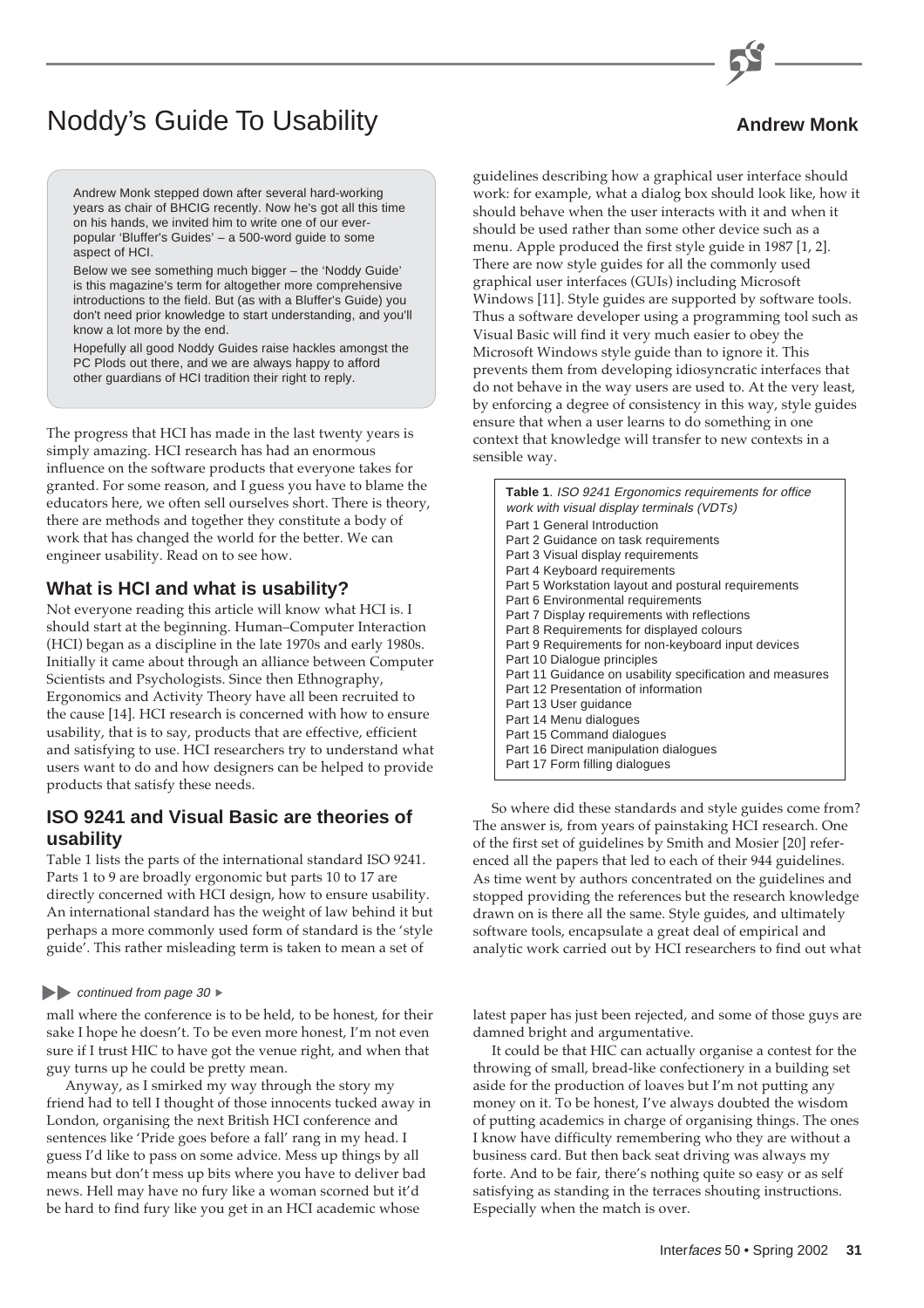actually was the best way of doing things. In that sense they are theories of HCI. A software tool such as Visual Basic even meets the formal definition of a theory in that it constrains how something (a user interface) may look and behave. It constrains it in such a way that it is more effective, efficient and satisfying to use than it would have been if the design had not been constrained in this way.

### **Principles of human–computer interaction**

Early work on the effective use of graphical user interfaces was concerned with establishing higher level principles for good user interface design (see, for example, [10]). These principles are the basis of the more detailed style guides and are often reiterated in them. Take, for example, the principle of 'reversibility'. One of the problems users had with early interactive systems was that they did not encourage exploration. Carroll and Carrithers [4] describe how users might spend several minutes recovering from the wrong choice in a menu. To avoid this, style guides prescribe a variety of devices for undoing the unwanted effects of actions taken by a user: e.g., the 'back' button in a web browser, the 'cancel' button in a dialog box, or the 'undo' function in a word processor. All these features follow the principle that the effect of any action that a user takes should be reversible. Users should be able to take this as given and where it is simply not possible the user should be warned before they take the action in the first place.

Another valuable principle that has been analysed in some depth is action–effect consistency (see my previous Noddy's Guide to Consistency, *Interfaces* 45, 2000; available from http:/ [/www-users.york.ac.uk/~am1/ftpable.html](http://www-users.york.ac.uk/~am1/ftpable.html) ). This states that if the user takes some low level action it should have the same effect whatever the context. For example, pressing the delete key or clicking with the mouse should have the same effect whether one is editing a file name in a dialog box or editing the text in a document. Another way of expressing this principle is to say that interfaces should be 'mode free'. In practice some degree of 'modedness' is inevitable and the question is how to predict when modes will be a problem and how to signal them to the user [9].

Principles concerned with consistency in one form or another have been a recurring theme in HCI. 'Task–action consistency' [17] is an attempt to optimise the relationship between a user's view of the task they are trying to complete, e.g. drawing a square, and the set of actions they need to take in order to complete that task. People expect tasks that they view as similar to require similar actions. Thus the actions required to draw a square must be consistent with the actions required to draw a circle.

Many of the problems people have with the new forms of interaction needed to work mobile devices such as cell phones can be readily understood, and fixed, by applying these principles and there is currently a renaissance in this research on design principles.

### **Internationally agreed methods**

Do you know how an international standard comes about? First a committee of experts, some of whom may be academics, writes down an agreed form of words – seems unlikely but they do. Then, and this is the staggering bit, they send this form of words to lots of other people, in different countries and with different vested interests, and these people 'vote' on whether they agree with it too. If everyone

does then the standard is published. Knowledge encapsulated in an international standard is mature knowledge. Everyone agrees it is right.

There is this level of general agreement on the processes needed to ensure effective user-centred design. The international standard ISO 13407 ('*Human-centred design processes for interactive systems*') specifies just what it says in the title. The same level of agreement can be seen in HCI text books [6, 18] and in published methodologies such as *Contextual Design* [3] and Monk's Light Weight Techniques [12, 15] (Do we allow this kind of blatant plug? – *Ed*.). These common elements are illustrated in Table 2 and the following paragraphs describe them in a bit more detail.

| Table 2. Common processes in user centred design<br>Understanding the work context<br>Methods: focus groups, interviews, observation<br>Representations: the rich picture<br>Understanding the work<br>Methods: focus groups, interviews, observation |
|-------------------------------------------------------------------------------------------------------------------------------------------------------------------------------------------------------------------------------------------------------|
| Representations: HTA, WOD and exceptions, scenarios<br>Testing a top level design against your understanding                                                                                                                                          |
| of the work                                                                                                                                                                                                                                           |
| Methods: Scenario walkthrough, Cognitive Walk Through                                                                                                                                                                                                 |
| Representations: Story boards, dialogue modelling<br>User testing of more detailed prototypes                                                                                                                                                         |
| Methods: Usability Labs., Cooperative Evaluation<br>Representations: Paper prototypes, simulations                                                                                                                                                    |

Many computer systems come to grief because they are not designed to perform the right functions and so it is important to get human factors input into the earliest stages of requirements analysis. The first two processes depicted in Table 2 are concerned with understanding the work context and the work to be supported. *Understanding the work context* involves identifying all the stakeholders and their concerns. Computer systems change the way people work, otherwise there would be no point in introducing them. It is thus possible to provide a system that supports one person's work very well while having side effects on the way work is done that make another person's work difficult or even impossible. Only by identifying all the people that could be affected by the introduction of the new system, and their particular concerns, is it possible to avoid this kind of problem.

*Understanding the work*. Once the design team has gained a broad picture of the work context they can focus on the particular work to be supported by the computer system. As with the work context, the data used to do this will come from interviews and observation in the workplace. Typically some sort of representation will be used to record and reason about the way the work proceeds. The two most commonly used are Hierarchical Task Analysis [19] and scenarios [5]. A scenario is simply a story that takes the reader through the steps taken to perform a work task described at a fairly high level. It should include details obtained from the analysis of the work context, such as interruptions and parallel tasks not to be supported by the computer. In general, several scenarios will be needed to cover the most important variations in the way work may be completed.

*Testing a top level design against your understanding of the work*. The next step is to build a model of the high level structure of the user interface. This will omit many details of screen design but will describe how a user moves from one task to another. This 'dialogue model' [12] can be evaluated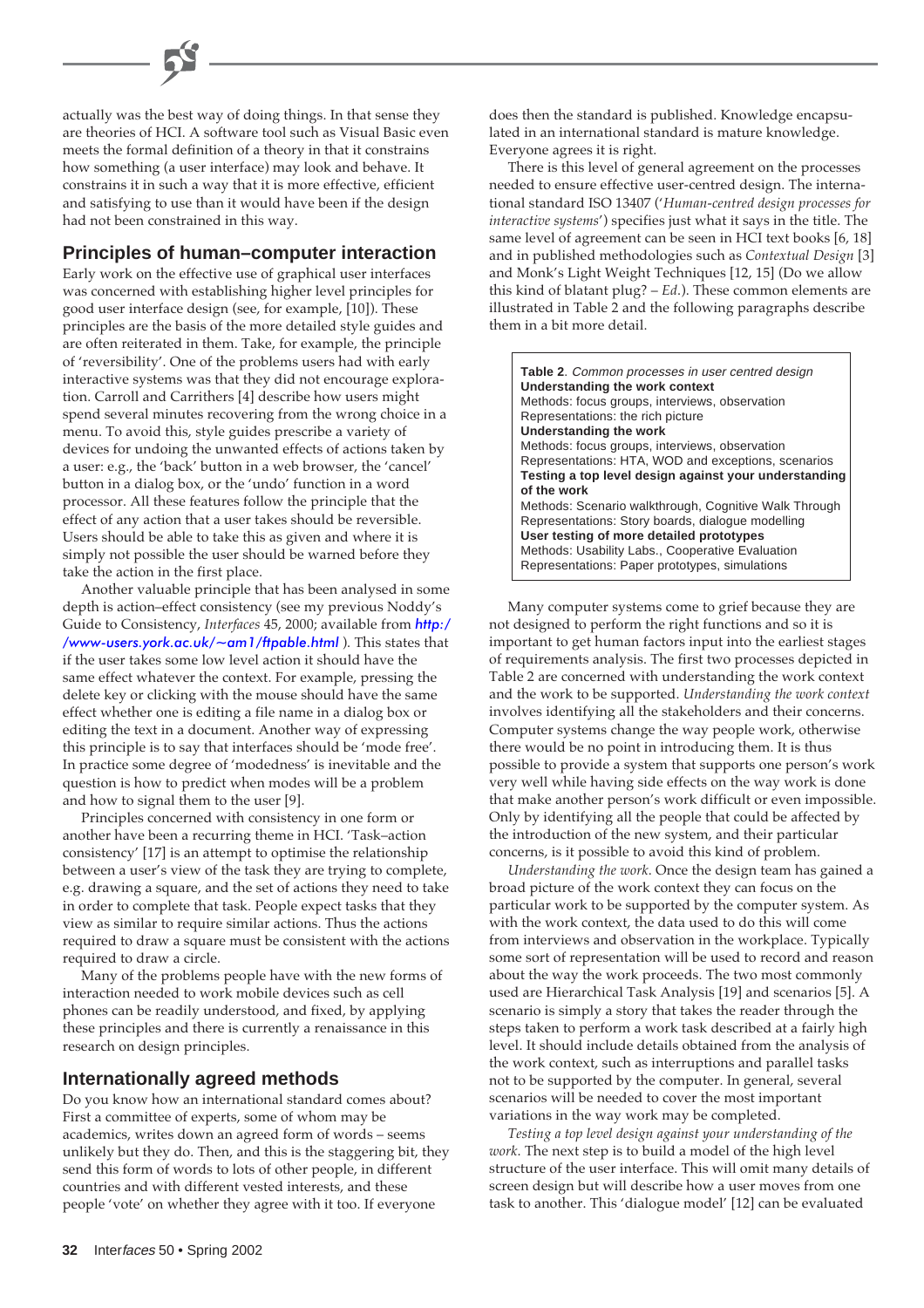

against the representation of the work to be supported. For example, one can go through the scenarios checking that all the work tasks can be completed and that the way the operator has to work is efficient and fits in with the larger job.

*User testing of a more detailed prototype*. Finally, a detailed prototype of the user interface is built and tested with real users. Much can be done at early stages using mock-ups or paper prototypes before any code has been written [15]. There are also usability inspection techniques that can be applied to a user interface specification [16]. In this way one can ensure that the user interface will communicate the designer's intention to the user effectively.

Different authors describe these four processes in different ways, and some add bows and frills of various kinds. However, they all agree on the basic steps, what they are to achieve and the order in which they should be carried out. The disappointing thing is that not everyone out there uses them. Perhaps the real challenge for HCI is convincing people that we know what to do and that it is worthwhile to do it.

## **The future: broadening the concept of usability**

The HCI knowledge I have described is old stuff and applies mainly to graphical user interfaces for office systems. Mobile and ubiquitous technologies are taking the computer out of the office into the street and into the home. Suddenly the landscape is unfamiliar. It took ten years to get from the first papers describing the problem of designing interactive systems for the workplace (see, for example, [7]) to the first papers describing key concepts and methods (see, for example, [8]). It took a further 10 years for the area to mature to the extent that there was sufficient consensus for clear standards to emerge.

It is to be hoped that our understanding of this new stuff will take less than 20 years. It is no longer hard to convince the people who matter that HCI issues are crucial to the success of their product. Also some of the old stuff will still be useful. Our research at York is to broaden the old conception of usability as 'ease of use', 'ease-of-learning' and 'task fit'. For example, many of the things we do in the home have no underlying task goal, we just do them for the experience they provide [13]. Neither is there the same level of agreement and encapsulation of the large body of research knowledge that exists on how we should use technology for communication and co-operation. Lots to do then, there is another world out there for us to change.

### **Acknowledgements**

My thanks to members of the York HCI Group, particularly Michael Harrison and Peter Wright for useful comments and discussion while preparing previous versions of this paper.

### **References**

- 1. *Apple Human Interface Guidelines: the Apple Desktop Interface*. Addison-Wesley: Reading, MA, 1987.
- 2. *Apple Macintosh Human Interface Guidelines*. Addison-Wesley: New York, 1993.
- 3. Beyer, H. and K. Holtzblatt. *Contextual design: defining customer-centered sysytems*. Morgan Kaufman: San Francisco, 1998.
- 4. Carroll, J.M. and C. Carrithers. Training wheels in a user interface. *Communications of the ACM*, **27**, pp. 296–308. 1984.
- 5. Carroll, J.M. and M.B. Rosson. Getting around the task-artifact cycle: how to make claims and design by scenario. *ACM Transactions on Information Systems*, **10**:2, pp. 181–212. 1992.
- 6. Dix, A., Finlay, J., Abowd, G. and R. Beale. *Human–Computer Interaction*. Prentice Hall: Hemel Hempstead, 1998.
- 7. Gaines, B.R. and P. Facey. Some experience in interactive system development and application. *Proceedings of the IEEE*, **63**, pp. 894–911. 1975.
- 8. Gould, J.D. and C. Lewis. Designing for usability: key principles and what designers think. *Communications of the ACM*, **28**, pp. 300–311. 1985.
- 9. Harrison, M.D. and A. Dix. A state model of direct manipulation in interactive systems. In *Formal methods in human–computer interaction*, Harrison, M.D. and H. Thimbleby (Eds). Cambridge University Press: Cambridge, UK, 1990.
- 10. Harrison, M.D. and H.W. Thimbleby. Formalising guidelines for the design of interactive systems. In *People and Computers: Designing the Interface*, Johnson, P. and S. Cook (Eds), pp. 161–171. Cambridge University Press: Cambridge, UK, 1985.
- 11. Microsoft. *The Windows interface guidelines for software design*. Microsoft Press: Redmond, 1995.
- 12. Monk, A.F. Lightweight techniques to encourage innovative user interface design. In *User interface design: bridging the gap between user requirements and design*, Wood, L. (Ed.), pp. 109–129. CRC Press: Boca Raton, 1998.
- 13. Monk, A.F. User-centred design: the home use challenge. In *Home informatics and telematics: information technology and society*, Sloane, A. and F. van Rijn (Eds), pp. 181–190. Kluwer Academic Publishers: Boston, 2000.
- 14. Monk, A.F. and N. Gilbert. *Perspectives on HCI: diverse approaches*. Academic Press: London, 1995.
- 15. Monk, A.F., Wright, P., Haber, J. and L. Davenport. *Improving your human– computer interface: a practical technique*. Hemel Hempstead: Prentice-Hall, BCS Practitioner Series, 1993.
- 16. Nielsen, J. *Usability engineering*. New York: Academic Press, 1993.
- 17. Payne, S.J. and T.R.G. Green. Task-action grammars: a model of mental representation of task languages. *Human–Computer Interaction*, **2**:2, pp. 93– 133. 1986.
- 18. Preece, J., Rogers, Y., Sharp, H., Benyon, D., Holland, S. and T. Carey. *Human–Computer Interaction*. Addison-Wesley: Reading, MA, 1994.
- 19. Shepherd, A. Task analysis as a framework for examining HCI tasks. In *Perspectives on HCI: diverse approaches*, Monk, A.F. and N. Gilbert (Eds), pp. 145–174. Academic Press: London, 1995.
- 20. Smith, S.L. and J.N. Mosier. *Guidelines for designing user interface software*. Mitre Corporation: Bedford, MA, 1986.

**Andrew Monk** University of York, UK a.monk@psych.york.ac.uk

### **Call for Participation: UIST 2002**

15th Annual Symposium on User Interface Software & Technology October 27–30, 2002 • Paris, France

#### http://www.acm.org/uist/

The premier forum for innovations in the software and technology of human-computer interfaces. UIST brings together researchers and practitioners from diverse areas including traditional graphical user interfaces, virtual and augmented reality, multimedia, new input and output devices, and CSCW.

Important Deadlines

Full papers and technotes: April 5, 2002 Demonstrations and posters: July 8, 2002

Full submission details are available at: http://www.acm.org/uist/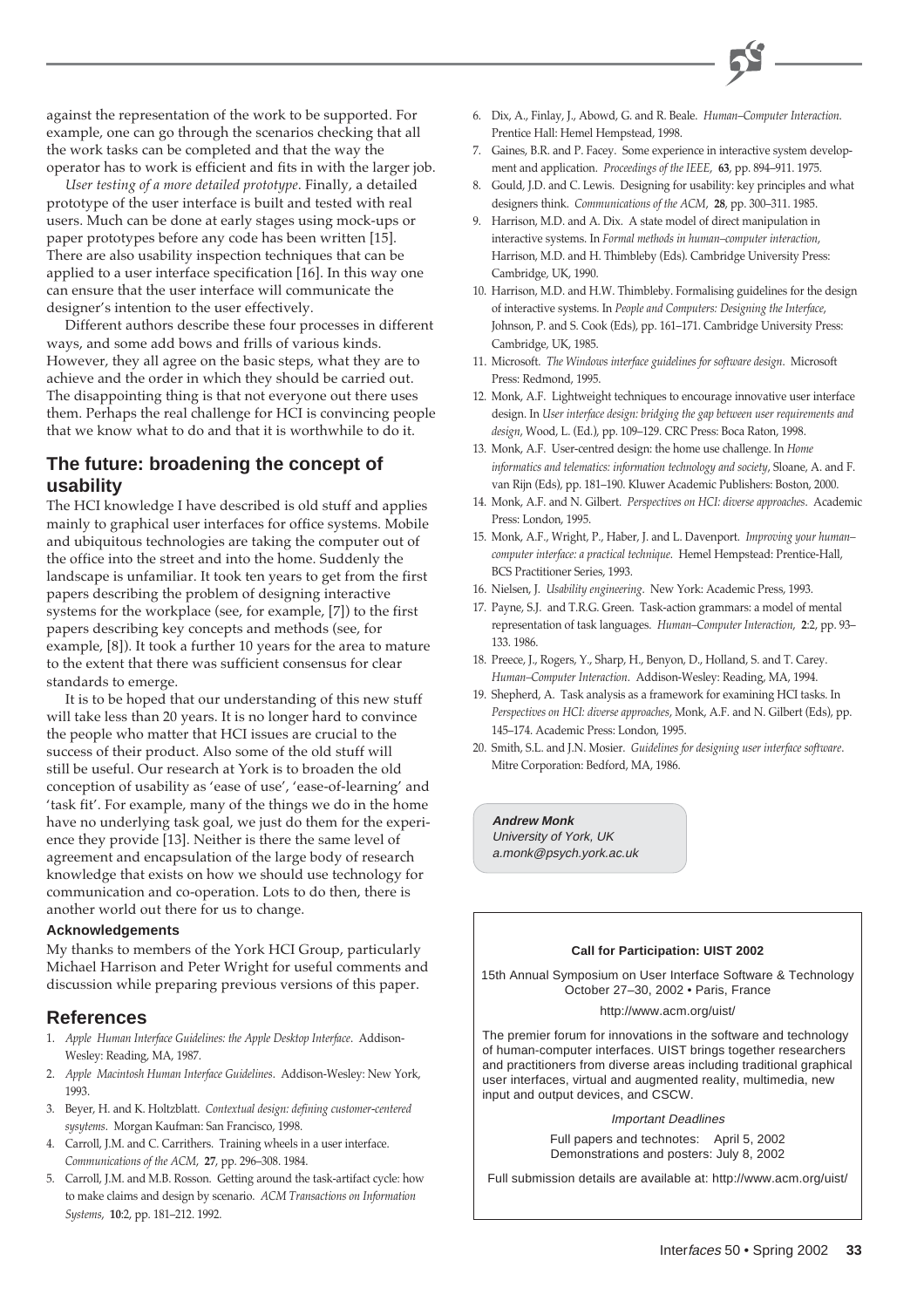# Profile Stuart Card



Stuart Card is a Research Fellow and the manager of the User Interface Research group at the Palo Alto Research Center (PARC) in California. He received his A.B. in Physics from Oberlin College, where he worked for a year as Director of the Oberlin College Computer Center. He left for graduate school at Carnegie Mellon University in order to study with Herbert Simon and Allen Newell in an interdisciplinary program in psychology, artificial intelligence, and computer science, culminating in a PhD in Psychology. In 1974, he came to PARC to work with Allen Newell and Tom Moran on a project to build a practical

supporting science for human computer interaction. His study of input devices led to the Fitts' Law characterization of the mouse and was a major factor leading to the mouse's commercial introduction by Xerox. His group developed other theoretical characterizations of human–machine interaction, including the Model Human Processor, the GOMS theory of user interaction, Information Foraging Theory, and statistical descriptions of Internet use. The group put these theories to use in new paradigms of human–machine interaction including the Rooms workspace manager, the Web Forager Internet browser, papertronic systems, information visualizations, and contextual computing. The work has resulted in a dozen Xerox products as well as the founding of three software companies.

Card is a co-author of the book The Psychology of Human–Computer Interaction, a co-editor of the book, Human Performance Models for Computer-Aided Engineering, and has served on many editorial boards and government committees. He has also been an adjunct faculty member at Stanford University. His most recent book, Readings in Information Visualization, co-written and edited with Jock Mackinlay and Ben Shneiderman, was published in 1999. Card is an ACM Fellow, a member of the ACM CHI Academy for human– computer interaction, and the first recipient of the CHI Achievement Award.

### *What is your idea of happiness?*

To discover something really new in the morning and to go drinking with my friends in the evening.

*What is your greatest fear?* It's time to go drinking, and I haven't discovered anything yet.

*With which historical figure do you most identify?* Louis Pasteur

#### *Which living person do you most admire?*

Larry Waters, the man who attached balloons to an aluminum lawn chair and went up 16,000 feet high to the astonishment of two airline pilots flying by. I always wanted to do that.

*What is the trait you most deplore in yourself?* I don't like to go to bed on time.

*What is the trait you most deplore in others?* Lack of humour.

*What vehicles do you own?*

A Jeep. I've mostly owned Peugeots. Too bad they closed the dealerships. Greatest car ever was my Fiat 124. Too bad they rust.

*What is your greatest extravagance?* Books. They're ruinous.

*What makes you feel most depressed?* International affairs.

*What objects do you always carry with you?* An HP-48GX reverse polish calculator and 8 MB RAM on my keychain.

*What do you most dislike about your appearance?* I seem to be getting older instead of younger.

*What is your most unappealing habit?* My dog.

*What is your favourite smell?* Fresh mown hay.

*What is your favourite word?* Perchance, bestir, theurgy, autochthonous.

*What is your favourite building?* Hoover Dam. The combination of art deco and mass scale amazes.

*What is your favourite journey?* Sailing the QE2 as a transatlantic oceanliner.

*What or who is the greatest love of your life?* My trophy wife JJ and my ironic daughters Gwyneth and Tiffany. The dog is on probation.

*Which living person do you most despise?* I can't tell you. Although he's from Texas, he might read this.

*On what occasions do you lie?* When I need to sleep.

*Which words or phrases do you over-use?* Quad erat demonstrandum. Ceteris paribus.

*What is your greatest regret?* That my father died when I was young.

*When and where were you happiest?* Walking down the street of the village where I grew up. I liked the tall elms, the old houses, and knowing everybody's business.

*How do you relax?* Watch movies. Tinker with things. Read books selected by my daughters or members of my official reading panel.

*What single thing would improve the quality of your life?*

More time.

*Which talent would you most like to have?* To be a great singer. Runner up: to be able to play the harpsichord in a Bach double concerto.

*What would your motto be?* Carpe Diem.

*What keeps you awake at night?* Nuclear proliferation.

*How would you like to die?* In California, this is optional.

*How would you like to be remembered?* Either for the thing I discovered in the morning or the friends I drank with in the evening.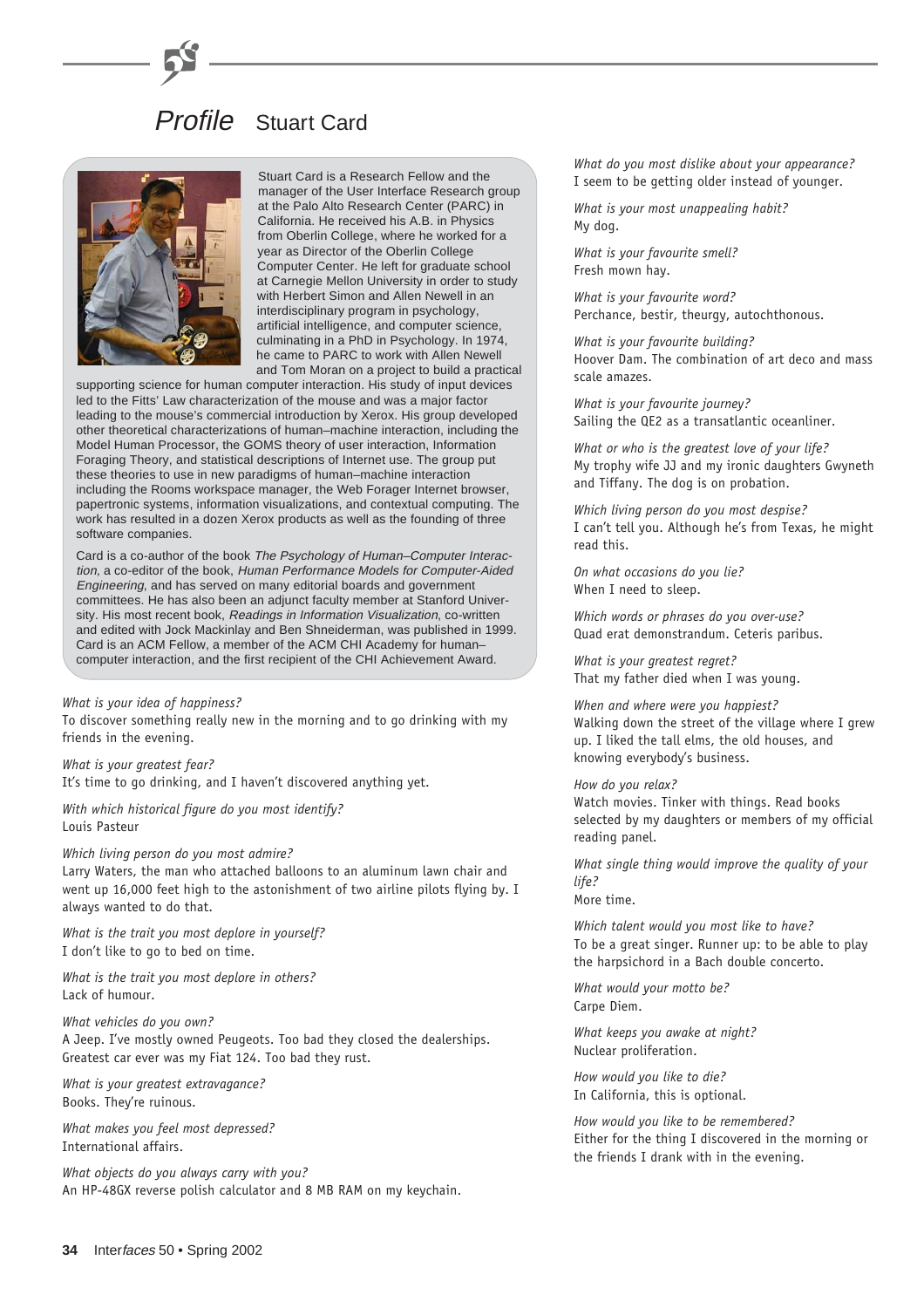| Please print or type<br><b>British HCI Group</b>                                                                                                                                                                                                                                                                                                                                                        | <b>Application Form 2002</b>                                                                                                                                                                                                                          |
|---------------------------------------------------------------------------------------------------------------------------------------------------------------------------------------------------------------------------------------------------------------------------------------------------------------------------------------------------------------------------------------------------------|-------------------------------------------------------------------------------------------------------------------------------------------------------------------------------------------------------------------------------------------------------|
| <b>Contact Details</b> (Give a personal contact when asking for Corporate Membership)                                                                                                                                                                                                                                                                                                                   | Membership Fee                                                                                                                                                                                                                                        |
| Title                                                                                                                                                                                                                                                                                                                                                                                                   | Membership classes and fees for 2002 are:                                                                                                                                                                                                             |
| $\vdots$                                                                                                                                                                                                                                                                                                                                                                                                | Student $£10$<br>Non BCS Member £30<br><b>BCS Member £25</b>                                                                                                                                                                                          |
| ŧ<br>$\vdots$<br><u>.</u><br>.<br>.<br>.<br>.<br>Fax.<br>Tel                                                                                                                                                                                                                                                                                                                                            | Interfaces and other mailings; membership rate for any 4 individuals at British HCI<br>Corporate membership entitles the organisation to 8 copies of<br>Group events, as well as, a free one-page entry in the membership handbook.<br>Corporate £195 |
| ÷<br>Nature of the work you do:                                                                                                                                                                                                                                                                                                                                                                         | Journal Subscription to 'Interacting with Computers'                                                                                                                                                                                                  |
| $\vdots$<br>$\vdots$                                                                                                                                                                                                                                                                                                                                                                                    | The HCI Group manages a journal, Interacting with Computers, published quarterly by<br>Elsevier Science. Members may subscribe to this journal at a reduced rate.                                                                                     |
| $\perp$ ; my home address<br>Please send mailings to: my work address                                                                                                                                                                                                                                                                                                                                   | $\overline{u}$<br>Please send me Vol. 12 (2000) of Interacting with Computers (£50)                                                                                                                                                                   |
| Membership Status                                                                                                                                                                                                                                                                                                                                                                                       | <br>$\overline{f}$<br>Please send me Vols 11 & 12 of Interacting with Computers (£100)                                                                                                                                                                |
| $\vdots$                                                                                                                                                                                                                                                                                                                                                                                                | Please send me a free sample issue                                                                                                                                                                                                                    |
| $\vdots$<br>:::::::::::                                                                                                                                                                                                                                                                                                                                                                                 |                                                                                                                                                                                                                                                       |
|                                                                                                                                                                                                                                                                                                                                                                                                         | 48<br>Please enter the total amount for membership and subscriptions<br>Payment                                                                                                                                                                       |
| Professional Interests (please indicate up to six areas of professional interest)                                                                                                                                                                                                                                                                                                                       | I enclose a cheque/postal order (in Pounds Sterling only please), made payable to<br><b>British HCI Group</b>                                                                                                                                         |
| $\vdots$<br>$\vdots$                                                                                                                                                                                                                                                                                                                                                                                    | Please debit my Access/Visa/Mastercard<br>ð                                                                                                                                                                                                           |
|                                                                                                                                                                                                                                                                                                                                                                                                         | Expiry<br>Card number                                                                                                                                                                                                                                 |
| value to<br>The data on this form will be treated as confidential to the BCS. Names and address may be used,<br>under our strict control, for mailings judged by the British HCI Group Executive to be of<br>Data Protection Act<br>the membership.                                                                                                                                                     | The information provided on this form is to my knowledge correct and I agree to the<br>conditions stated.                                                                                                                                             |
| Membership Directory                                                                                                                                                                                                                                                                                                                                                                                    |                                                                                                                                                                                                                                                       |
| Do you wish your contact details and professional interests to be listed in the Membership Directory<br>you have<br>sent to all members of the group? (We will NOT use your home address, unless that is all<br>$\mathsf{z}^{\circ}$<br>Yes <sub>1</sub><br>given us.)                                                                                                                                  | Card holder's name and address if different from above:                                                                                                                                                                                               |
| <b>Getting Involved</b>                                                                                                                                                                                                                                                                                                                                                                                 | Send completed forms and cheques to:                                                                                                                                                                                                                  |
| We are always looking for people interested in contributing to HCI group activities by, writing for<br>able to<br>contribute in this way or if you have ideas for 1-day meetings or new activities please contact the<br>Interfaces magazine, helping run the annual conference or joining the executive. If you are<br>membership secretary, Peter Wild (peter.wild@acm.org; Fax. +44(0) 1895 251686). | Queries about membership can also be e-mailed to: hci@bcs.org.uk<br><b>HCI Membership, British Computer Society,</b><br>1 Sanford Street, Swindon, SN1 1HJ, UK<br>$(Tel + 44(0)I7934I74I7)$                                                           |